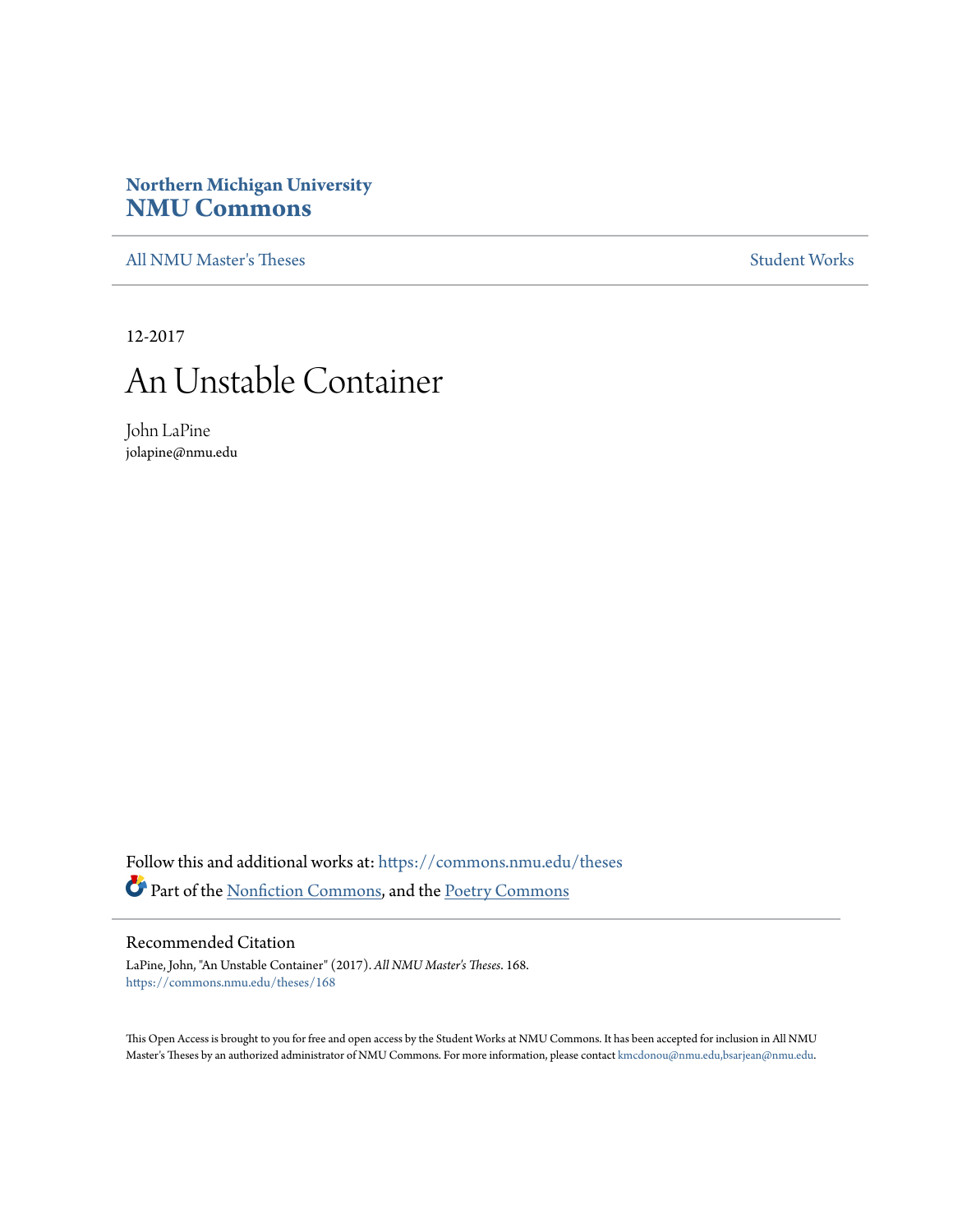# AN UNSTABLE CONTAINER

By

John LaPine

# THESIS

Submitted to Northern Michigan University In partial fulfillment of the requirements For the degree of

# MASTER OF ARTS

Office of Graduate Education and Research

December 2017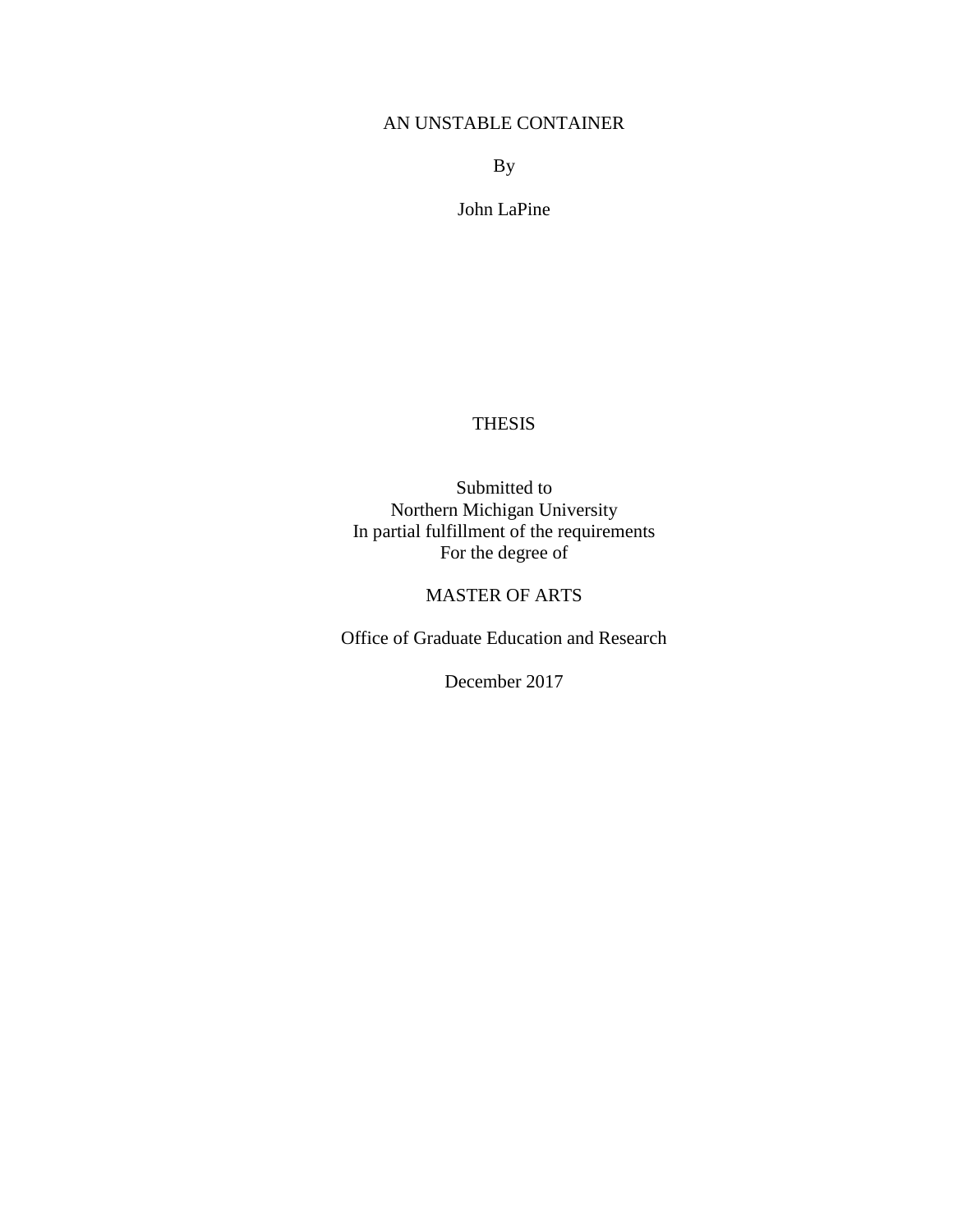# SIGNATURE APPROVAL FORM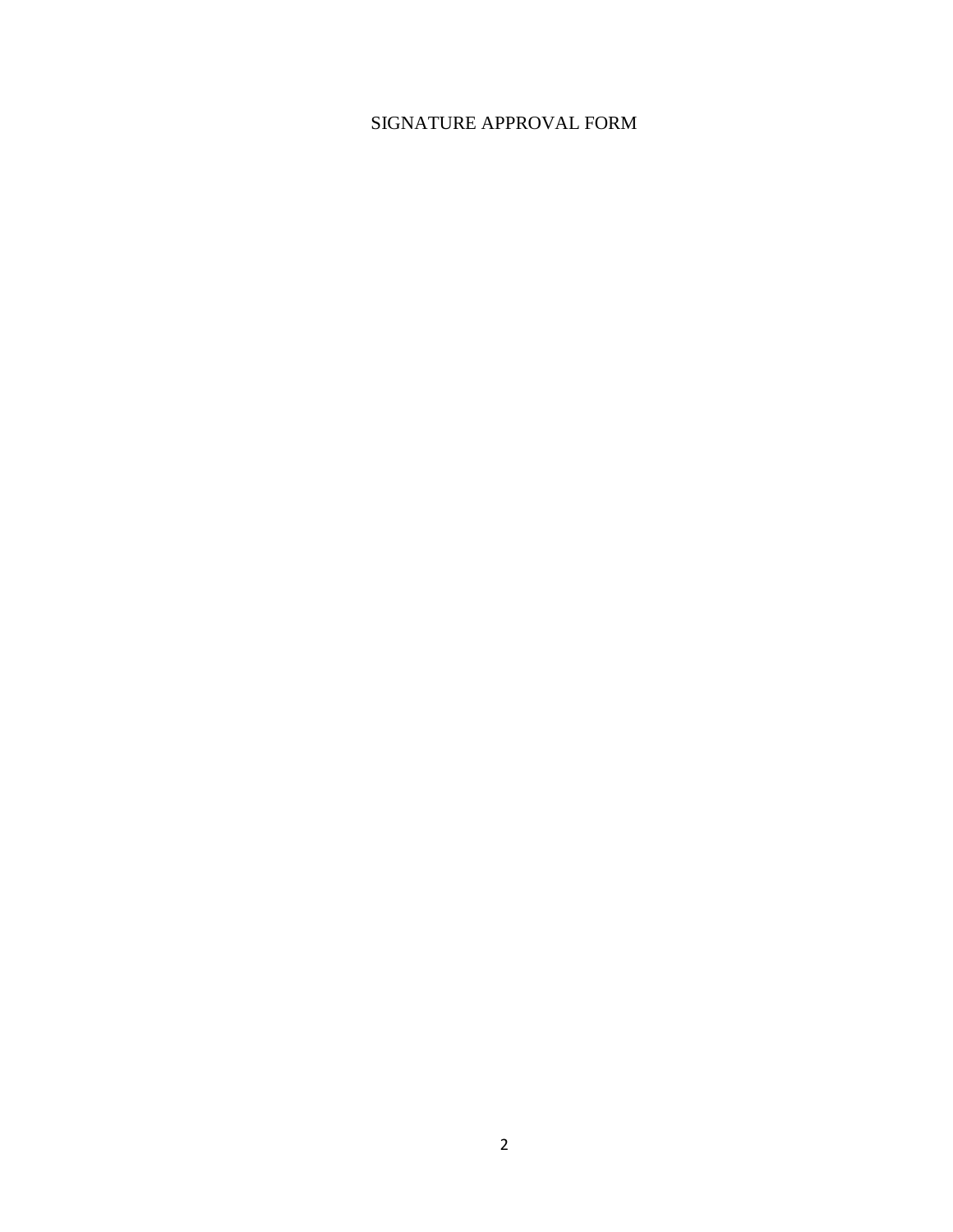# AN UNSTABLE CONTAINER

\_\_\_\_\_\_\_\_\_\_\_\_\_\_\_\_\_\_\_\_\_\_\_\_\_\_\_\_\_\_\_\_\_\_\_\_\_\_\_\_\_\_\_\_\_\_\_\_\_\_\_\_\_\_\_\_\_\_

This thesis by John LaPine is recommended for approval by the student's Thesis Committee and Department Head in the Department of English and by the Assistant Provost of Graduate Education and Research.

| <b>Committee Chair: Professor Matthew Frank</b>              | Date |
|--------------------------------------------------------------|------|
| First Reader: Professor Jennifer Howard                      | Date |
|                                                              |      |
| Second Reader (if required):                                 | Date |
| Department Head: Dr. Lynn Domina                             | Date |
| Dr. Lisa S. Eckert<br>Interim Director of Graduate Education | Date |
|                                                              |      |

# ABSTRACT

# AN UNSTABLE CONTAINER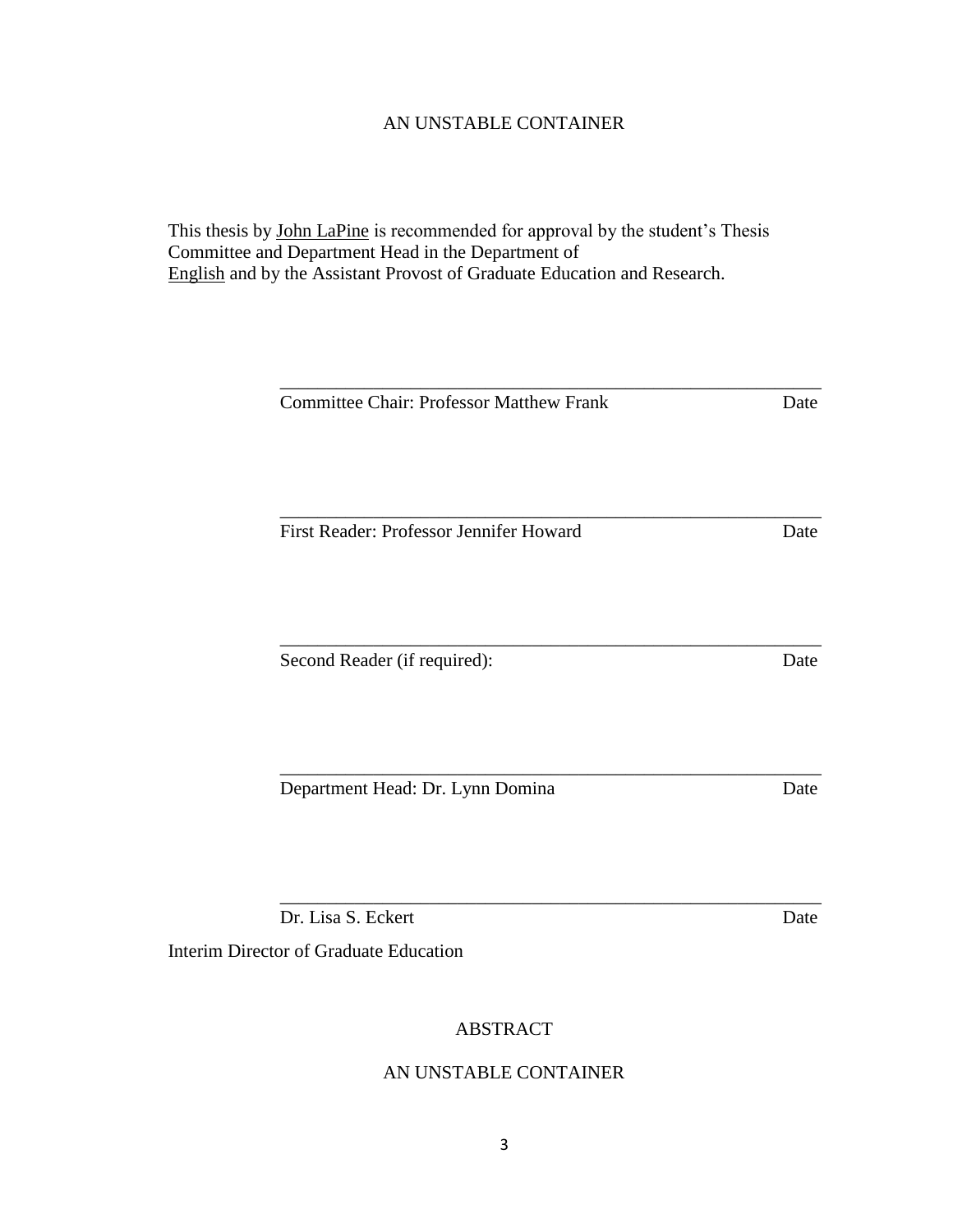John LaPine

By

*An Unstable Container* is a collection of short creative nonfiction essays and poetry, with influences from personal memoir, lyric essays, race and gender studies, and poetry. The work examines the intersections of race, gender, and sexuality, and the ways in which language, society, and the human body contribute to the construction of one's sense of self. Through the lenses of language, modern technology, medicine, and genetics, *An Unstable Container* explores blackness, queerness, masculine identity, growing up in rural Michigan, and the dangers and pleasures of corporeality. The collection also interrogates the social institutions of marriage and religion, gender roles, and non-traditional family structures.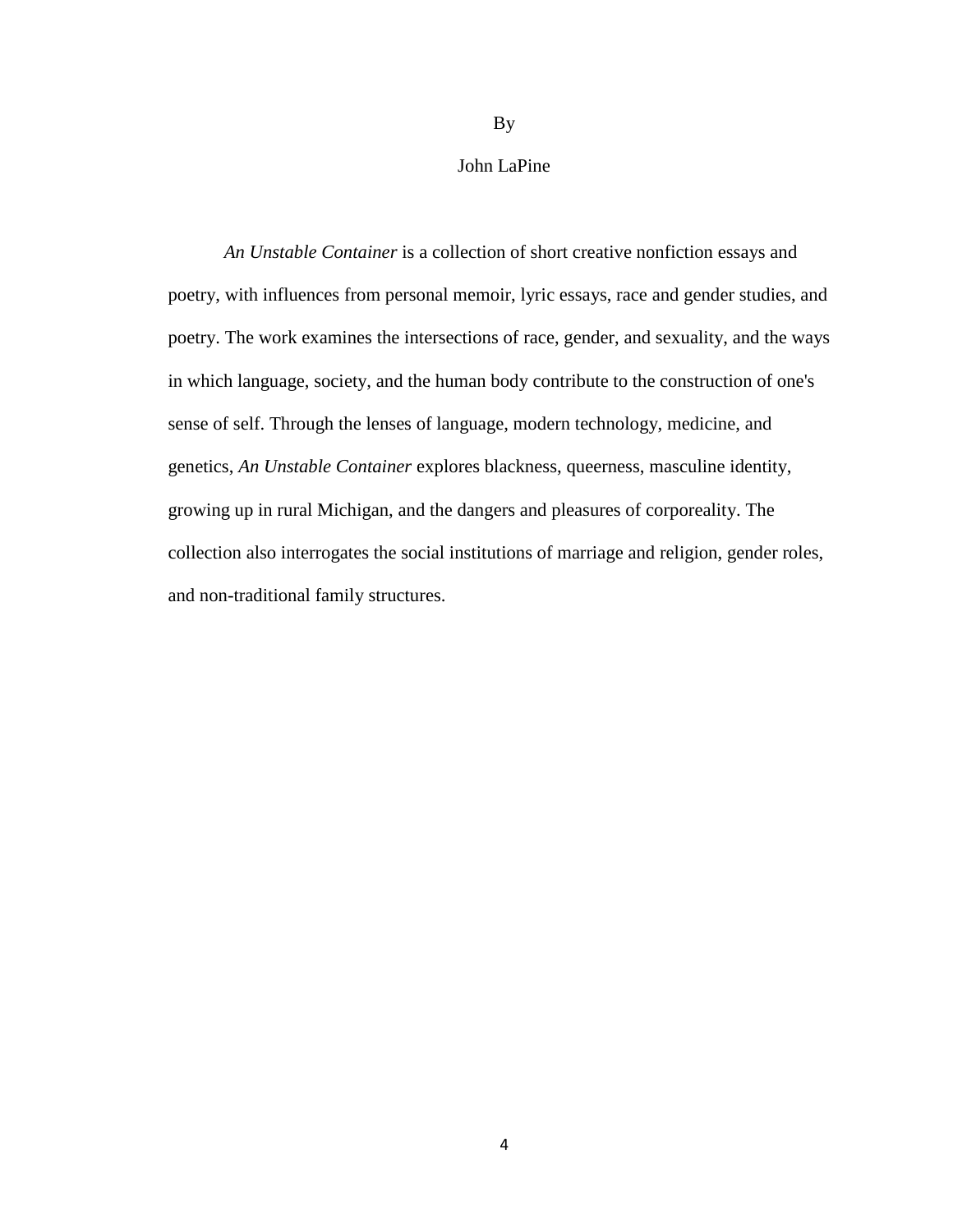Copyright by

John LaPine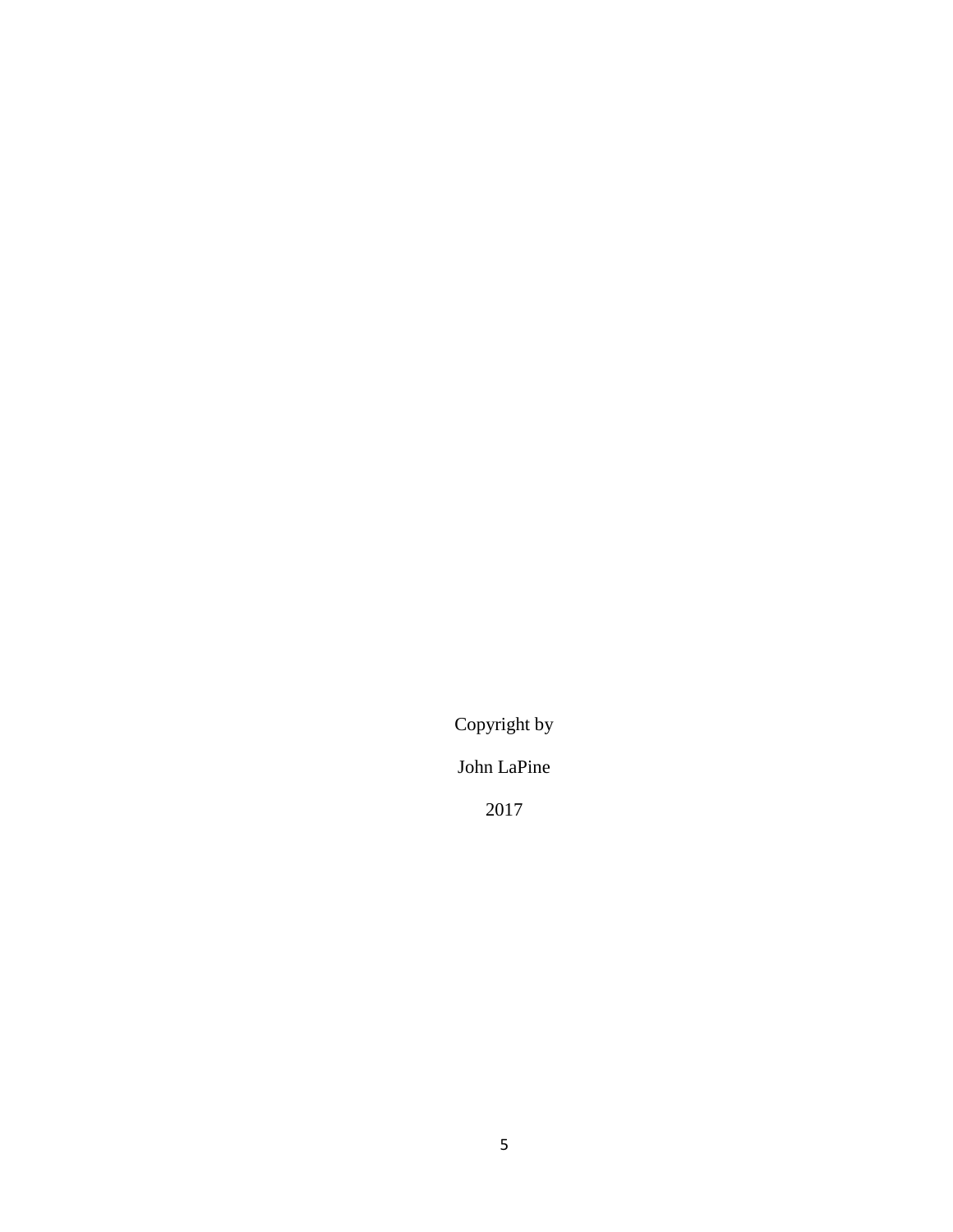# DEDICATION

This thesis is dedicated to my parents, Ann and Robert Holmes, without whom I would not be, and to my family, whether through blood, marriage, or choice.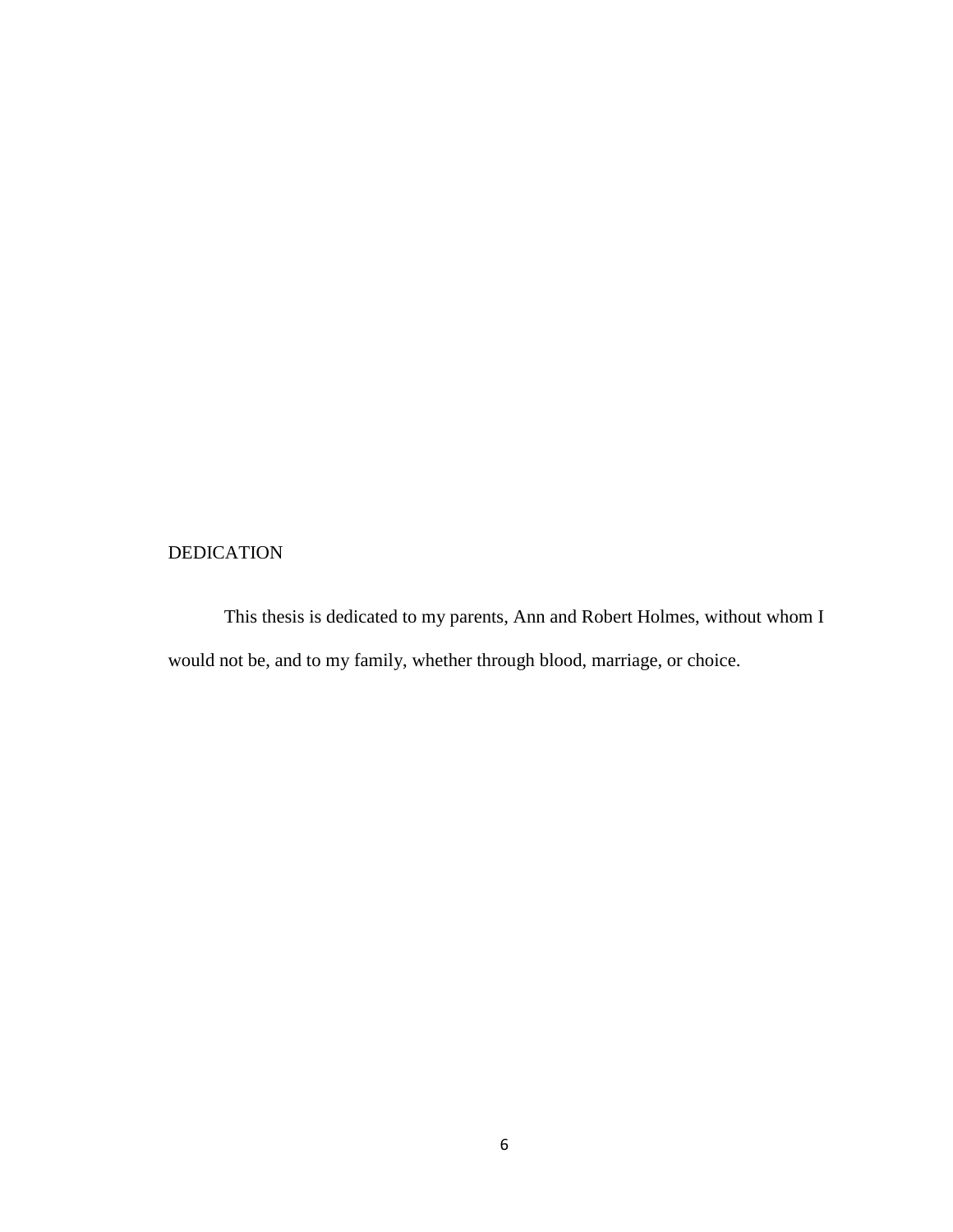# ACKNOWLEDGEMENTS

The author wishes to thank his thesis director, Matthew Frank, and thesis reader, Jennifer Howard, for their advice and support, without whom this project would not have been completed.

This thesis follows the format prescribed by the MLA Style Manual and the Department of English.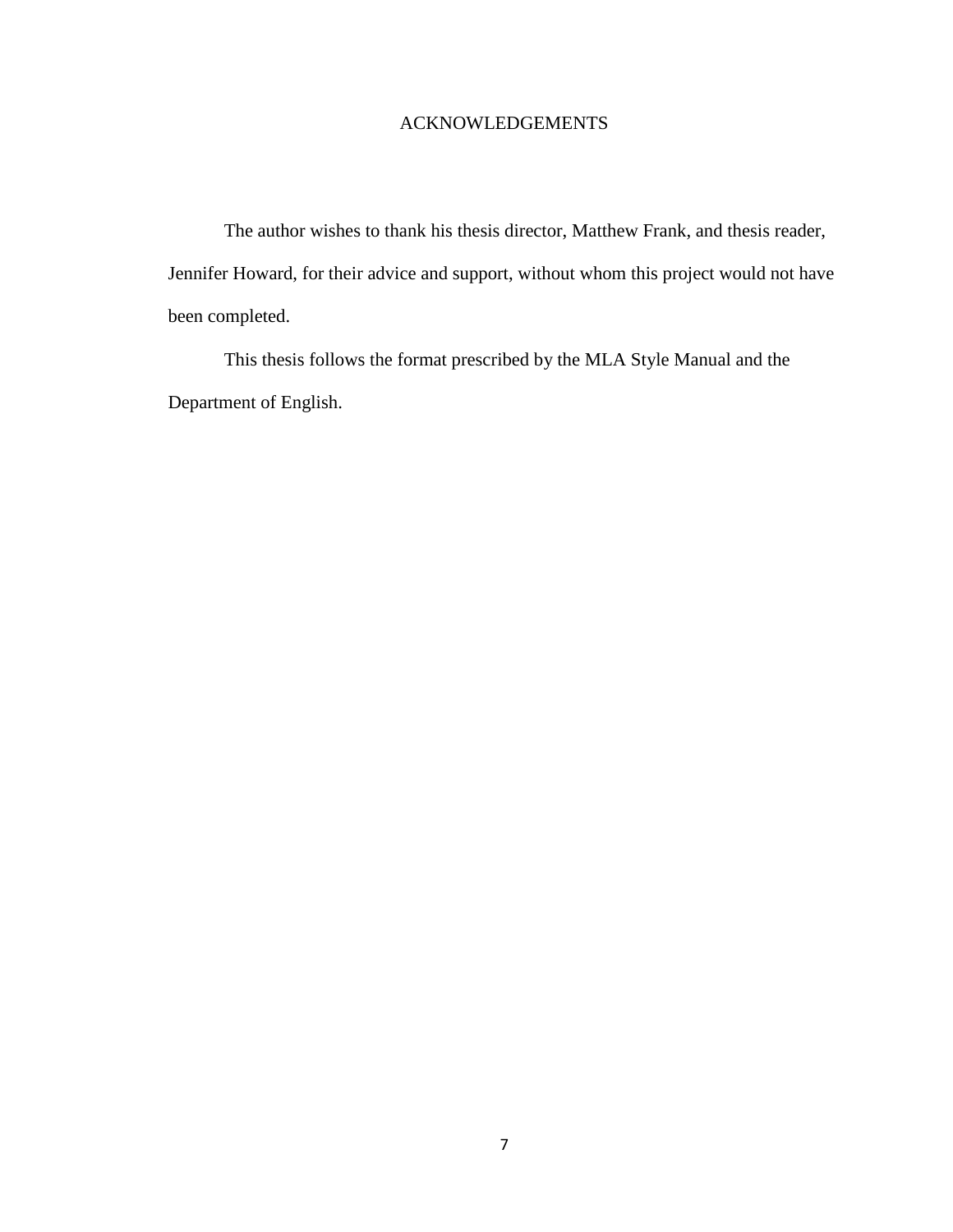# TABLE OF CONTENTS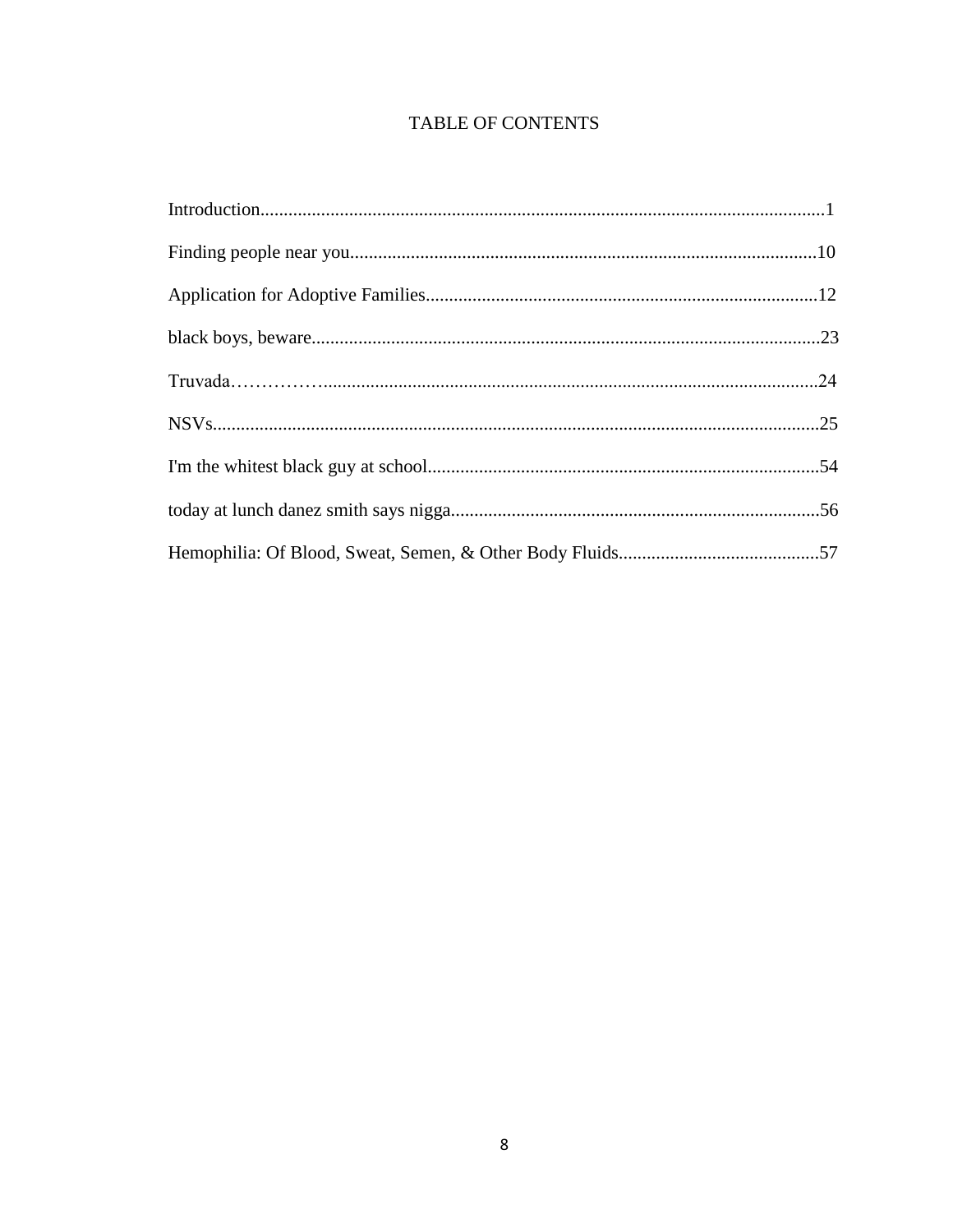#### INTRODUCTION

*An Unstable Container* is a collection of short creative non-fiction and poetry. Each piece draws heavily from the genres of personal memoir and lyric essays, and are based on my life growing up in the rural Midwest as a queer black man in an overwhelmingly predominantly white community (96.0% in 2010, down from 97.29% in 2000). Most of the pieces were composed during the Fall 2017 semester, after I took over a year off from writing starting May 2015, the end of my second year in the graduate program.

I am fascinated by change, progress, the passing of time, and how people, animals, the environment, and society either develop and/or degrade. Change permeates this thesis, as it does with my own life, and with all things. Things erode, or grow; they decay, or develop. Time either builds or demolishes. Every few years, I feel as if I come of age again, as if I've been demolished and rebuilt—I come out of the closet, or I lose 20 pounds, or I lose 20 more, I conquer my phobias, hearing myself speak in recordings, or public speaking, or loneliness—every few years I take inventory of my life, and the changes I've made or undergone, and realize I am not the same person as I was six, four, even two years ago. In many ways, I am still a work in progress. I don't feel like I've arrived; I am still arriving all the time, at new stations, new terminals on the path to some destination. Change still buffets me; every day, it tosses me around like waves, choppy water. But I welcome change, and I hope to continue to change, to adapt to my situation, and make myself a better person each day. These essays, too, are works in progress. It is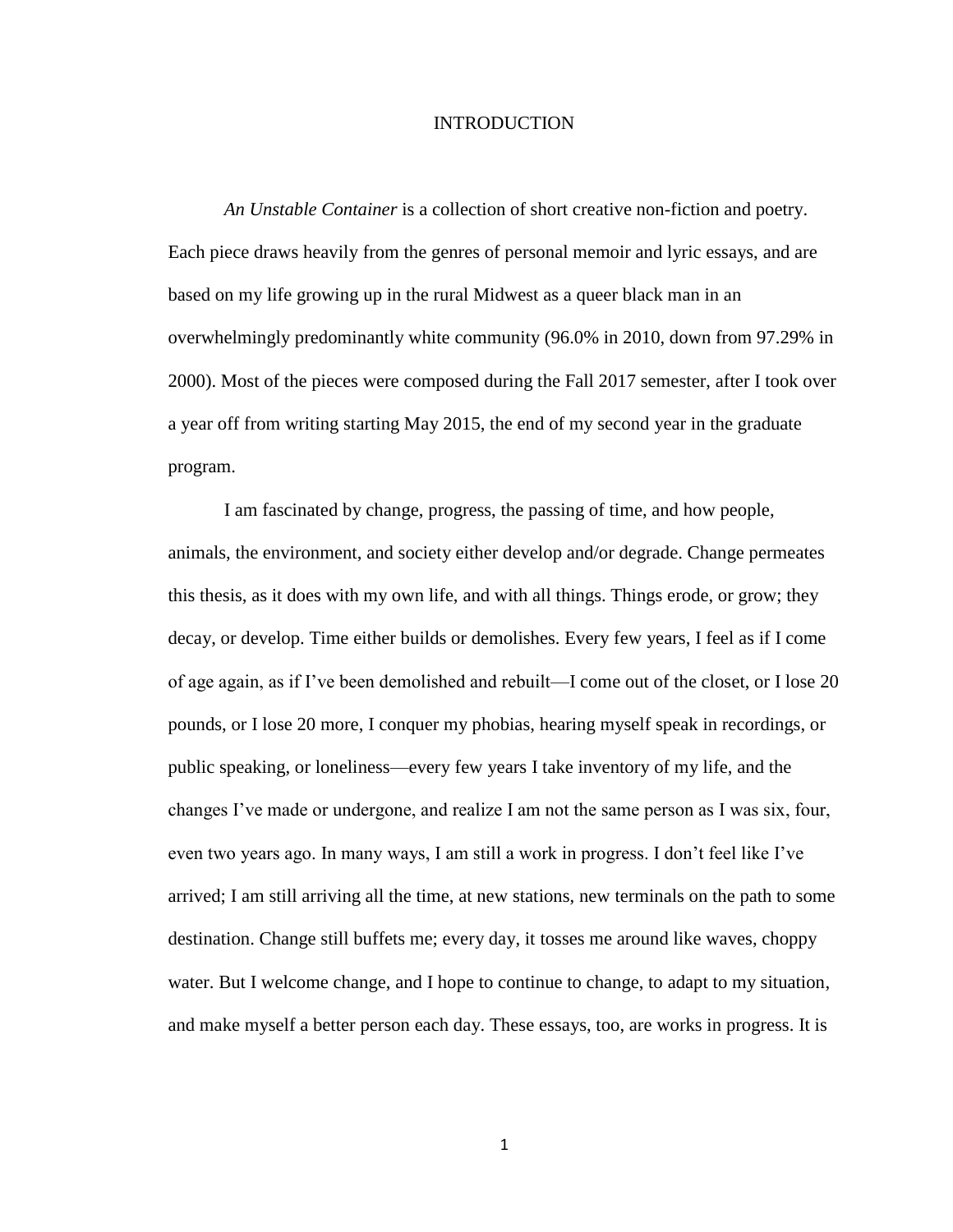impossible to say how much they will grow or erode, given time. The future is unknowable, unknown.

I didn't come out until my first semester of graduate school. This was a major change. Much of my writing concerning queerness (specifically, my homosexuality) feels new, fresh, and raw. Although homosexuality is (and always has been) a major influence in my writing, this collection is where I've written about it most explicitly, so I haven't had much time to muse, just four years. My feelings are complex: proud, when formerly shameful; unique, while desiring homogeny; existence as minority and the impossibility of heteronormativity, yet still latching onto institutions like monogamy and marriage; disavowing gender roles while embracing masculine ones. To exist on the queer spectrum is to espouse some parts of majority culture, and spurn others. How much? That depends on the individual. Much of this work concerns domesticity, subversions of traditional gender roles, and religion and marriage, as well as masculine self-identity and selfexpression. Even within LGBT communities—a group categorized by their shared nonheteronormative desires, roles and goals—there are men (and women, and people) who seek to reinforce traditional, constricting gender roles—that "men should be men." Gay men's dating profiles will ask "no fems" or "masculine men only." Part of the work of this thesis is to subvert those expected roles from within the LGBT community, despite my own occasional compression into these roles. I am still learning myself; I am still changing.

Originally, I conceived of this thesis as a collection of letters between myself and other members of my family, as well as found documents. However, I realized the epistolary structure would not support several of the essays; the disconnect between form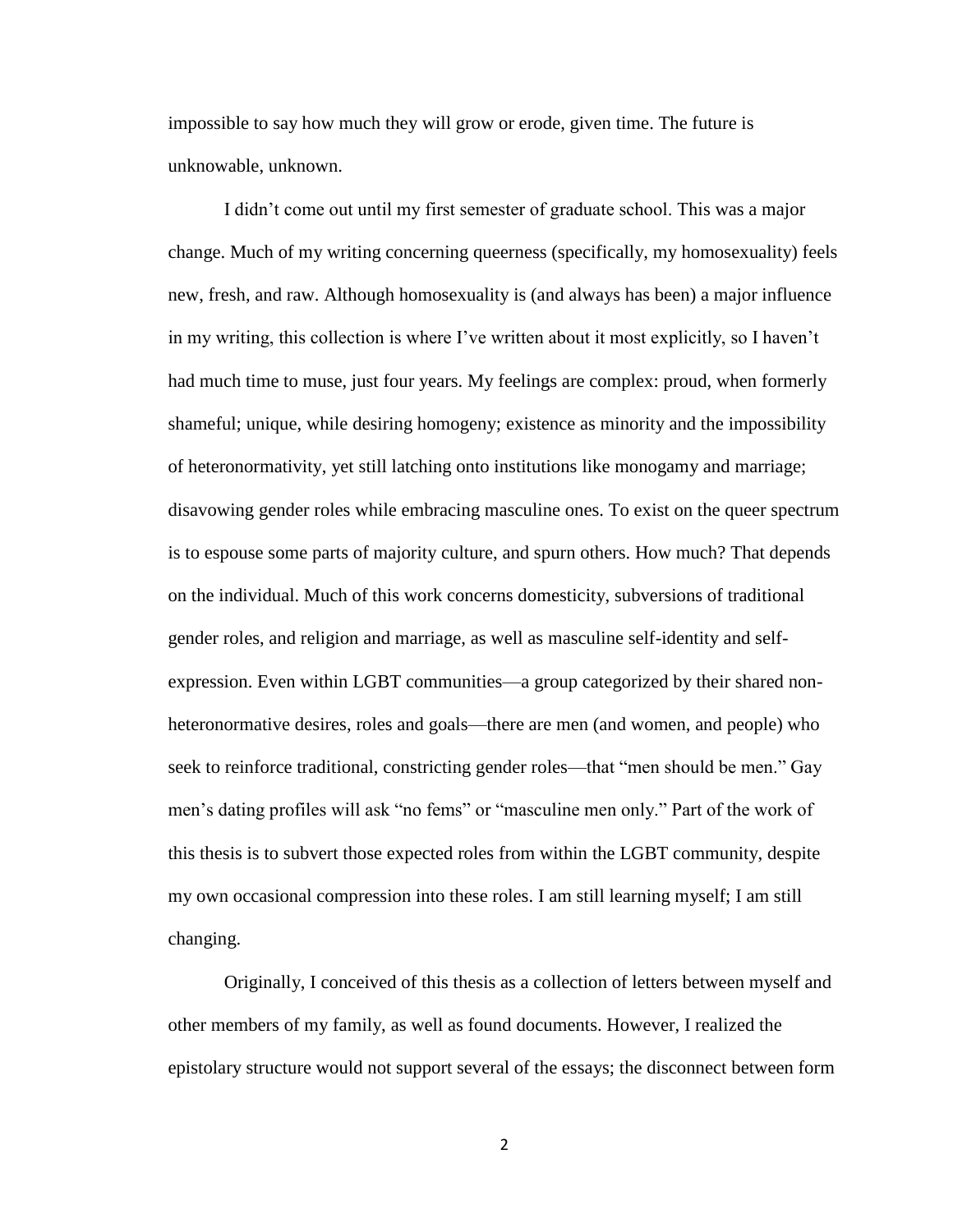and content meant either unbelievably long letters, or many very short essays. So the epistolary form was dropped, while I kept the found document form, utilizing internet adoption applications and dating profiles as containers for essay and poetry. The rest of the collection adheres to traditional poetic and essay forms, which better suits the pieces' lengths and content.

"Finding people near you" is a lyrical flash piece in the form of online dating profiles (e.g. Tinder, Grindr). The second-person point-of-view places the reader in the shoes of a man reading profiles from three different men, as the men advertise their own bodies to each other, and to the reader. I am interested in combining words based on sound and/or visual aesthetic to create a mood. The piece draws heavily from poetry, creating a play of words and sounds to evoke the sometimes sleazy, sometimes dangerous, yet rarely meaningful connections forged through these smartphone applications. Despite any explicitly sexual language, the piece achieves a perverse sensual through its word choice, alliteration, eye rhymes, and the personal nature of second-person point-of-view. The piece was previously published online in the *Foliate Oak* literary magazine, my first publication.

"Application for Adoptive Families" adopts the form of an adoption form. Set in the year 2027, the essay imagines a future between the author and his romantic partner, two men looking to expand their interracial, non-traditional family, and places their answers and dialogue in conversation with the presumptuous questions posed by the agency through the form, which imposes constraints on the complex, often multiple identities of the applicants, limiting lived experiences to check boxes, radio buttons, a single .jpg image file. The questions themselves imply rigid societal expectations and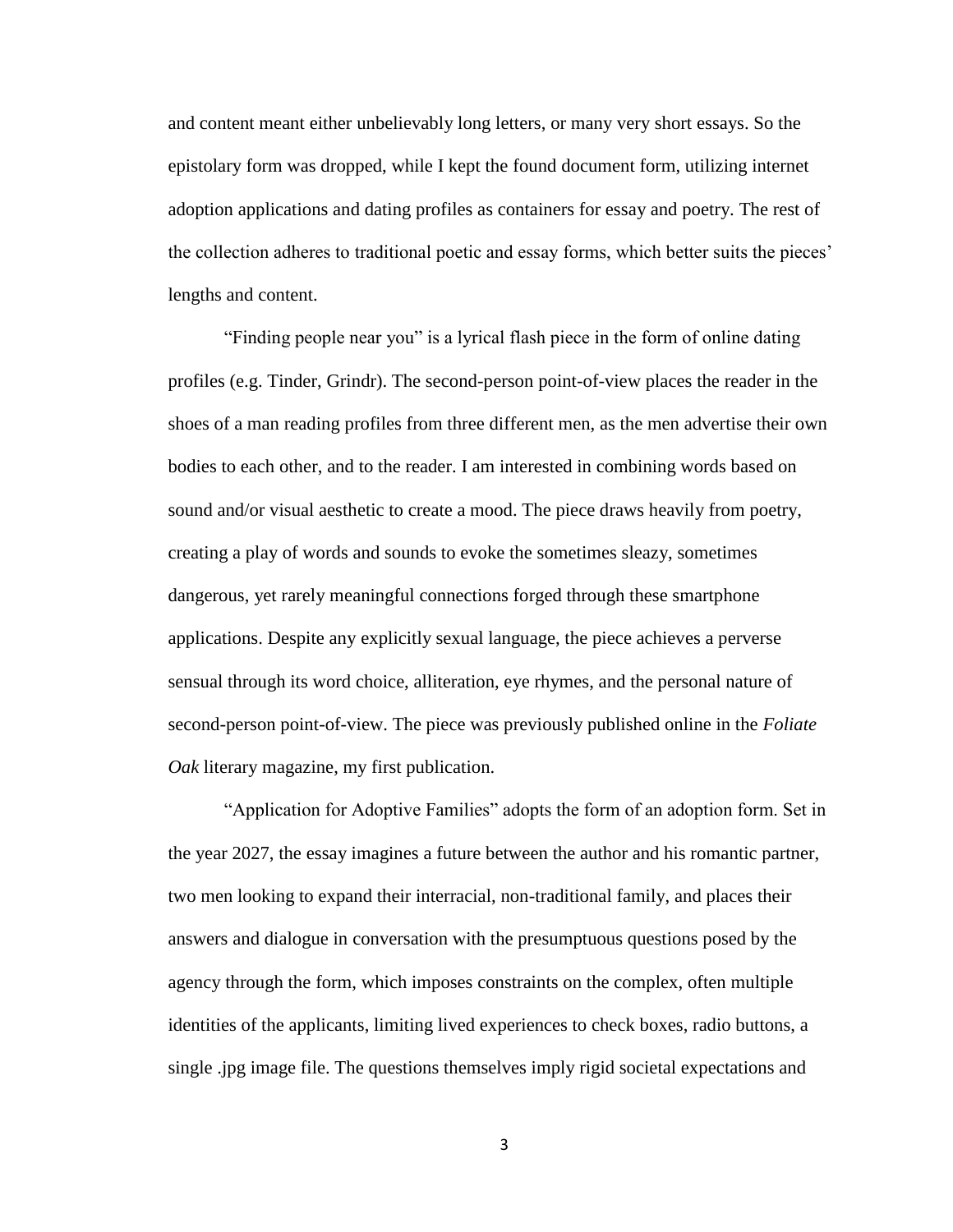reductive gender norms for adoptive couples, leaving literally no room for nonheteronormative answers. The questions, were adapted from an actual online application.

"Truvada" is a poem about a relatively new HIV treatment method, Pre-Exposure Prophylaxis, or PrEP, which prevents contraction of HIV in the user. Taken daily as a pill, Truvada is currently the only FDA approved brand of PrEP. Clinical trials in the early 2010s showed it 99% effective with perfect usage, with decreased effectiveness with imperfect usage, and is recommended with use of a condom. However, some have used the drug as a license to avoid condom usage altogether. It is available only through prescription by men who have had unprotected anal sex in the past six months, anyone who shares equipment while injecting intravenous drugs, anyone who has intercourse with a partner who may be HIV positive or of unknown status, and other at risk groups, including "men [and transgender women] who have sex with men" (MSM). Obtaining a prescription for this medicine so vital—really, a vaccine—involves subjecting oneself to a clinical categorization and identification. Personally, I do not have a prescription. I've always been paranoid of overmedication and unwanted side effects. I am skeptical about the health benefits of the pill, which, although has prevented HIV contractions, has also (inadvertently) encouraged less safer sex practices. The poem's focus on language, written and spoken, waves the often lyrical terminology of prescription side effects with poetry, influenced in part by Claudia Rankine's lyrical essay *Don't Let Me Be Lonely*.

"black boys, beware" was originally conceived as a list of questions to white men who commit race-based discrimination in dating. Although the ghost of this first draft remains in a few, within the editing process, I discovered the addressees were not white men, but black boys, the victims who allow themselves to be at once celebrated and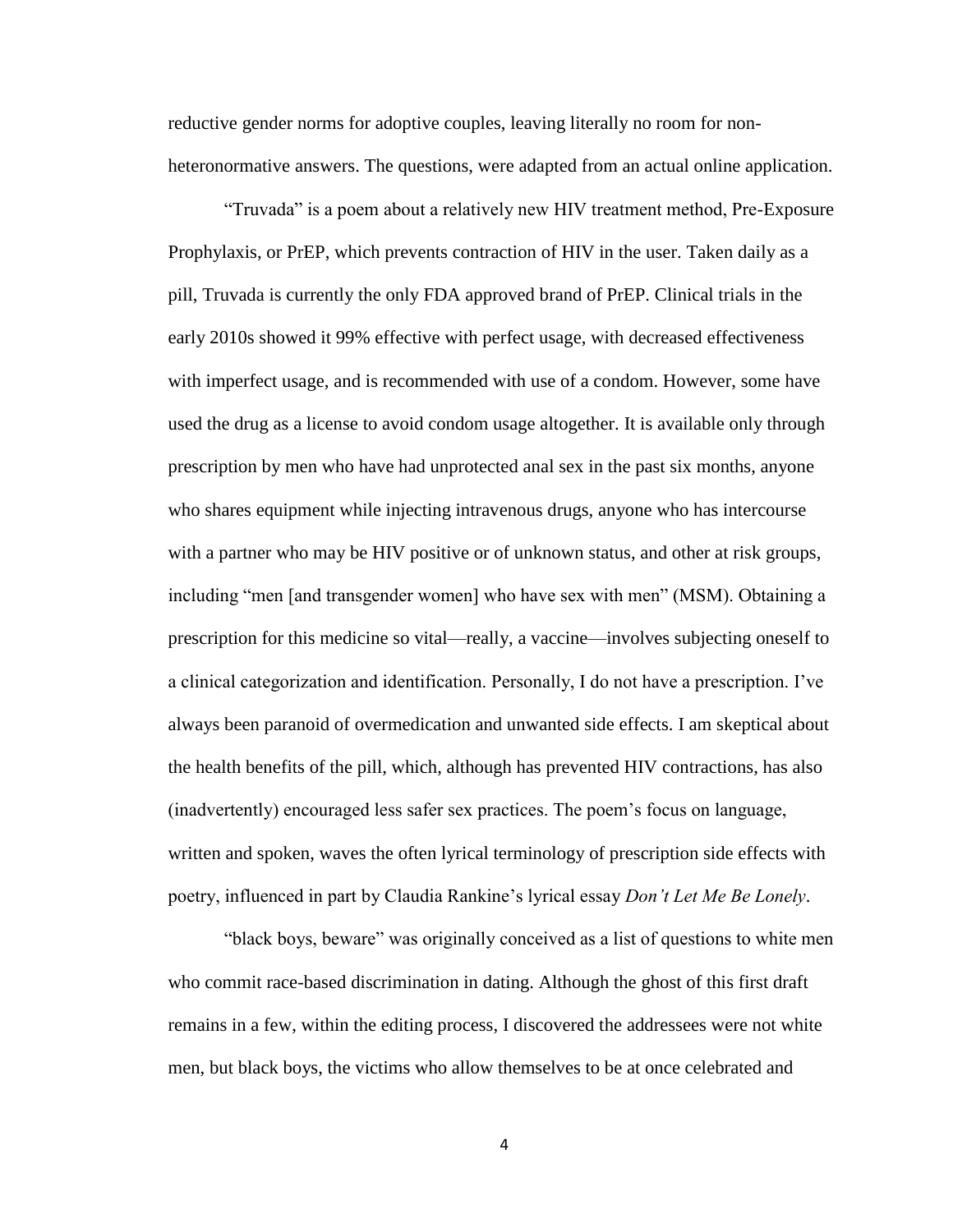stereotyped, fetishized and ignored, sought out and purposefully excluded. I have been among these boys, and it is simultaneously thrilling to be lusted over, and horrifying to allow another man to reduce his attraction to you to one attribute: your skin color. The revision utilizes poetic form as a call to arms and a celebration of loneliness, using turns of phrase to play with cliché language ("*fuck yourselves/ instead. revel in aloneness, cold feather comforters,/your own fingers, meals for one."),* lending new meaning to stale words. For me, this is part of the power of poetry; to breathe new life into worn out, overused phrases.

"NSVs" was one of the essays originally written in epistolary form, as a letter to my biological father, Dennis, set in 2015, the year before he died from stroke-related complications. This form would have had all the events told in past tense. However, present tense suited the action better, presenting scenes rather than information dumps that attempted to make up for lost time, so I rewrote past tense scenes into present in several paragraphs. Early in the drafting process, I also realized the letter form was too flimsy for the weight of the content, and read too angsty and accusatory ("I'm writing to **you**, absent Dad!") than literary. So I pivoted to a traditional, three-prong braided essay format instead: quantifiable/biological evidence of homosexuality; my weight loss; and throwing a ball with Jon.

Jon and I are best friends, living together for three years across three houses. We spent enough time together that friends started calling us "The Jo(h)ns." I look up to him as a member of my non-blood family, another older brother of sorts, though we both mentor, inspire, and look up to each other, and I am forever grateful for his wisdom, patience, encouragement, and level-headedness, which act as a foil to my own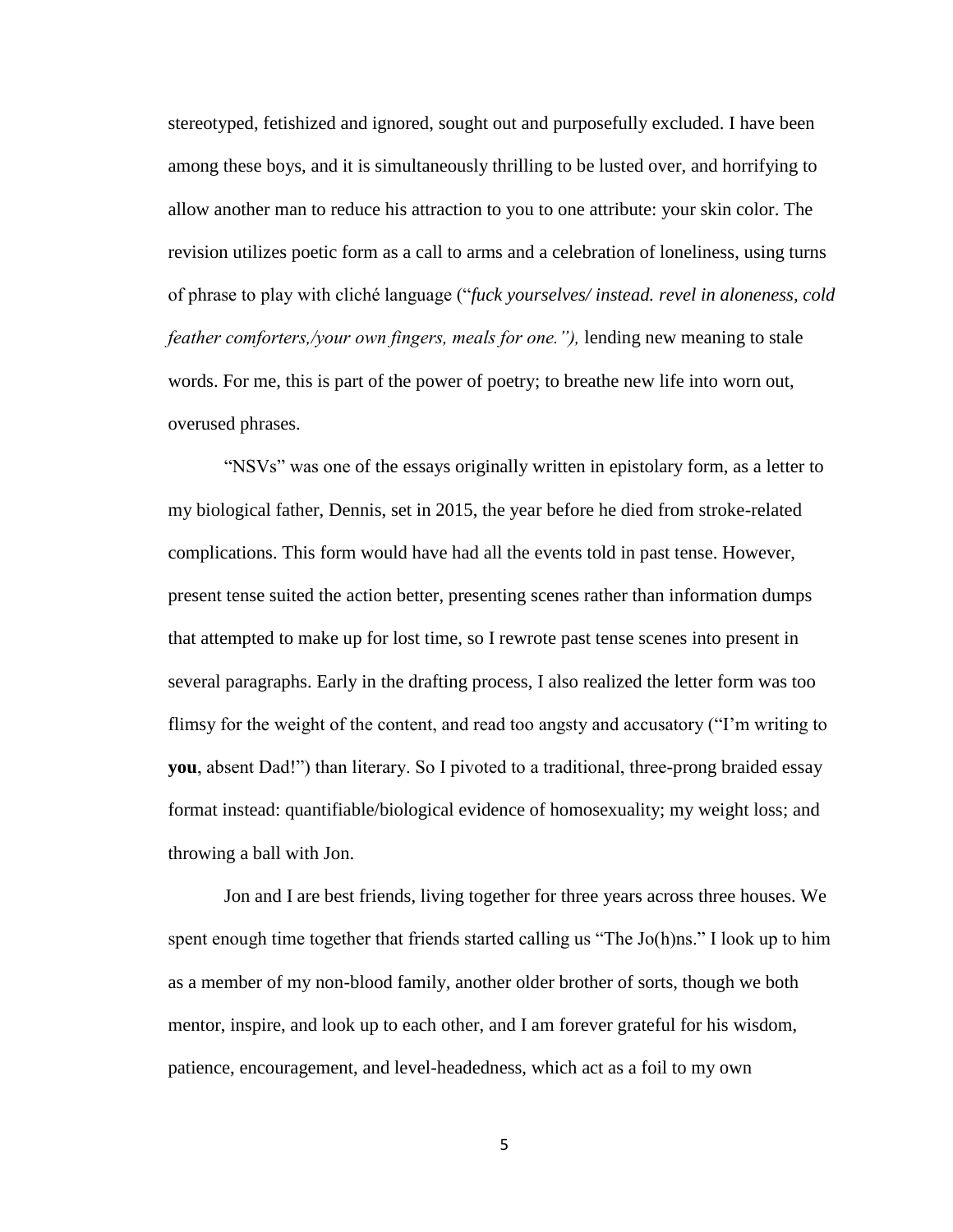irrationality, rashness, and ridiculousness. He's taught and influenced me in unquantifiable ways, from fashion choices and social interactions, to advice on physical activity. We have been best friends, workout partners, roommates, teammates, and life coaches for each other for years. He appears in much of my writing due to his positive influence on my life.

In weight loss communities, an NSV is a non-scale victory, a moment in one's life when they realize their weight loss has an effect outside of the number on a scale. Some non-scale victories include noticing your clothing fitting looser, or noticing new muscles or bones sticking out in the mirror, or a litany of compliments from coworkers or friends about your weight loss. Any time you've noticed you've lost weight outside the scale, you're reached an NSV. Going from a size 40 waist to a size 30 is one of the biggest accomplishments (and biggest changes) of my life. I grew up not knowing how to count calories, so learning to measure my food was a major part of becoming the person I am today, a person I consider much healthier, happier, and more active.

"I'm the whitest black guy at school" is a flash essay with influence from poetry which interrogates biracial identity in rural communities, the construction and expression of identity through the body, as well as the expectations and limitations imposed by the multiple facets comprising one's identity and sense of self. The piece uses the body as a literary device to understanding race as a social construct rather than as biological fact. Repetition throughout is a performative element drawing from spoken word poetry. Pairing it with "NSVs" and the following piece highlights the significance of the theme of body as constitutive of identity in this collection, especially for black Americans,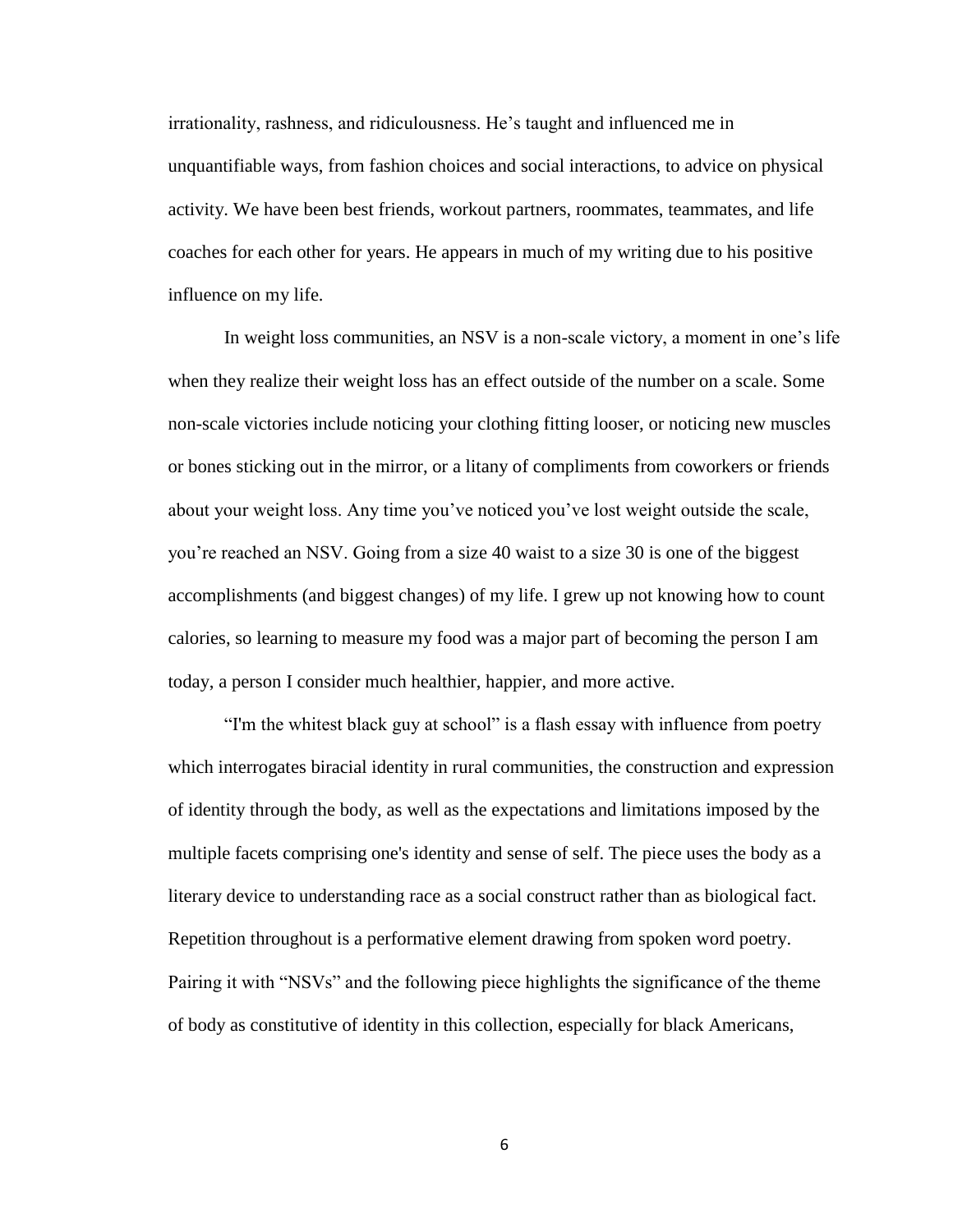specifically those living in rural communities, specifically predominantly white communities.

"today at lunch danez smith says nigga" is a flash essay borrowing from poetry. The piece interrogates the reappropriation and use of racial epithets by members of historically systemically oppressed communities, and meditates on the damage of hate speech in rural communities. The repetition within the piece borrows from spoken word poetry, the genre which helped launched a literary career for poet Danez Smith, the work of whom influenced much of the content and style of this essay, my poetry, and this thesis. I am always interested in the meaning carried through words, both in contemporary usages and the historical weight, as well as the social limitations of reappropriated words. I have had the conversation about "who can say it" several times throughout my life, and expect it to come up more frequently as the word's influence extends further into popular culture, crossing more cultural lines, and appearing more often in media.

The first draft of "Hemophilia: Of Blood, Sweat, Semen, & Other Body Fluids" was composed two years ago, for a graduate class called "The God Chronicles," a genre course focusing on religion and spirituality in literature. The researched component—the life of Captain Robert FitzRoy as he sailed with Charles Darwin to the Galapagos Islands aboard the HMS *Beagle* in the mid-1800s—works to imagine his life as he attempts to reconcile his fantastic and revolutionary discovery leading to Darwin's theory of evolution with his own spiritual understanding of the world's creation. A captain, hydrographer, and child of aristocrats, FitzRoy was a practitioner of "flood geology," a discipline that attempted to find geological proof of the biblical flood, but, when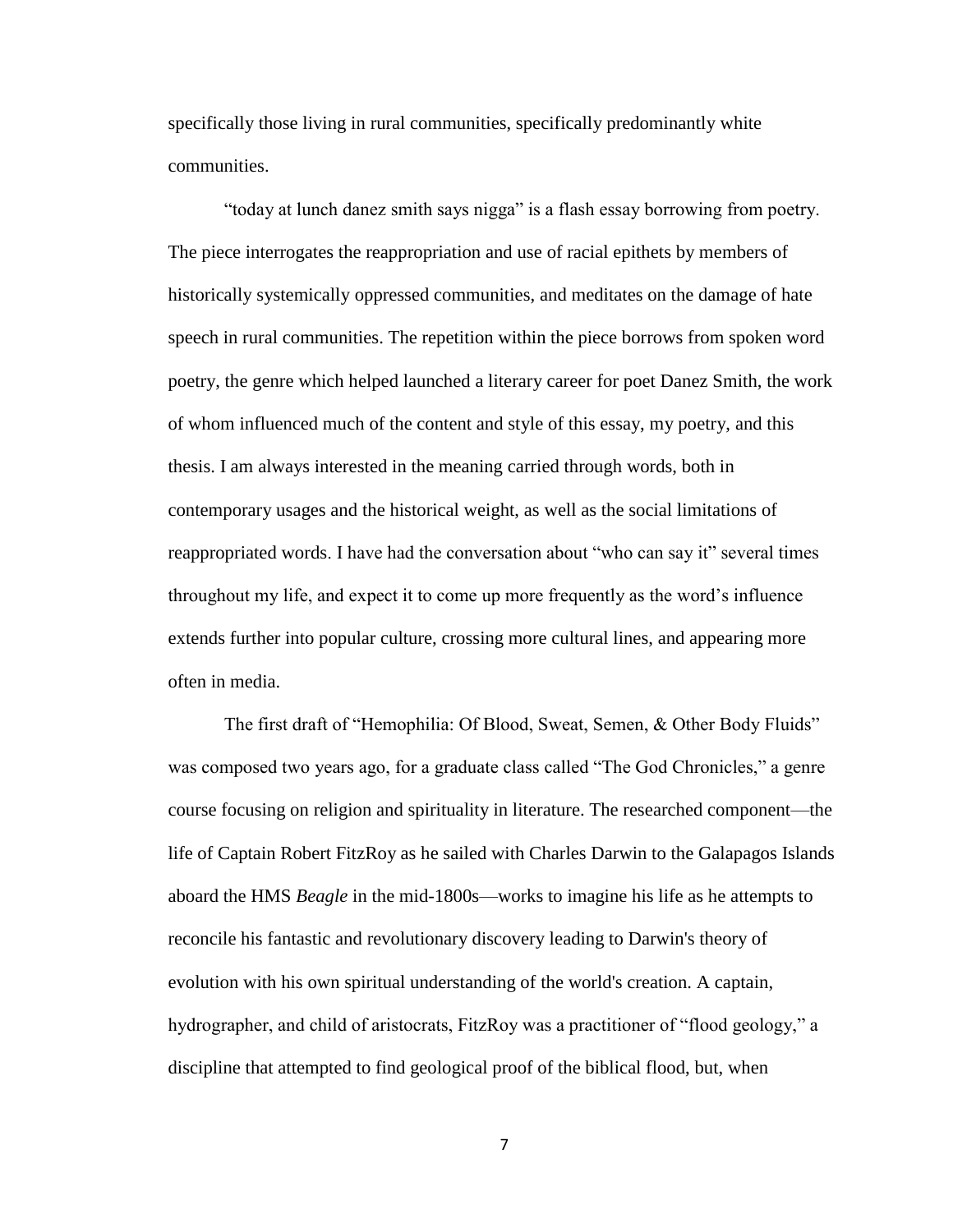confronted with evidence that directly conflicted with this creation story, FitzRoy scrubbed his own research to better mesh with Christianity's teachings, and avoid "miseducating" other sailors and scientists. He would devote much of his life to denouncing Darwin's theory of evolution, the development of which was enabled through FitzRoy himself, who specifically sought out the scientific-minded Darwin as FitzRoy's own companion to avoid loneliness and boredom while at sea.

The essay was originally conceived and composed as a traditional, three-pronged braided essay: FitzRoy's life, my attempt to donate blood in high school, and my own search for spiritual meaning after realizing my own homosexuality. The version appearing in this thesis is a heavy revision of that original piece, combining the latter two prongs into a single, memoir-style thread, and exploring FitzRoy's life even deeper through the other thread. I composed more scenes to achieve a better balance between threads. In the original essay, the historical thread jumped points-of-view, from Captain Pringle Stokes, to FitzRoy, to Darwin; the revised version stays closer to FitzRoy, inhabiting his point-of-view, achieved through additional research and editing. Reducing the essay to two threads allowed a more coherent, cohesive pairing of events between past and present.

The collection's title, *An Unstable Container*, has several meanings. The first, perhaps most explicit, is the body. The body is an unstable container, an ever-changing, ever-developing vessel for one's mind, soul, essence. It is both limiting and limited by objective, biological truths, societal perceptions, and inevitable change as it undergoes the growing process and the aging process, as a person experiences multiple comings of age throughout a life, sometimes made manifest as corporeal or changes in actions, and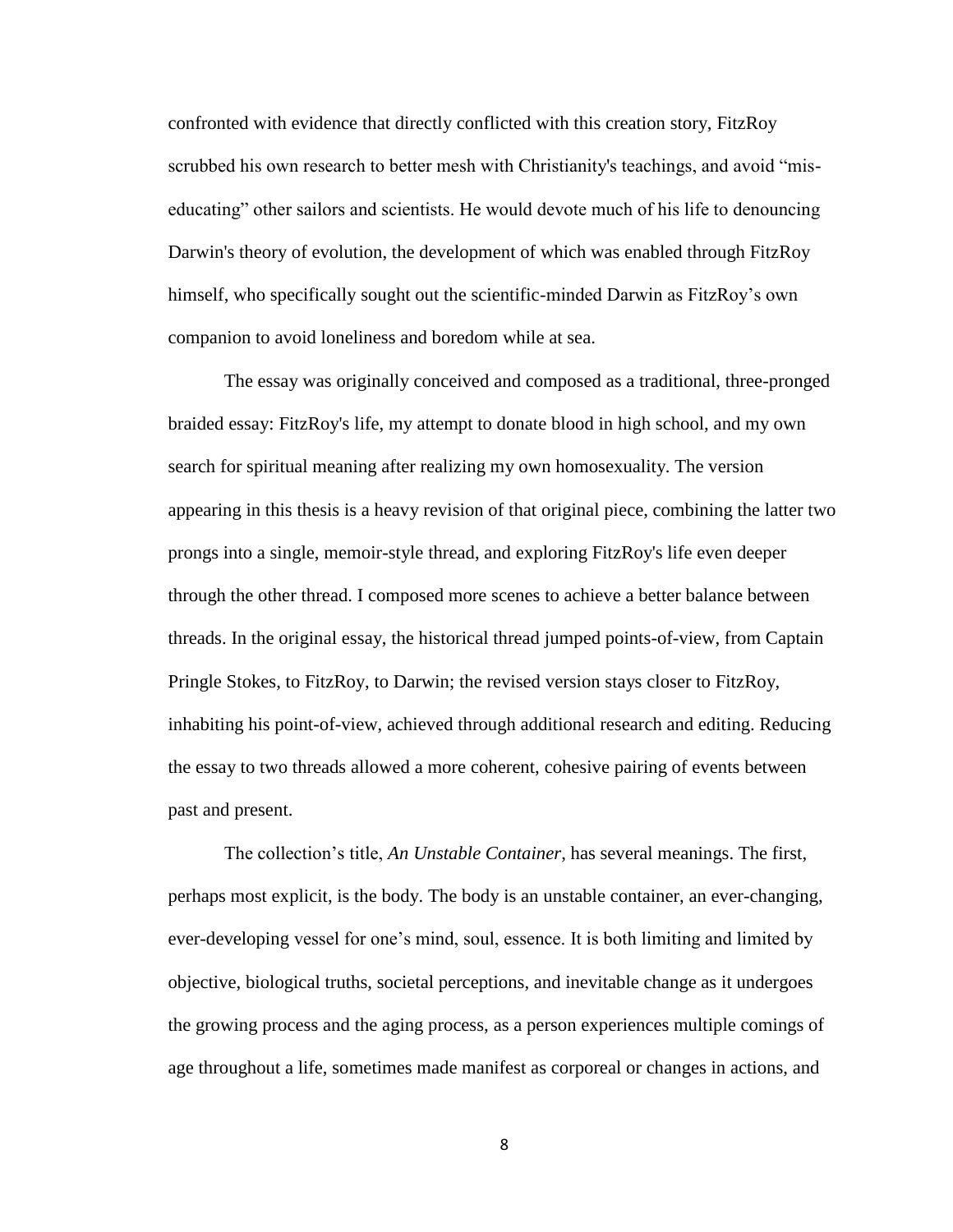other times as changes in attitude, mood, personality. The body is not a stable, complete representation of a person's personhood, nor should it be, but acts as one facet that contributes to construction of identity and the self for any given slice of time.

I used to be sure that words were magic, that they could transmit any image, sound, mood, or location through ink or pixels alone, that they were an objective truth, infallible. However, they gain new meaning when used near other words, or in specific contexts. Words mean drastically different things to literally everyone on this planet. In this way, words, too, are unstable containers, carrying both unique meanings for each individual speaker, and heavy cultural baggage. And words change; they change in meaning, even in sound, throughout time. Instability inhabits most aspects of our lives. I still believe in the magic of words, though I am growing less certain of their absolute, unshakable resolve.

Each institution explored in the collection—marriage, gender roles, the family are also unstable containers, and the essays and poems seek to expose their instability through destruction of expected binaries. In my life, I seek to destabilize these unstable containers, to expose their instability, and to change cultural understanding of what it is to be normal, to be a person, to be. Existing in the intersection of multiple minorities—to possess what W.E.B. DuBois would call a "double consciousness" or, for me, a "triple (quadruple?) consciousness"—is to necessarily (actually, impossible not) to stand outside the prescribed binaries and not point out hypocrisies, contradictions, irrationalities, and injustices inherent therein.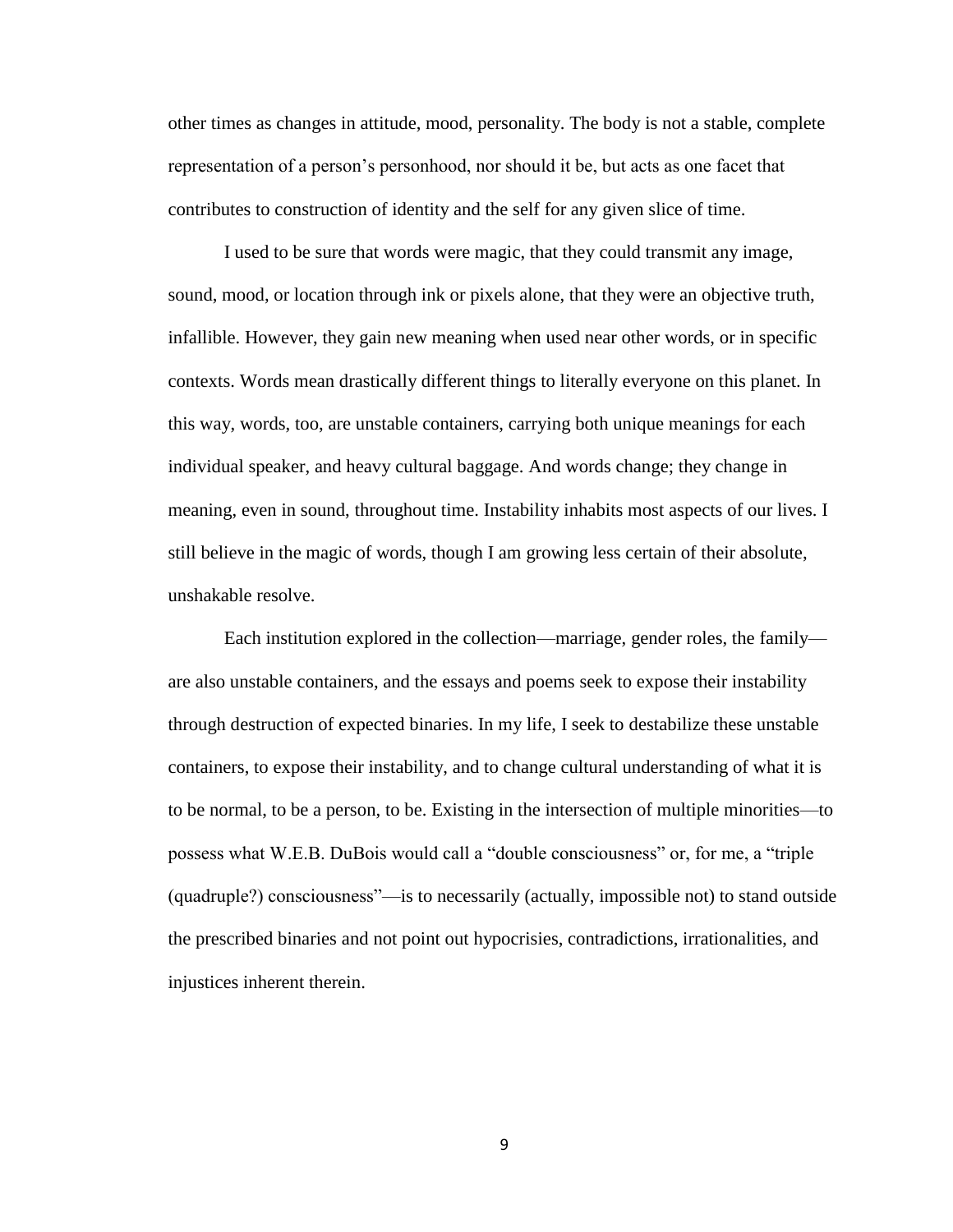#### Finding people near you

#### Carter

18

Looking for dates or friends or right now or fun. Be my daddy. Stroke my salmon legs. Comb my hair until bluish eels blush purple. You are wood and I am samurai sword, wedging apart your rigid cell walls, or I'm on your fingertips like tacky glue, or I am blackened unagi on your lips. Or I'm Vaseline, greasy jar in mom's bedside drawer, and you are petroleum carpet stain by her radiator. Or we are molten rings bubbling up magma through your ocean floor, eroded, weathered, atmospheres of wet pressure, where sunlight cannot penetrate, where the fish don't need eyes, where we can let our sight fail us and trust in our unseeing until we're dredged up, petrified solid

#### Jacob

#### 23

Handsome, muscular, down to earth, tattooed back, no Asians or blacks because I know you're all the same, reptilian or apeish, or primeval, primordial, covered in muck, lungless salamanders, egg-laying and venomous platypi, just like my brother used to say, yes, you're just like my brother told me you'd be, mercurial. You'll push my throne, grab fistfuls of facial hair. You'll box my ears and tear out canine teeth like dusty dandelion roots until you are a lone belay on sunbeat crag, with bloody knees from banging rock, bloody hands from holding rope, from clutching at sandstone. When's the last time you screamed at the top of your lungs? When's the last time you ran for your life?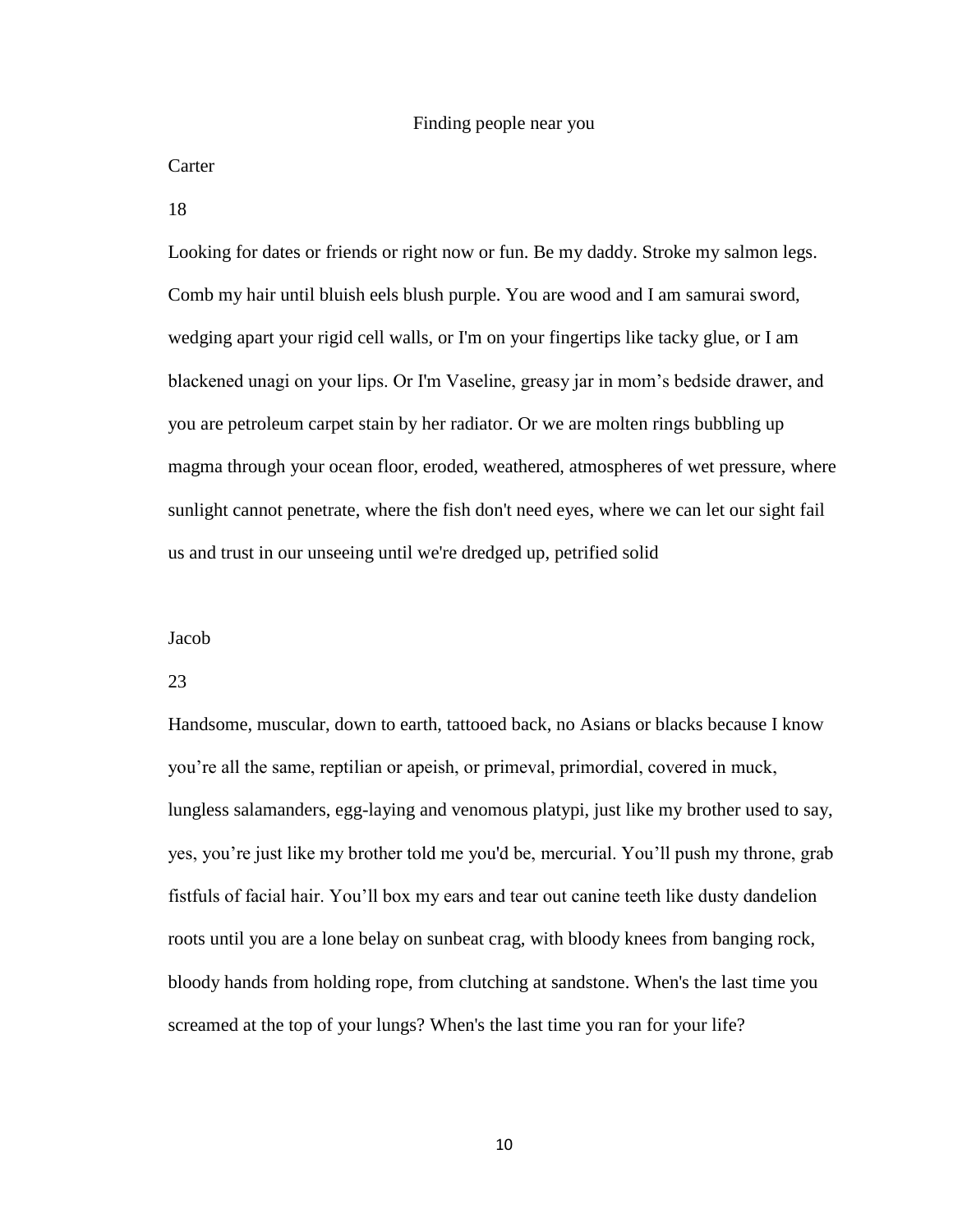Adam

27

Discreet, masculine country guy who loves the outdoors. Let's grab a beer and see where this goes, wrap ourselves canvas silly, catch each other's breaths, lift like noble gasses, but somehow less reactive, let's grab another beer—see where this goes. Let's boil river water for coffee and catch fish in the morning, and I'll teach you to hold this knife—no, not like that, like this, there you go—and if you let me touch your brown diamond—if you teach me how to hold that too—we'll see where this goes, and I'll let you taste whatever you'd like, and let you say "beautiful," let you use that word, let you approach it like two arms of galaxy dust, sinew tensing across lightyears orbiting the same black hole until we both fail to collide, to collect into stars, to coalesce into something less meaningful.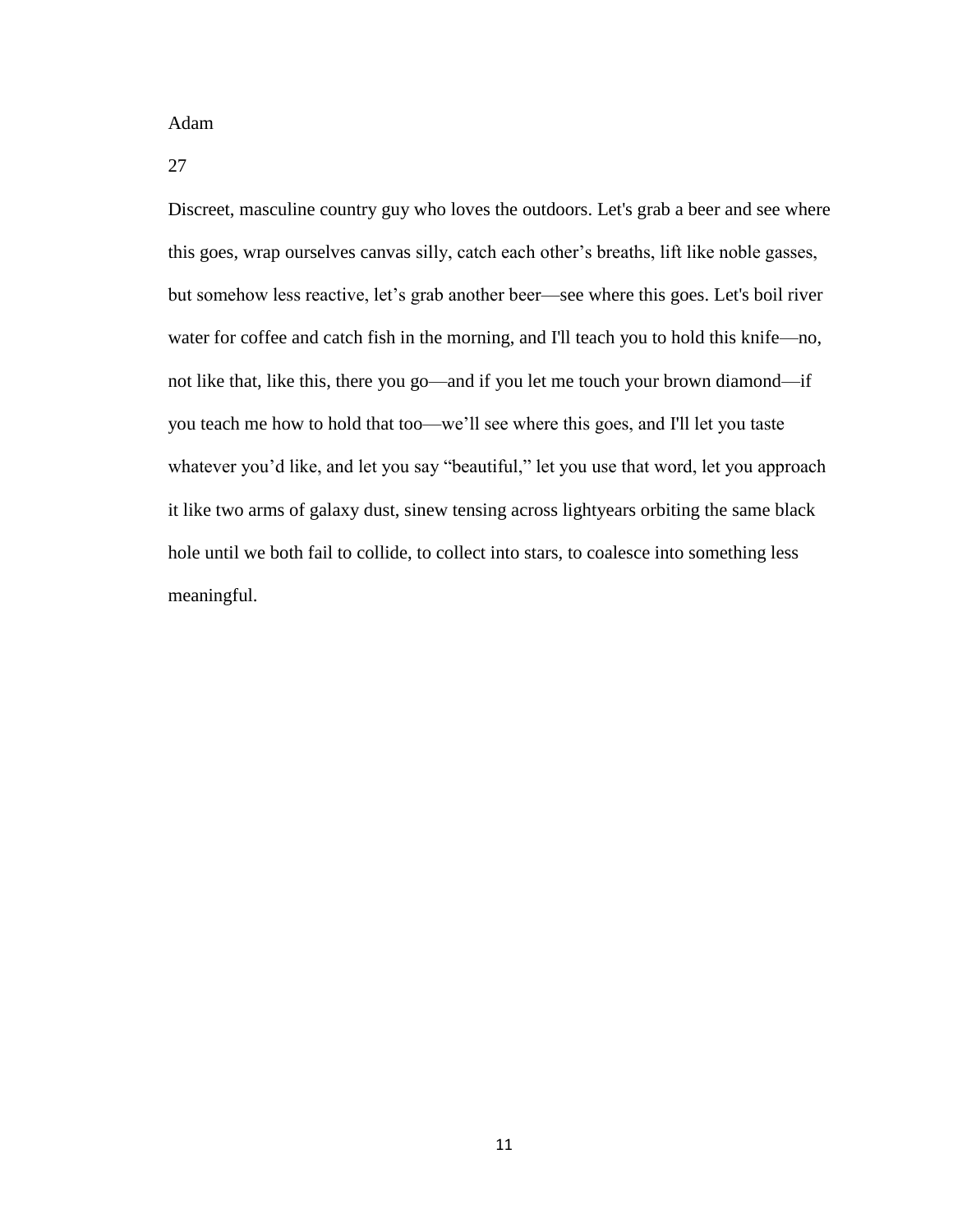#### Application for Adoptive Families

Thank you for considering adoption. For over 40 years, Family First Adoption has been committed to working with families to provide safe and successful adoptions, and we look forward to serving you as well. Our organization was founded in 1987 by Gloria Maya, who started Family First because of her own desire to be a mother.

This form should take about fifteen minutes to complete, and is always free. We look forward to learning about you and the child you are looking for.

*Tim had the afternoon off and a loaf of zucchini bread in the oven. I'd been the one to bring up kids, but he took initiative to research for us. After our first rejection, I could sense he'd lost faith. He hated failure; I liked him. But more than that, he hated giving up, so I don't know why the application surprised me.*

*I'd fantasized about a home outfitted with trendy sturdy expensive furniture, but our loft full of Ikea, black and brown and brittle, satisfied a domestic urge I'd espoused since I'd been a teen. We filled our apartment with Brusali, Billy, Oxberg, Fjällbo, Norden, Svalsta, Lack, and Stockholm 2025.*

#### **Personal Information**

**First Name:** Timothy

**Last Name:** Rodriguez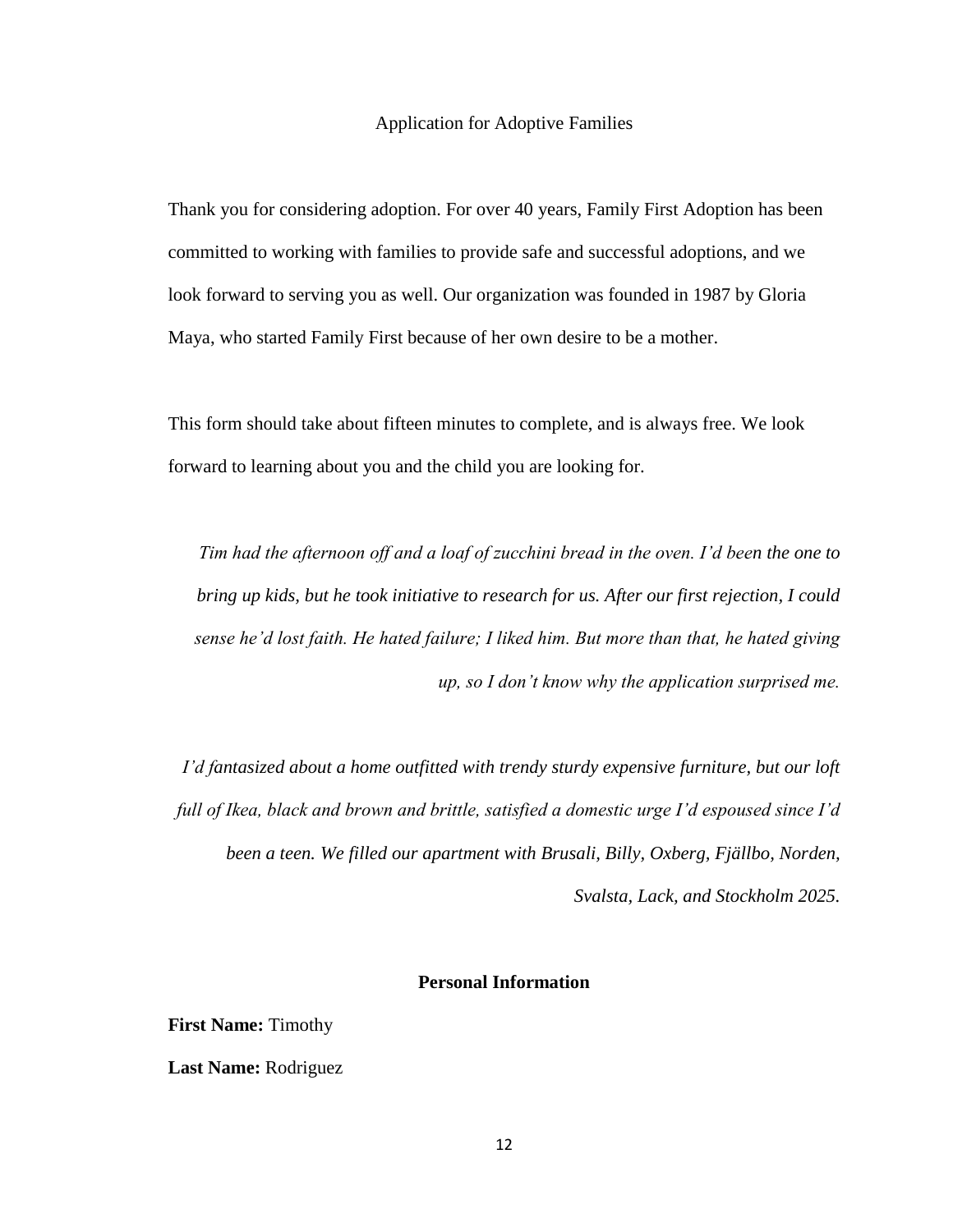**Spouse's First Name:** John

**Spouse's Last Name:** LaPine

**Street Address:** 3025 Independence Ave

**City:** Seattle

**Zip Code:** 98102

**State/Region:** WA

**Are at least one of you US citizens?** Yes

**His cell phone:** (206) 458 1109

**Her cell phone:** This again?

Let's just fill it out, babe.

Okay. But I know they won't want us.

**Relationship status:** Let's get as far as we can.

You know they don't take fags. They're more likely to take a straight sex criminal. This is useless. Let's put "Polygamists."

**Date of Marriage:** Maybe this time, they will. Be positive.

*Despite our cheap furniture, we were both unreasonable men. I didn't expect the application but could predict his anger to a T. His patience for what he considered great injustices was nonexistent. The principle, he'd say. I'm not supporting it. Meanwhile, I tried to console him, encourage him at least, reenergize what had so quickly been dampened by blatant heteronormativity. I instinctively leaned in and touched him on his shoulder, rubbing where I knew a knot lurked, and breathed a gentle sigh, and wished my sigh could transfer from my flesh to his.*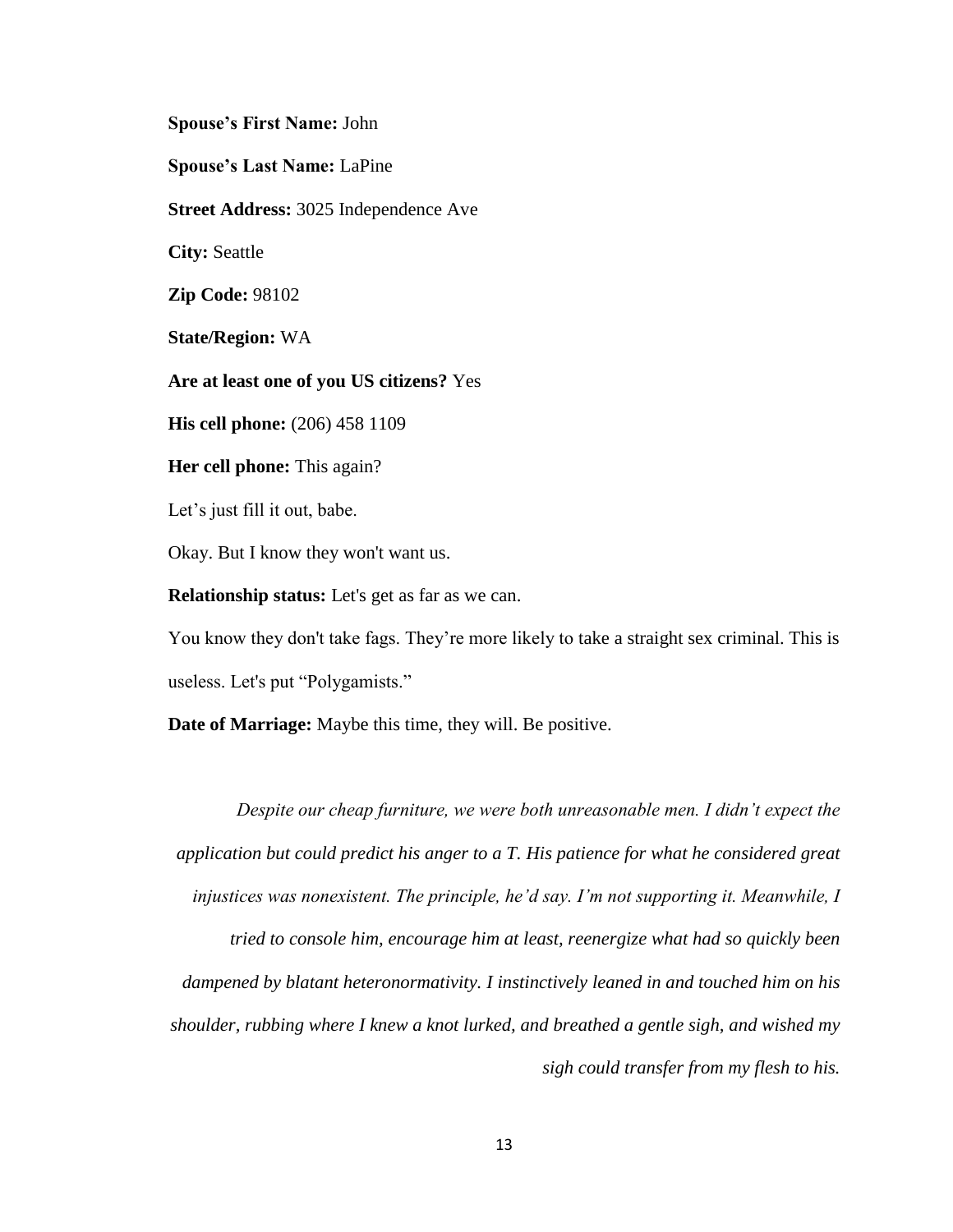*I needed him to support it. And I knew he did. But I guess my unreasonability was that I thought I could make him feel good about going on, trudging further into this space he'd already decided he hated. Sunlight reflected through our living room window and drifted along eggshell walls the way it does this time of day, kaleidoscope of tree leaf shadows and photons refracted from their intended paths. It was 4:32. A beautiful son or daughter would brighten up our predictable grey lives. Perhaps we could brighten their's. My biological clock ticked.*

#### **More about Him**

#### **Date of Birth:** 05/16/1988

**Race/ethnicity:** Hispanic or Latino origin

**Date of any previous divorce:** You know they're gonna see our names and throw it in the goddamn trash.

You don't know.

I do.

#### **Occupation/title:** Automotive Repair Technician

They're gonna shred it.

**Company:** Stingray Auto

I'm sure they'll look. I'm sure they get this all the time.

#### **Highest level of education:** Some college

Then why's this form so shit?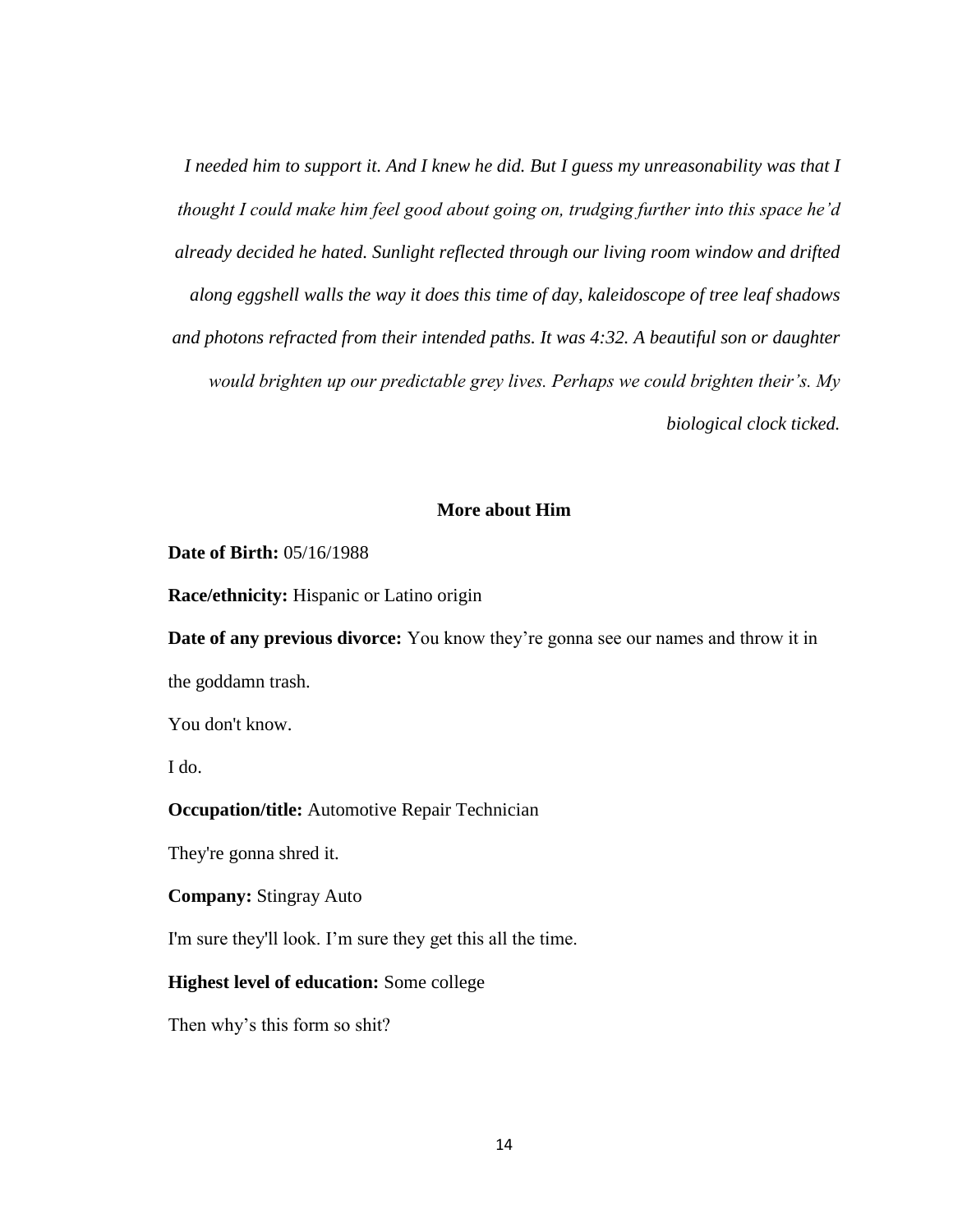#### **More about Her**

**Date of Birth:** January eighteenth, my queen?

**Race/ethnicity:** Is there a box for mixed? Okay, just check Black I guess.

*If Tim didn't feel the urgency to adopt, he didn't show it. My mother had always wanted grandchildren, and I knew I couldn't march into old age without a familial legacy to show. I wanted Mom to meet our kid, even if she wasn't either of ours. She'd be ours. The scent of bread, soft and yeasty, coated the apartment, and I wondered how many neighbors were jealous of what we had, of Ikea hammered together in this room, of the smell of our fresh baked loafs, our homemade pizzas, our chilis, curries, and stir-fries, how often the aroma of garlic and oil sizzling and onions and carrots and celery discovered their noses. I was jealous of them sometimes. Often, actually. As long as I can remember, I've looked to others to know how to live. I've compared myself to others to get better at living. I try to built myself up.*

#### **Date of any previous divorce:**

**Occupation/title:** Assistant Professor

**Company:** Seattle Pacific University

**Highest level of education:** Masters

#### **More about your Family**

**Number of children you currently have, and ages:** 0 **Have you ever been denied for a home study? If yes, why?** No.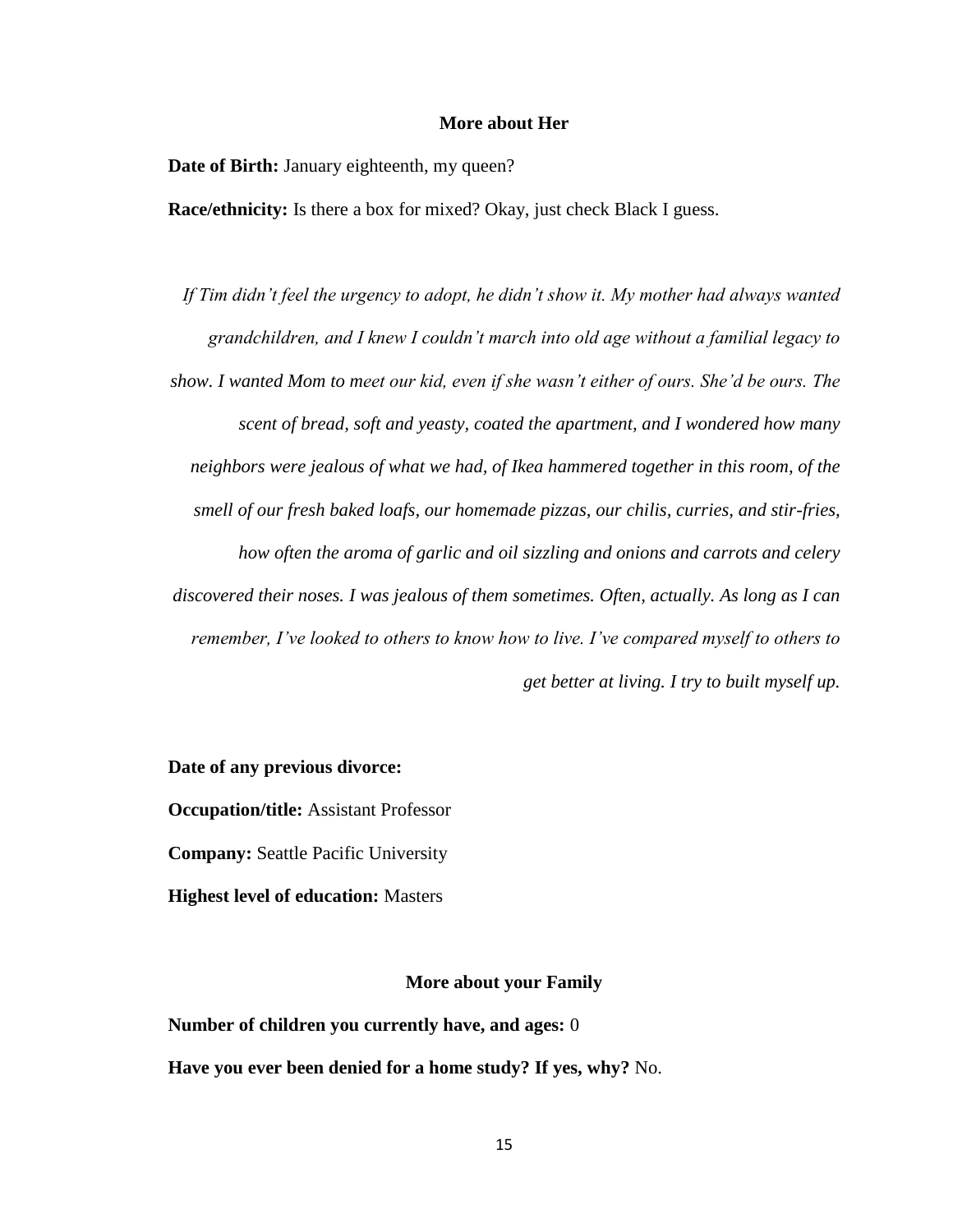**Does anyone else live at this residency? If yes, who?** No.

**Have you ever been foster parents?** No.

*Many adoptive parents choose to foster to adopt. They receive a child out of foster care, whose parents were too fucked up on opiates, heroin, oxys, percs, or amphetamines, meth, or crack, to raise their own children. They are taken out of their homes and placed into foster care, where they are sorted through the system and filtered into homes like ours. Usually the courts will give the parents a chance to fight for their kids. Sometimes they do.*

*I hoped the child we might receive had real deadbeat parents. I hoped they wouldn't even try to fight back for the child, because I knew we'd get immediately attached to our baby. No-show parents meant our chances of actually adopting were higher. But I felt guilty wishing a child away from its parents too. If they fail, we'll succeed. If they succeed, we'll start again.*

#### **Your adoption hopes**

#### **Age of child you wish to adopt (check all that apply):**

0-6mo, 6-12mo, 12-18mo, 18mo-2yr

*We'd discussed adopting an older child, but Tim had decided that growing up with gay parents would be hazing enough for the child, let alone knowing from the start that they're adopted. I told him a white child would probably figure it out.*

**Race of child you wish to adopt (check all that apply):**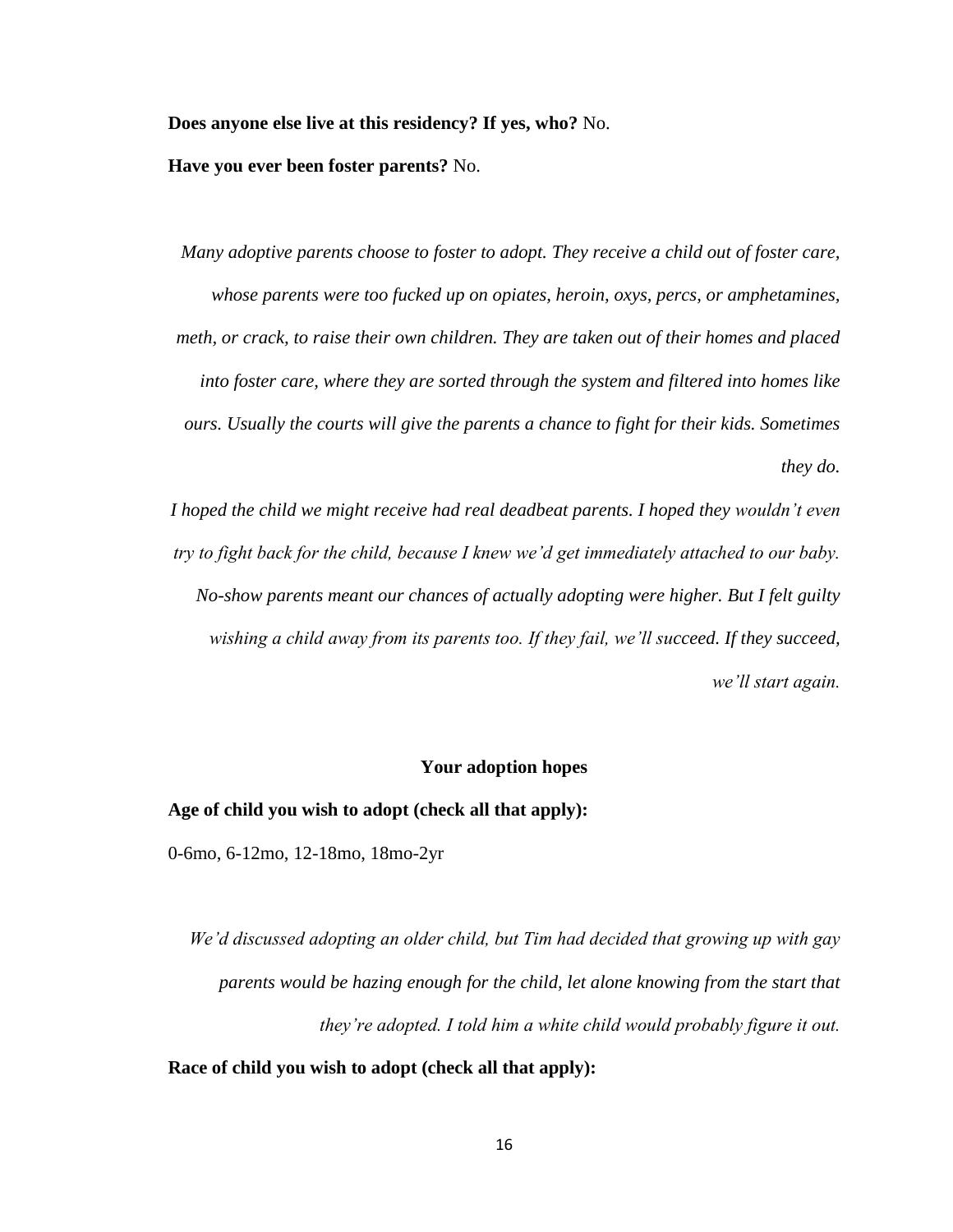*But secretly I hoped for a black boy or girl. I knew they were adopted the least; I knew they were often the most in crisis. I wanted them to grow up looking like one of us. Looking like me.*

#### **What are you reasons for wanting to adopt?**

Should we say "In hopes of becoming big beautiful infertile mothers like Gloria?"

#### **Your Ability to Adopt**

These are factors we look at when deciding a family's ability to successfully adopt, including health history and parenting ability, as well as criminal record. Answer honestly so we can best serve you.

#### **His Health History**

**Do you have a past or current medical or mental health issue?** Wait, I thought we were past the personal questions. Depression (history of), HIV positive, chronic back pain

**Do you use alcohol?** Not anymore.

**Have you ever had a problem with alcohol?** Yes

**Have you ever had a problem with drugs?** No

#### **Her Health History**

**Do you have a past or current medical or mental health issue?**

any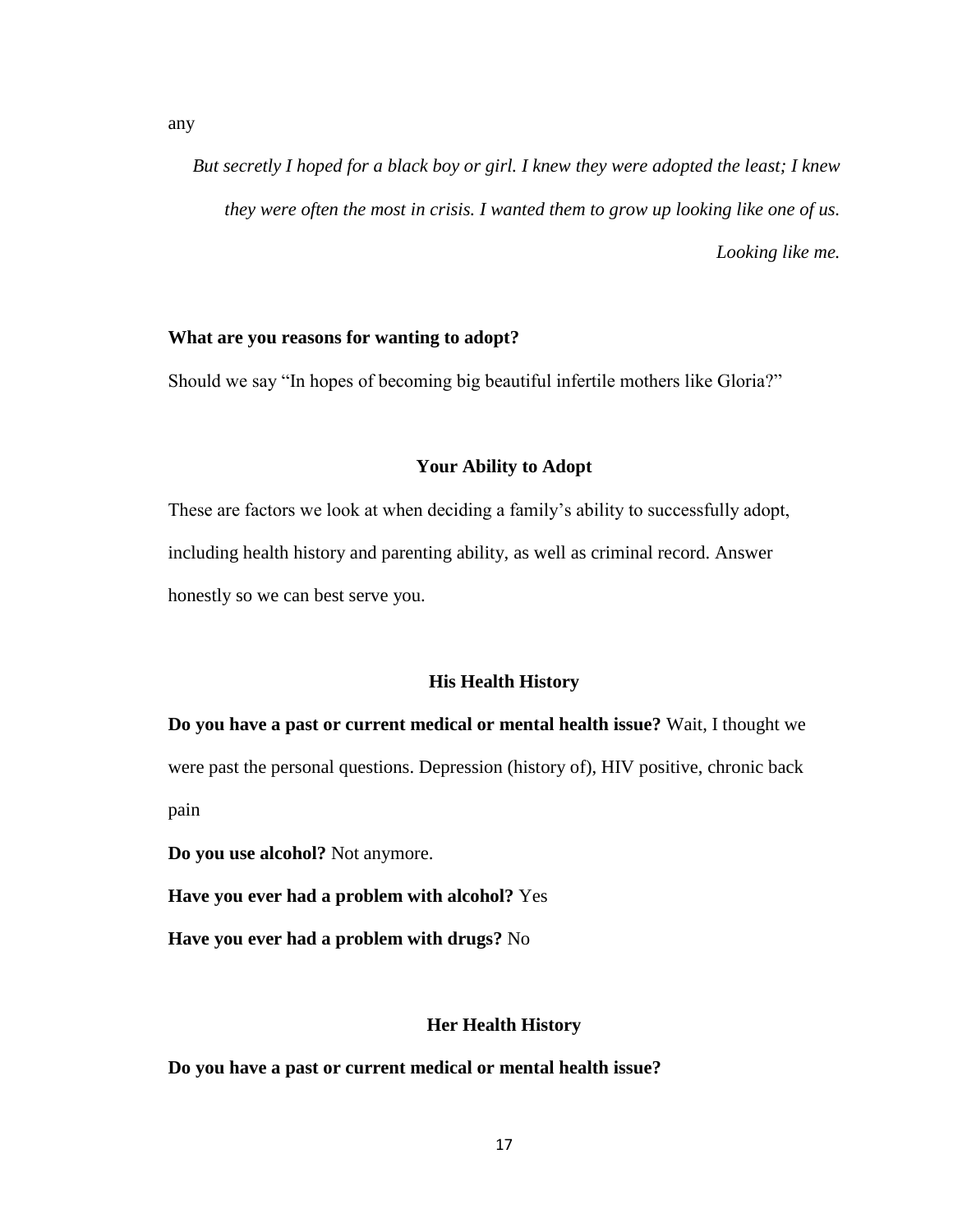**Any medical issues, my beautiful queen?** Depression (history of), chronic knee pain.

**Do you use alcohol?** Yes.

**Have you ever had a problem with alcohol?** No.

**Have you ever had a problem with drugs?** No.

# **His Criminal Record**

**Have you ever been convicted of a crime? If yes, please explain.**

DUI (2019).

# **Her Criminal Record**

Have you ever been convicted of a crime? If yes, please explain.

Anything you wanna tell me, babe?

No.

# **Financial Readiness**

#### **What is your adoption budget? Include family assistance, loans, fundraising, etc.**

15,000

**Combined annual income?** 75,000

# **A Few Final Questions for Him**

**Describe your hobbies:** automotives, home repair and DIY, baking, fishing, hiking,

travel, drag shows. Should I put drag shows? They probably think we're all rapists.

**Describe your wife's personality:** She's a strong, independent half-black man.

Be serious.

I am.

**What do you admire about her?** "Her penis."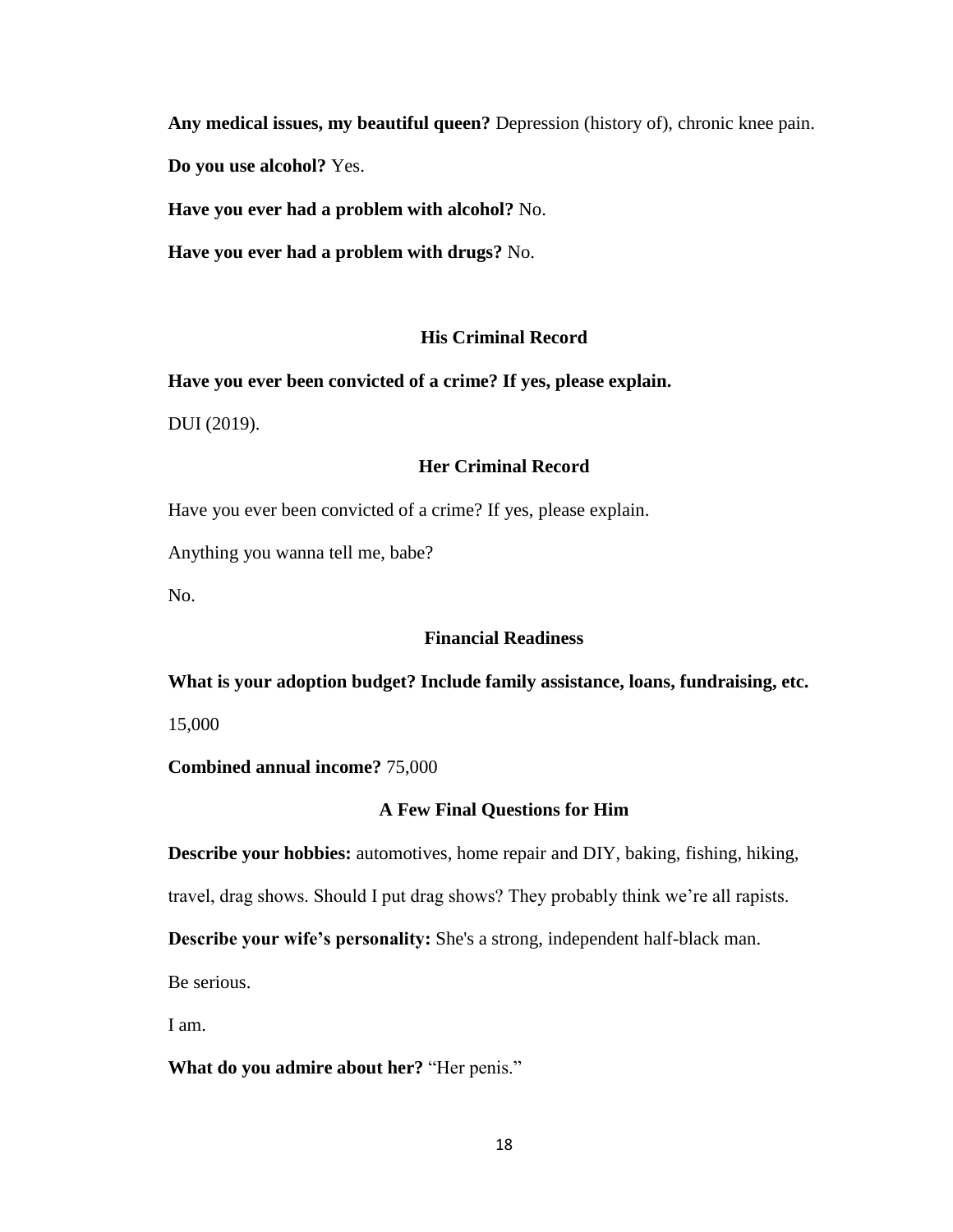C'mon.

Fine."His penis."

#### **On a scale of 1 to 10, what is her level of patience?** 8

#### **A Few Final Questions for Her**

**Describe your hobbies:** reading, writing, cooking, board games, travel, biking, lifting **Describe your husband's personality:** funny, smart, outgoing

**What do you admire about him?** His mechanical prowess. His ability to take control of a situation, and his ability to solve problems.

### **On a scale of 1 to 10, what is his level of patience?** 6

Six?

Okay, 7.

Write 10. We need help.

I want to be honest

*I said, immediately realizing my mistake. Tim's nostrils flared, and then the oven beeped. He leapt from his seat, heading to the kitchen to retrieve the loaf before it burned.*

*I thought about how we could better spend the adoption money. Our furniture was fine, if not disposable, but our appliances were almost 20 years old, straight out of the 2010s. The fridge, blocky and inefficient, thrummed and clunked every hour. It wasn't even WiFi enabled. I wanted a new blender, a dough mixer, a toaster oven, a convection oven, utensils, a set of sterling flatware. I wanted a new apartment, a new life. I wanted money*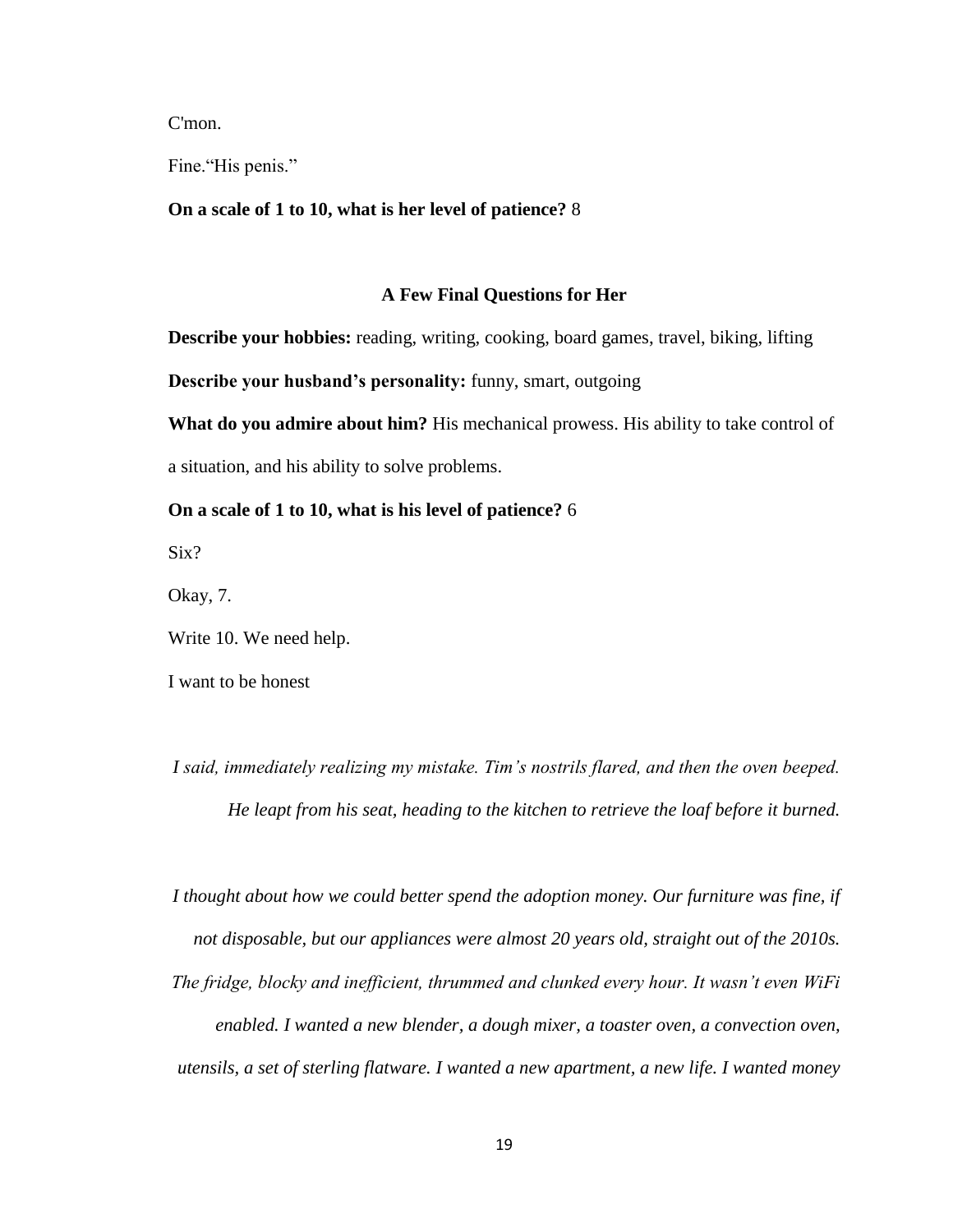*for art. Instead, we'd spend tens of thousands just to adopt. We'd go broke buying food and diapers and clothing every few months, a stroller, daycare expenses, doctor visits, car seats, toys, and all those unexpected expenses for a baby who might not be ours. I wanted to be honest on the form, but maybe I secretly wanted to fail.*

*I scrolled back up and changed the six to a two. Tim shouted from the kitchen, scorching his finger through our holey oven mitt. The faucet ran cold with water.*

#### **About your Faith**

#### **His Religious Information**

#### **Do you attend church?** Fucking Christ.

Which church do you attend? What should I put? Flying Spaghetti Monster? Invisible Pink Unicorn?

Put Catholic. You're baptized, aren't you?

Are you for fuckin' real? Fine, put it down.

**What are your spiritual beliefs? (thoughts on God, Jesus, the Holy Trinity, the Bible) and how do you plan to teach these to your child?** Just make something up. The religious parents wanna hear something.

I'm not doing that. It's dishonest. It's indoctrination. I'm not bending for these nuts. You think a Muslim would teach their kid about the trinity? It's bullshit. These parents are gonna want us to send pictures of our kid in a yarmulke, videos of her speaking in tongues, and certificates of fuckin' authenticity once she finally gets confirmed.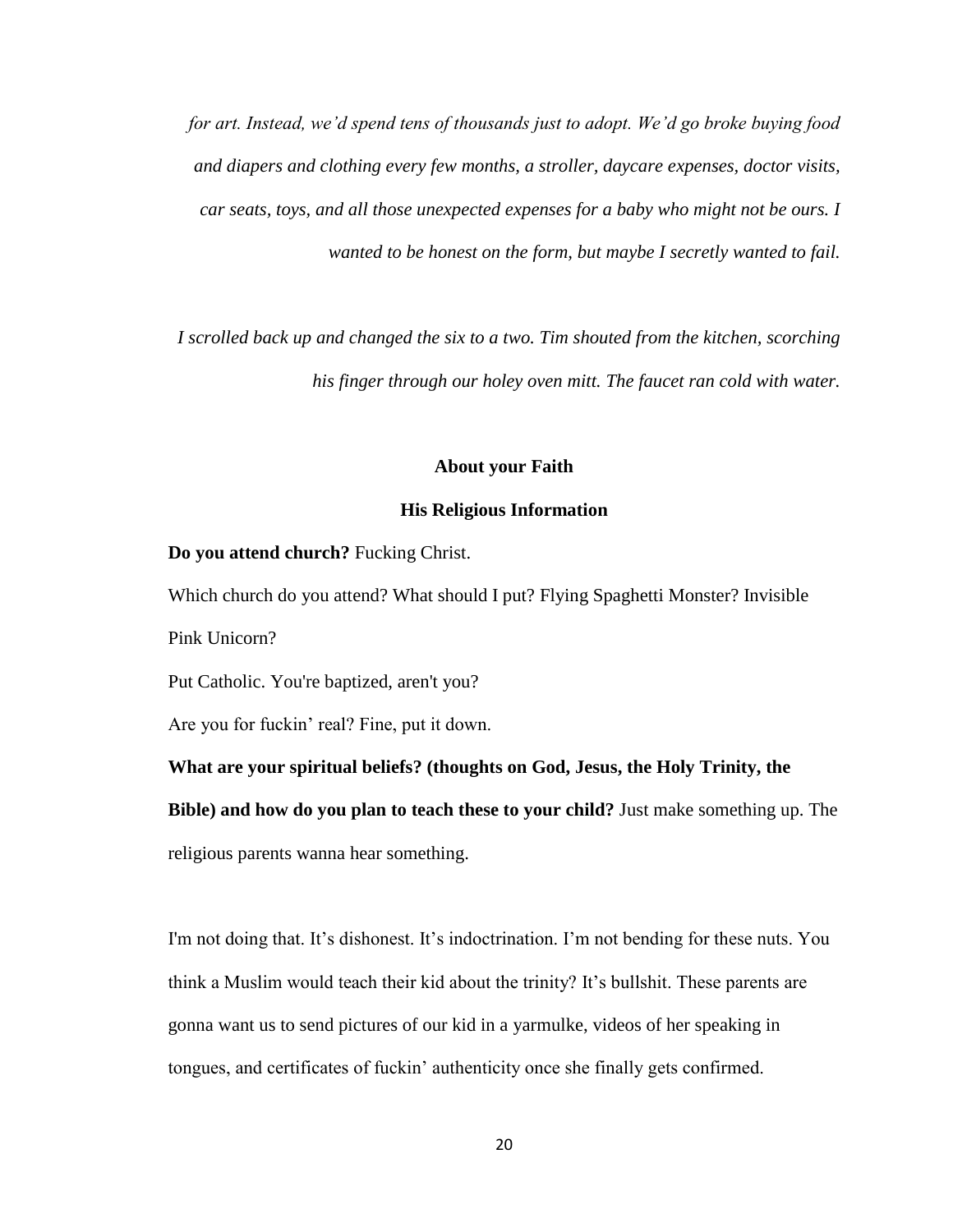Those are three different… Whatever. I'm just making something up.

#### **Her Religious Information**

#### **Do you attend church?** Yes.

Which church do you attend? Catholic -- Saint, uh. Babe, who's a good saint? I don't know. You know I only go to Mass to make my mother happy. I don't pay attention. Michael sounds legit.

**What are your spiritual beliefs? (thoughts on God, Jesus, the Holy Trinity, the Bible) and how do you plan to teach these to your child?** I believe in what we can see: in the tangible benefits of church; in the goodness of fellow woman and man; in camaraderie and fundraisers; in treating your neighbor how you'd like to be treated; in the way we structure our lives; in the benefit of regular meditation; that we aren't predestined to do anything great; that we have free will to make choices that affect ourselves and others; that our actions on Earth have consequences, and that we are responsible for these actions; that when we die, we never come back; that we make our own good luck; that we must set ourselves up not to fail; that, not through God, but through ourselves, anything is possible; that all are created equal; that we all bloom under the same sun; that we are all fruit fallen from the same tree of life; that if you bite my flesh, my juices will run down your face; that these juices are the same as your own; that no one is greater than another; that no one is greater than another; that no one is better than anyone else; that no one is better than you.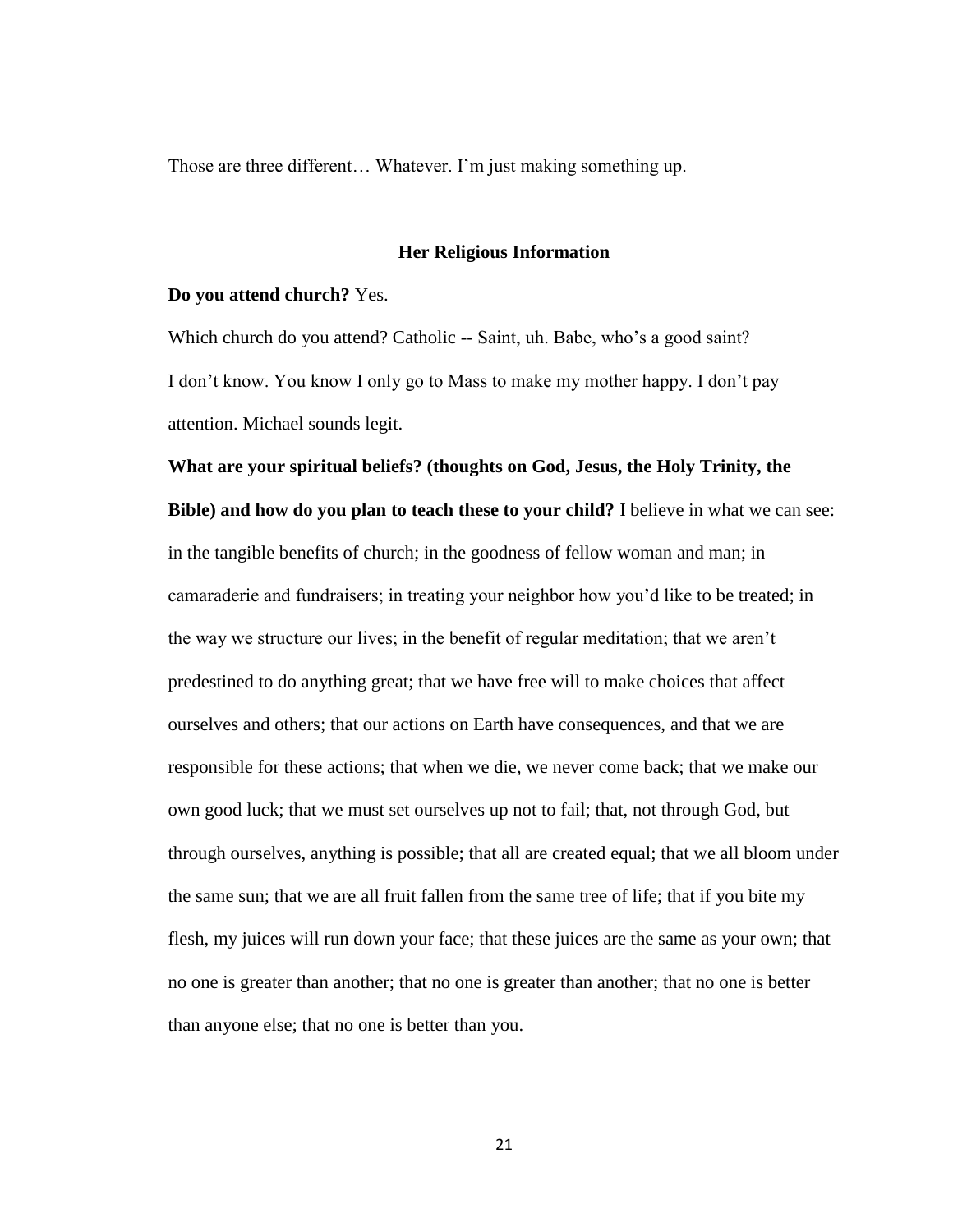#### **Click here if you'd like to submit a photo.**

You wanna submit a picture, hon?

Do you think they really need it? Two queer dudes? Send 'em one of me in drag.

**Please note that this is simply an application, not a contractual obligation by either you or Family First. Any information provided will remain completely confidential, and will not be shared with anyone besides Family First staff as we evaluate how to best help you. By clicking "Submit" you agree under penalty of perjury that all information is complete, accurate and true. Providing incomplete or false information may result in the termination of services.**

*Tim retreated to the kitchen to wash some dishes. He had a performance that night, so he wore gloves to protect his manicured fingernails, a classic housewife from the 1940s, a perfect portrait of Pan-American domesticity. I reread our answers from the top, then read them again.*

**Submit.**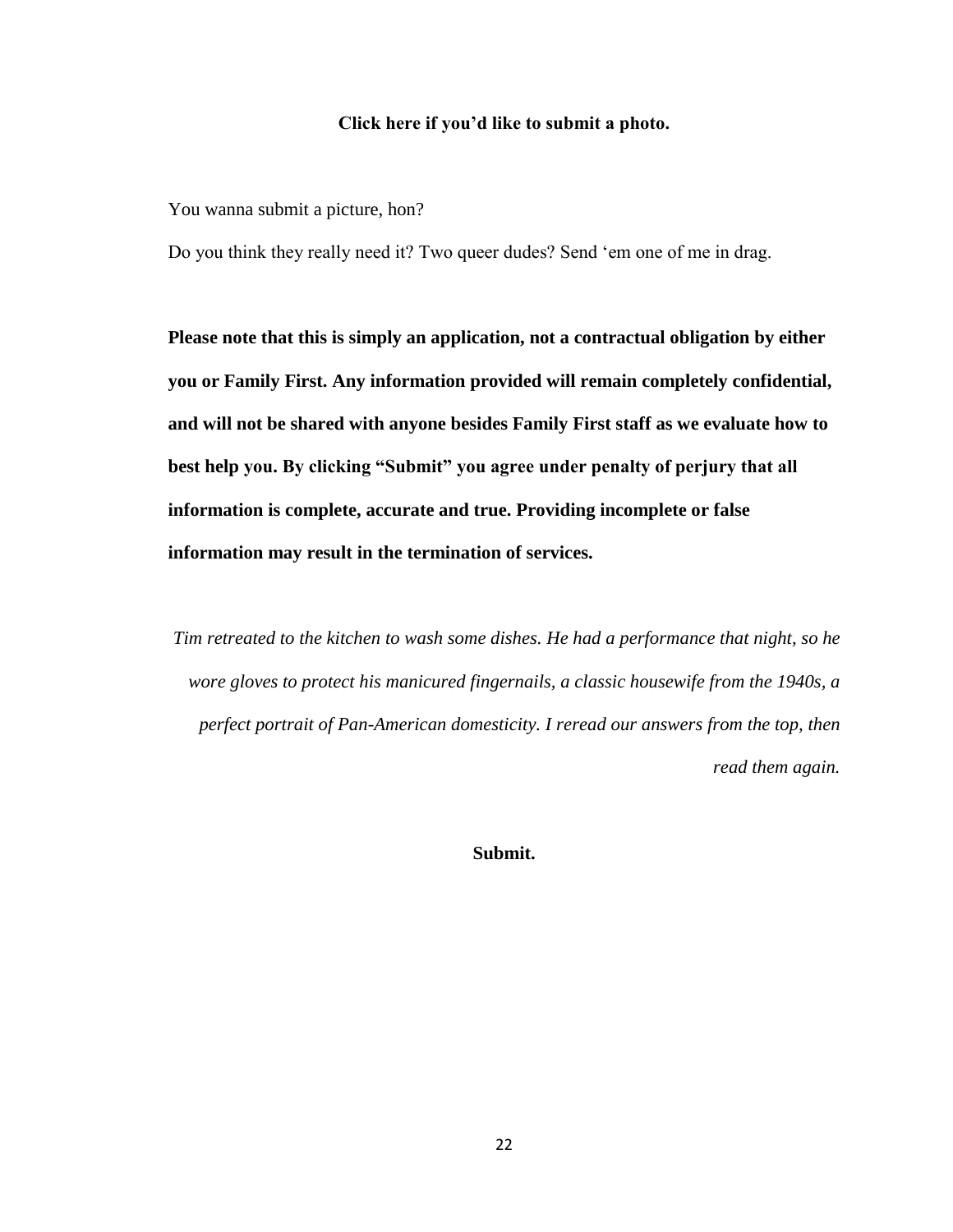#### black boys, beware

boys who only say I love you when they're drunk, swipe left men who find brown eyes forbidden fruit, sink canines in cornea, and drink pupil ink like molasses, but darker, who expect rape fantasy, or thug, or Bruh. who say i've never been with a black guy. what do you want diversity funding? or; i only date black guys. what do you want? a punch card? lack heartholes. swerve ten gallon hat's scratching itch, eyefucking crowded bars, all paw, claw, and saliva saccharine on moustache, well poisoned to pitch. black boys; do not engage musty needs. these men should not be your friends. do not let them fuck you. fuck yourselves instead. revel in aloneness, cold feather comforters, your own fingers, meals for one. shun marble halls claimed hallow: dustless, pure. they aren't don't deserve your dirty sacred nights, to rattle storm windows. walls come down, glass smashed, moonlight, distorted, dissolved by waxen moths. silk paper: devoured.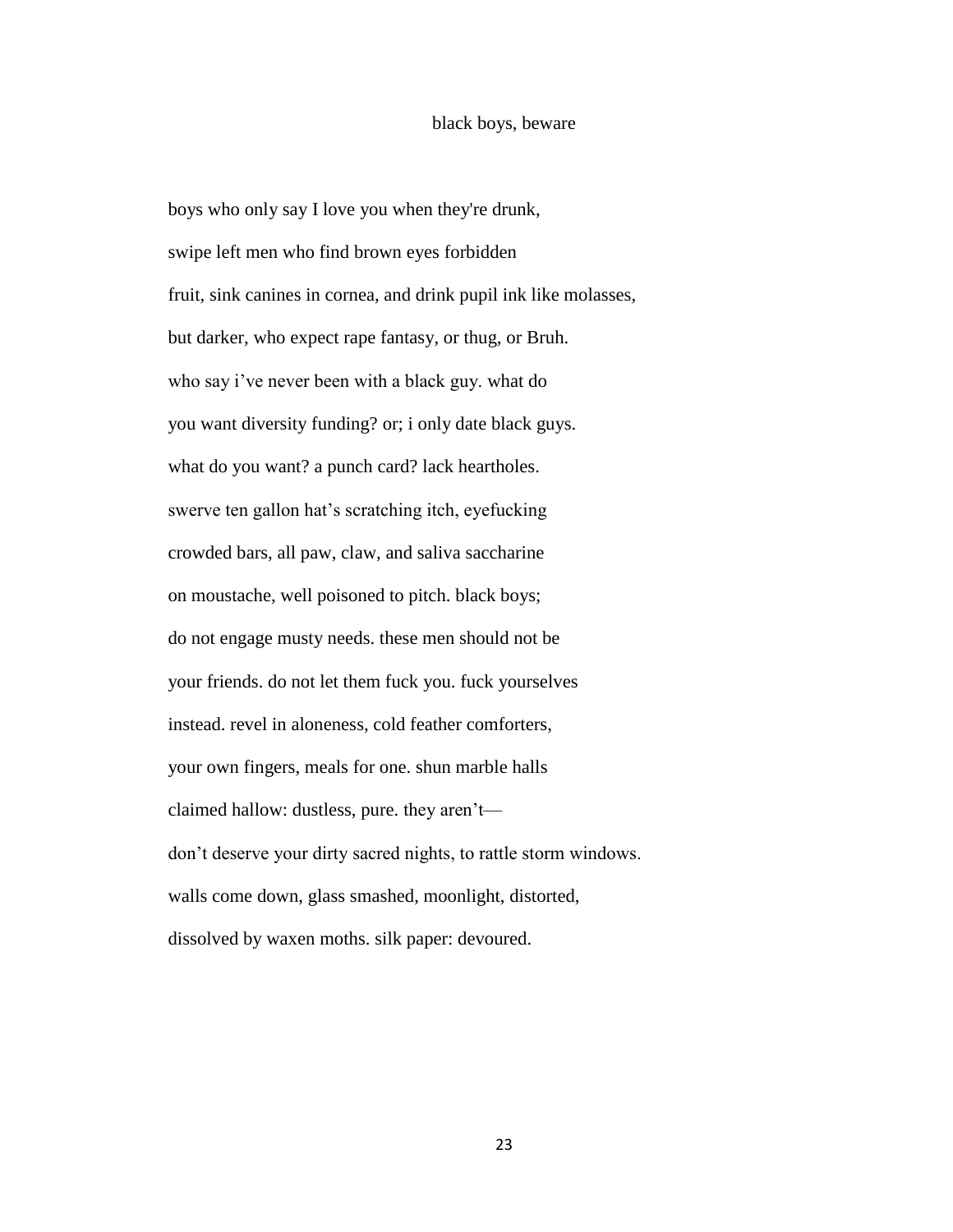### Truvada

Side effects include: mild diarrhea skin rash stomach pain headache itching strange dreams and in some cases changes in shape

and location of fat around the body: your body tonight sings hollow, dull metal, tastes as such. Basquiats await frazzled crowns, sunken eyes baseboard flat, deranged, fat molecules rearranged.

Serious effects include: kidney failure bone pain increased fracture risk and new tendencies to breed, absorb seed like cottonswab, like God's flood intended, to reach wet equilibrium. The ark can't hold us both. Be clean. Bury shame like turtle eggs, silt soft. Chug your bloody; ask I slip it in raw, a drain.

That night my teeth fall out. Not at once, in pieces, four half molars, decayed fragments spat in hand. I'll wake, rub tongue along jaw surprised for hours I don't taste blood.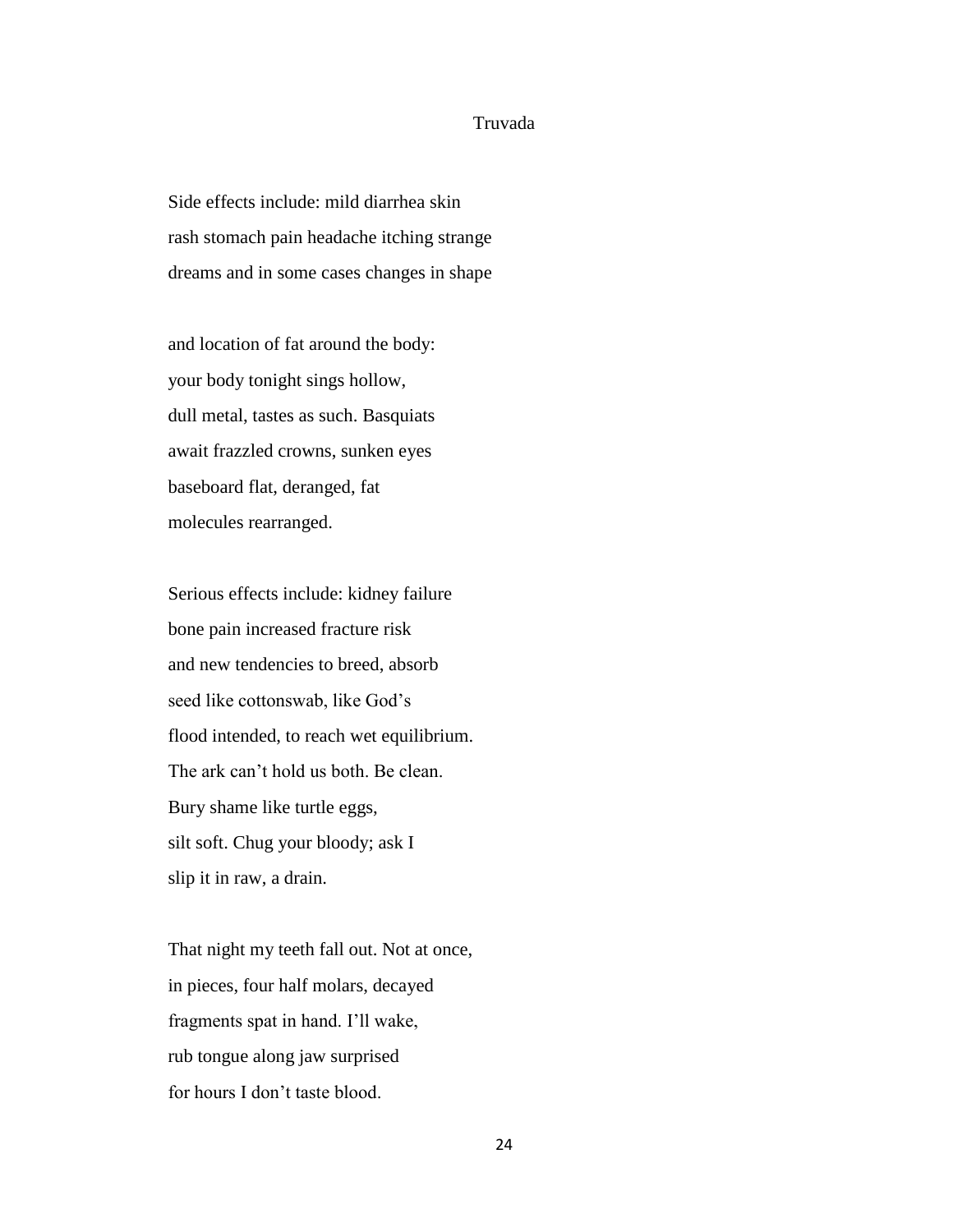#### NSVs

A few years after my father Dennis' stroke, my roommate Jon asks me if I want to throw the ball around.

"Will you teach me?" I ask.

"How to throw a ball?" he says. Incredulity flashes across his blue eyes, his dark eyebrows rising while a smile tugs at his lips. There aren't a lot of 24-year-old men who don't know how to throw a ball. It's a rite of passage for so many young men, younger than me. I try not to read his look as amusement; I don't want my inability to amuse him. I don't want to be unable; I want to be able. I want to succeed. A graduate student should know how to throw a ball.

I think Jon knows how hard it is for me to ask for help. He's seen me walk away from games of Frisbee when I tossed the disk too short, when I felt incompetent. He knows that whenever I feel embarrassed, my short fuse is likely to give up, to spare myself red cheeks and hot face. I can't stand onlookers. I hate when they watch my body being faulty.

"I never really learned how to throw," I admit.

"I'll teach you," Jon says. His voice is reassuring. Jon is the youngest son of three boys. His parents could afford his hockey habit in high school; it helped develop his coordination and stamina. I'm the middle child, but both my siblings come from marriage. They are my step-father's children from his first wife. I am my mother's only son. I won't ever meet Dennis, the man who gives me half my genes; he will die next year from complications from his stroke at age 62. So, of course, we never play catch. Dennis' children tell me he was never quite the same after his stroke. I don't know what he was like before.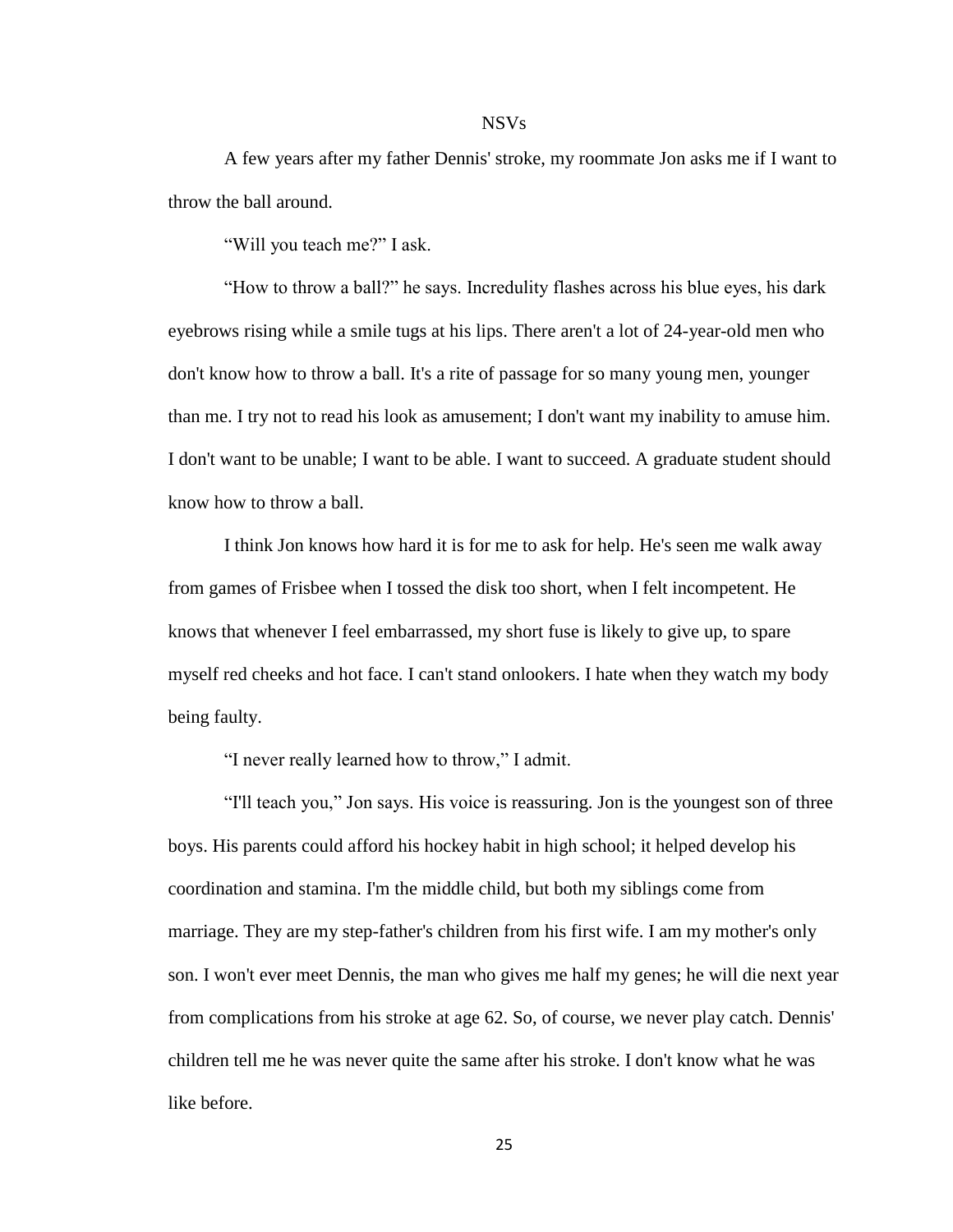Jon and I take our pair of brand new mitts to the backyard, Jon with ball in hand. It's a warm spring day. We rent a small, one story house with a large backyard on the outskirts of our rural city in the Upper Peninsula of Michigan. The backyard houses a charred fire pit encircled by stones. A small forest of various trees marks the property line—thin white birches, grey barked oaks, sticky white pines, white ashes, and sugar maples. Our tall, unmowed grass feeds dozens of varieties of insects: mosquitoes, clouds of gnats, red aphids, black flies, deer flies, deer ticks, American burying beetles, dragonflies, and on tepid nights, luna moths and lightning bugs. Often deer bed down in the forest, even right outside our bedroom windows. Jon steps out through the sliding glass door and I follow, shoes crushing fragrant grass. I shuffle backwards until I decide I've reached the right distance to throw. Jon shoos me further back, gesturing with his long arms. I shuffle more. He waves again; I move back more and his features start to blur. Soon, all I can see are his dark hair and the shadow of his nose. I wonder if my pitch will reach him from here; I fear it won't.

\*

In elementary school, I wore nothing but sweatpants and shorts. I didn't own denim, khaki, or corduroy, not even a pair of nylon shorts, cargo shorts, or chinos. But my older brother, a sixth grader, told me that you could tell a kid was fresh from elementary school by their sweatpants.

"So you better get a pair of jeans," he said. I didn't want to stand out; I wanted to fit in. More than that, I wanted to fit seamlessly. I didn't want my classmates to notice I'd made the conscious change from elastic waistbands to constricting Levis. They might point it out and tell their friends. John's changed, they'd say. They'd see me in my new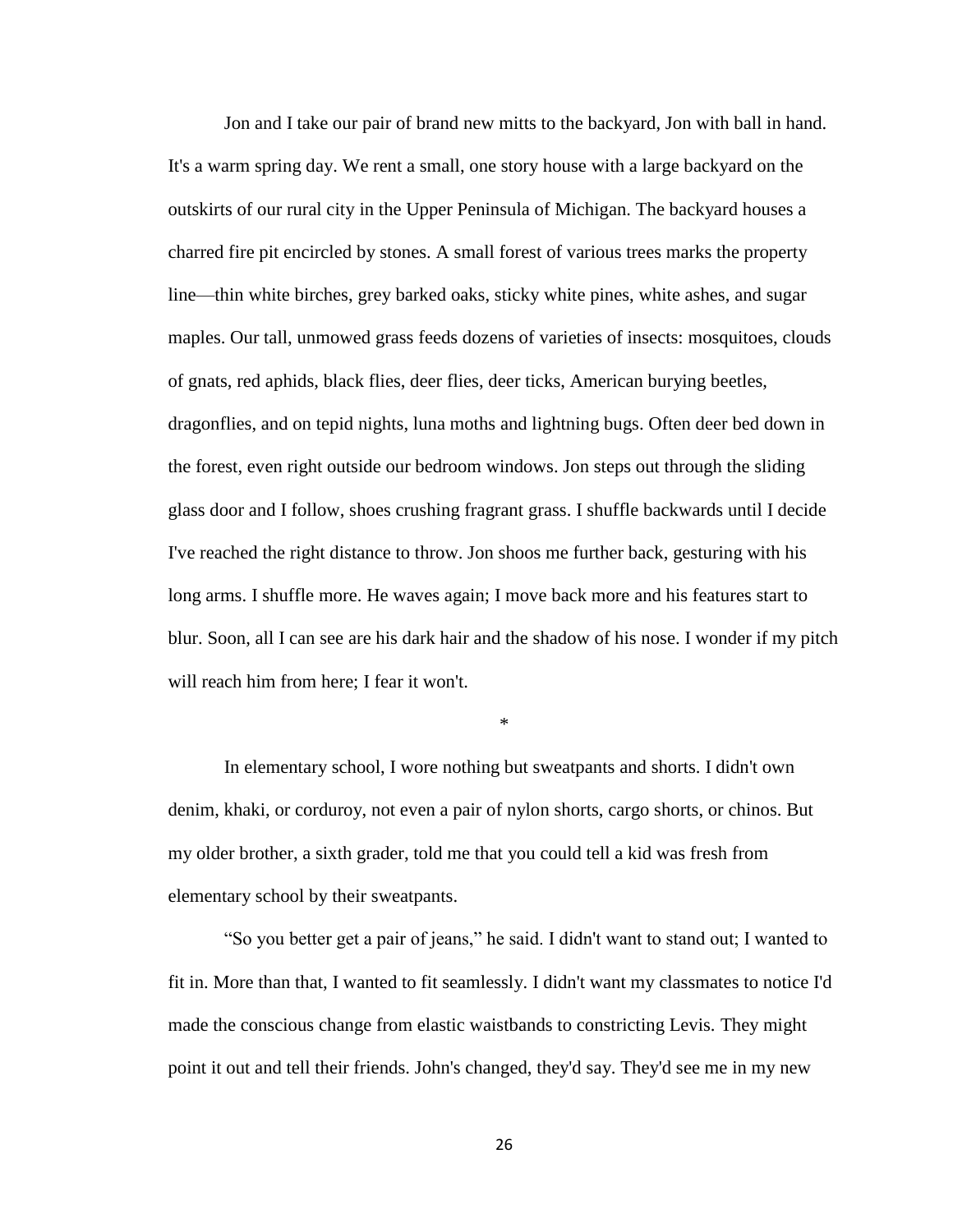pants in the lunch room or hallway. They might pry and ask why I'm wearing these clothes, why I look like this now, and I wouldn't know how to answer, because "Because everyone else does" or "My brother told me to" would mean I hadn't made the choice myself. I'd let others make it for me. By the end of the first day, would the talk around school be that John had changed his entire look just to fit it? What kind of person does that? Who needs validation that bad? Is he trying to look like us? What happened to his personality? Why do you think he lost himself? Who does he think he is? Does he even know?

It would be even worse, though, to remain in sweatpants throughout middle school. So the summer before fifth grade, my mom took me to Kohl's to find a new pair of pants for the school year. I tried on a few pairs of light blue Lee jeans with the zipper fly, the button, the brown patch on the back right hip advertising that I chose the cheapest brand. I took one pair into the changing room and slid them over my legs. The waist was tight; it wouldn't button. I strained to make the button reach the hole, but the material wouldn't give, couldn't stretch to fit my body.

"Let's see them," my mom said from behind the closed door. I walked out of the fitting room, faded pre-washed jeans still unbuttoned. "Let's try another size," she said. She returned to the rack, found a pair a size bigger, and handed them to me. I slipped them on. The button fastened, but it choked my waist. I could barely inhale. Opening the door, I waddled out and Mom tried to slide a finger into the waistband. "Too tight," she said, returning to the rack again and producing the next, larger pair, which fit well enough, the button fitting neatly in the hole.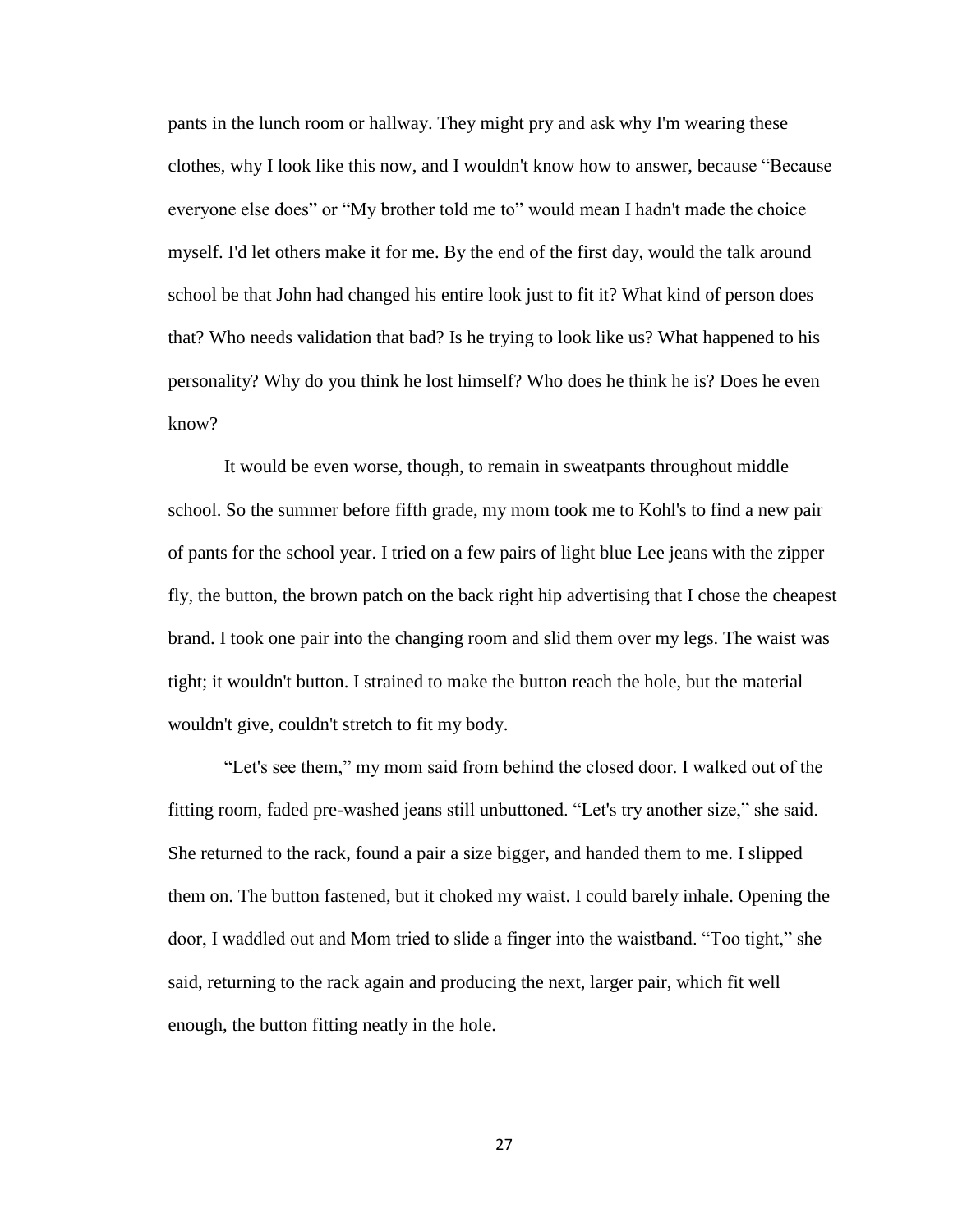Shopping before the school year became a tradition in middle and high school. Each year I would outgrow my old shoes, jeans, and shirts. Each year, my mom and I would travel to Wal-Mart or TJ Maxx and she would outfit me with a new pair of sneakers and jeans, a shirt or two, and reward me with a blue raspberry slurpee or a vanilla frappuccino.

\*

In the minutes before our eighth grade English class starts, Chelsea tells our class she's got a trick.

"Did you know you can tell a gay person by their fingers?" she says. "My dad read it in a magazine. He's a doctor," she loves reminding us. Her dad reads lots of scientific journals; we hear this every day. "He's on the precipice of discovery," she says. The class crowds around her desk in the back corner, shoulders bumping, straining while she explains. I watch from my desk next to hers.

"Straight men have longer ring fingers. Straight women have longer index fingers," she says. As an example, she holds her long, white fingers, adorned with platinum rings, together in front of her like picket fence planks to show everyone how straight she is. Even from my seat, it's obvious; she's got the right ratios. "A person with inverted lengths is queer," she says. Actually, she says, "*queeeer*," the hard Q and drawn out E, the word accusatory, poison in her mouth. She turns her hand so everyone can marvel in her demonstration, her perfect straightness.

As if hypnotized, each kid extends their hands in front of them, to learn their lengths, to show them off to each other. Twenty-four hands raise, and forty-eight eyes scrutinize. Even the classroom posters—Yoda browsing comics, Tony Hawk skating,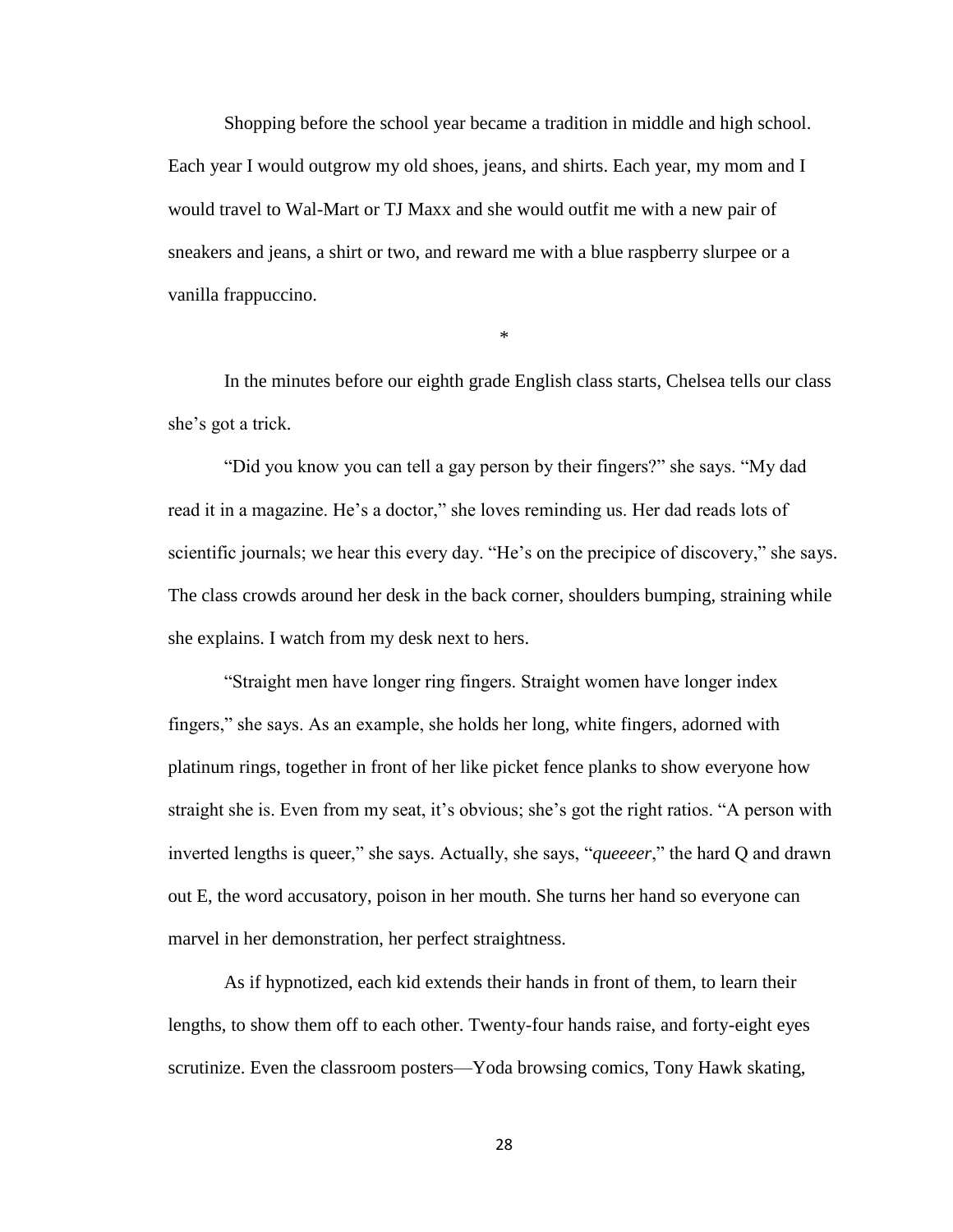helmeted while reading—look from their walls, curious as we are. Who could miss a chance to spot the queer? Who knew it was this easy? My hand raises too, as if Chelsea's compelling it, lifting it herself.

She reaches across the aisle and grabs my wrist.

"Ha, gay hand," she says, jabbing a French manicured fingernail into my palm.

"It's not," I say. I tug my arm back and shove my hands into my denim pockets before anyone else can inspect. I don't know if my hand is gay; I hadn't had time to look myself. But I can't check now, can't risk anyone else seeing it and confirming my gay hand. And I don't want to confirm it myself.

The teacher walks in late, and we continue our analysis of Elie Wiesel's *Night*. But my focus all class is fingers, my inverted ratios. I try to peek at their lengths while the teacher calls students to read, laying them on my desk behind my book, but I feel every eye watching me, to catch me checking myself after Chelsea's accusation. They want to watch self-doubt embed its roots in me. Chelsea eyes me all class too.

I spend the rest of the day examining my fingers. I hold them together flat on the lunch table, ignoring my pepperoni pizza. I hold them out in front of me in art class, caked in clay. Still gay. The top of my ring finger barely reaches the bottom of the nail on my index. On both hands. No matter how I angle them. By sixth period, the fingers still haven't changed, and I ride the bus sitting on them, pressing them into the leather seats. By then, I had suspected I might not be straight, but it took until the finger ratio to seal it in my mind. I knew correlation was not causation; it is my attraction to men and not my fingers that determine my sexual orientation, but somehow this quantifiable fact of my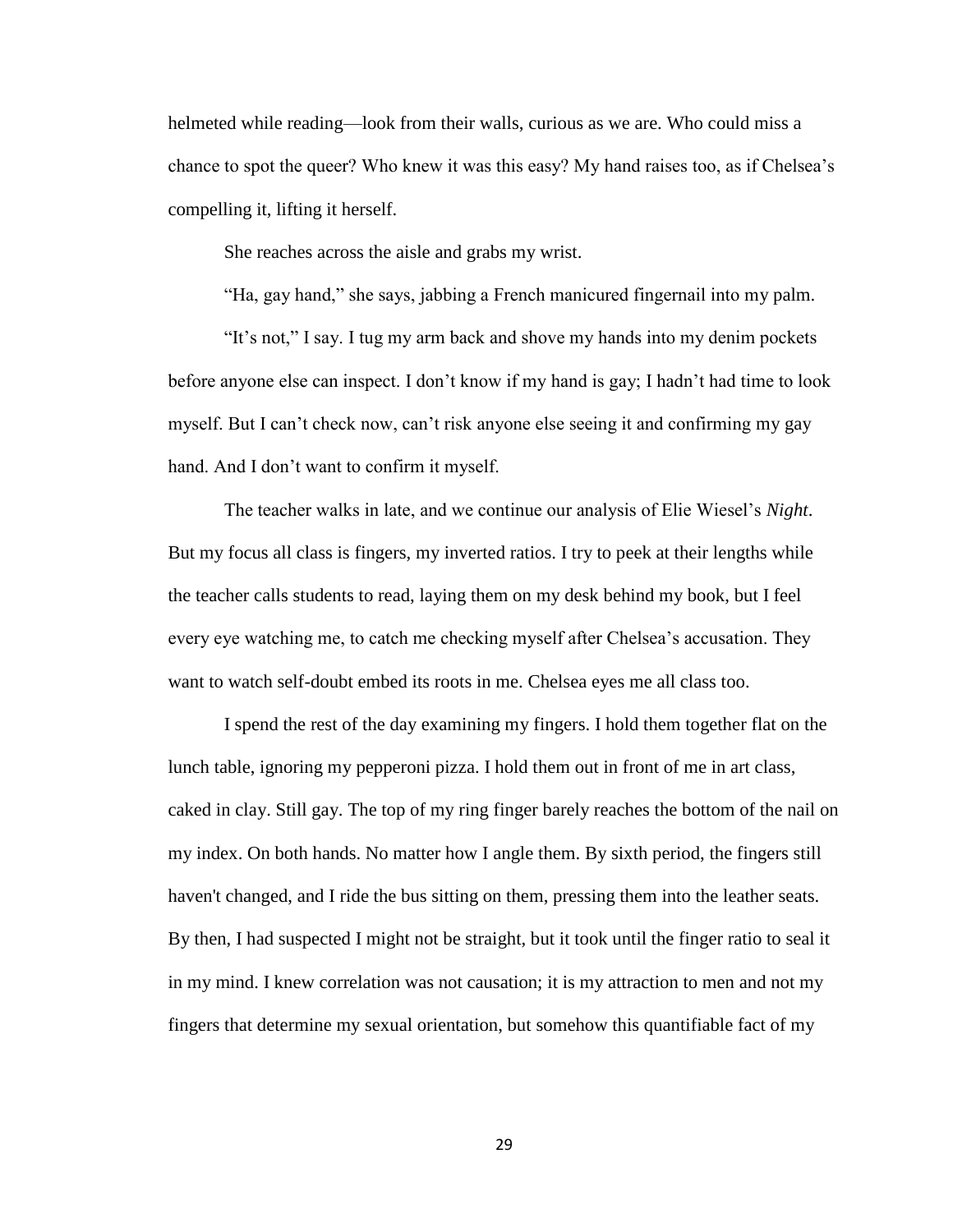body solidified what I had only suspected. Being gay had left its biological fingerprints all over my body, and my long index finger was proof.

To keep my secret, I decide to avoid ring sizings, joining hands in prayer or séance, or any other activity that make my fingers visible. I will avoid it for the rest of my life. I can never get my palms read. My heart line and health line will remain encrypted, concealing hints of my future. I'll need to take precaution when waving, high-fiving, shaking hands. I want to slice my fingers off; they shed my secrets like skin cells, their lengths a whisper you might hear if tuned to the right frequency. I start holding my fingers curled, hands balled to fist, or holding each other, in case someone might look at them and interpret the runes.

\*

"Ready?" Jon says. He throws the ball before I can respond. It soars through the air, rotating slightly as the air catches in the stitches, and it speeds toward me. It's a great, technical pitch. I stretch out my arm. My fingers pull the leather mitt open, but the ball falls several feet away and into the carpet of grass below. I shrug off the miss and grab the ball, now scarred with its first grass stain.

I expect embarrassment to crowd my mind and shut me down. But it doesn't; I feel comfortable being incapable with Jon. I know he won't pass judgment. Jon is a patient teacher; we'd become workout partners, and I had already asked him for help on my form while lifting, squatting, and curling. I couldn't ask anyone but him to help me learn this simple task. He'd held my ankles during sit-ups, and I'd held his. He critiqued my jogging form. "Chest out, shoulders back," he'd say as we trucked along trails in woods near our house. "Shorter steps up hills. Keep up," he'd huff. We'd seen each other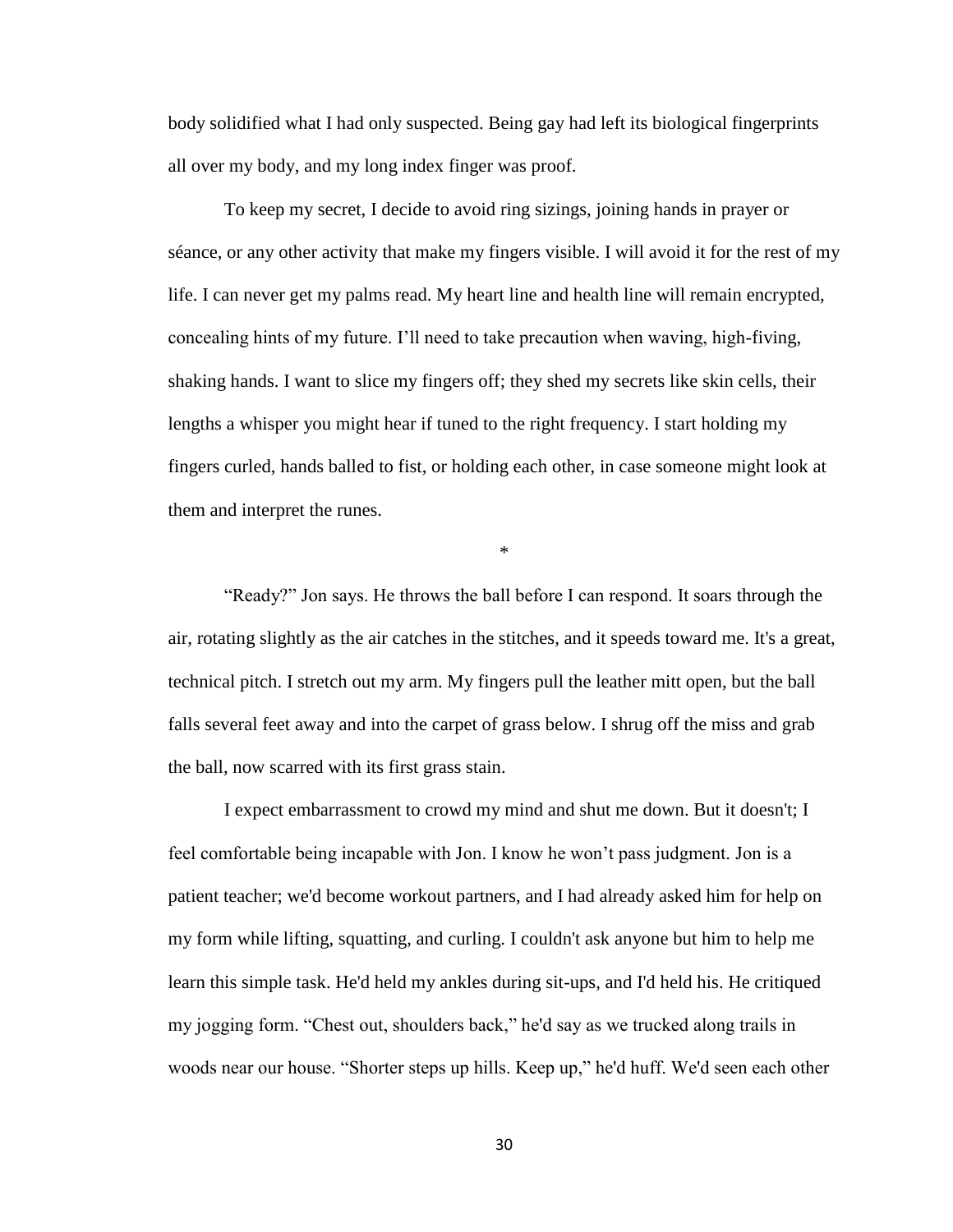covered in sweat, armpits and backs damp, struggling to stay upright during the final miles of our runs together. We'd squawked "Spot!" at each other when the barbell grew too heavy to lift, when our arms started shaking, threatening to give out. He'd helped me learn to fail; I knew failure through him.

"Don't be afraid to run for it," he says, his baritone voice drowning out birdsong in the backyard.

"You either," I say, laughing. Both of us know he won't have to. His tall frame and long arms mean he can snatch a ball from a distance several feet from his core. And I don't expect my first pitch to be a zinger. I roll the ball in my bare hand, rubbing the cowhide exterior along my palm, feeling the red stitches protruding from its face, the smooth surface marred by the raised sutures. I touch the laces with my long index finger, and I grip the orb tight to prepare for the pitch.

\*

By sixth grade, I am become aware of my body, its mass, the space it takes up. I fit differently into tight classroom desks, belly pressing fiberboard. I lag and huff behind my peers in gym, walking the last laps of warm-up each day. I stop trying to run, and start spending more time indoors playing video games. During one summer clothes shopping trip, I ask my mom if she knows why I am so big.

"You're not big. You're husky," she says, then changes the topic. "Are you excited for camp?" We walk through the activewear section and search for a new swimsuit and pair of sandals for our annual weekend trip to the family cabin. Despite the property's proximity—an hour drive from home—we only trek there once a year, when the extended family comes home. Huskiness runs in this side of my family; my aunts and uncles have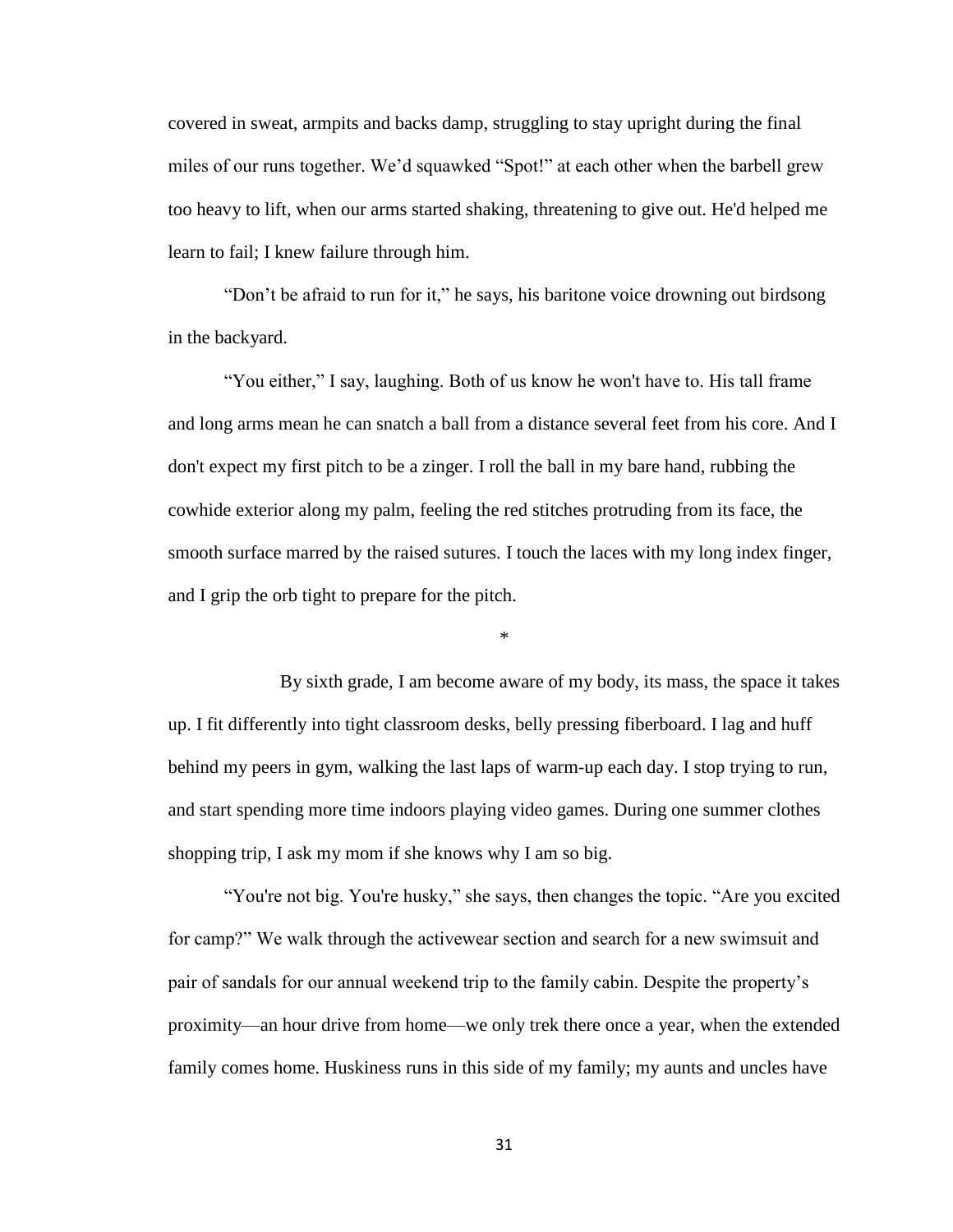been watching their weights for years. Each year, it's a new system. Sometimes it works, like when my uncle dropped 40 pounds after a stomach surgery. My mom warned me about his appearance before his annual visit to our family cabin.

"He's going to look very different," she said. And she was right. When I saw him, gaunt was the word in my mind, his wrist and cheek bones exposed, excess skin sagging from his neck and arms, greying hair wirier than I remembered. But the system never works for good in this family. The next year, my uncle would have gained nearly all of it back. He and his wife still follow Weight Watchers, counting their points as they watch their carbohydrate intake, but I haven't seen him look as thin as that day.

I need a new suit because I outgrew last year's, but none of the bright colored polyester trunks appeal to me. I let Mom pick one out, a bright blue pair.

"I trust your fashion sense," I tell her. But I know I won't wear it; I am too selfconscious of my growing body to swim in the lake, to let me family and aunts and uncles see me shirtless, rolls folding across my belly, chest puffy, soft. Despite the lake's blue allure, I would not swim, would not expose my bloated stomach and skin marred by stretchmarks to my closest family members.

I had become aware of the changes of puberty as well. Hair sprouted from my forearms and legs, darker each day, and I started wearing longer sleeves and pants to cover them. They crept down my bicep, dandelion stems on the soft brown mound of my arm. I plucked them out each night by hand, blood dots pooling in moonlight, but every morning I'd find more, and choose a shirt with long sleeves, and sit in the back of the classroom and pull them out when the teacher turned away.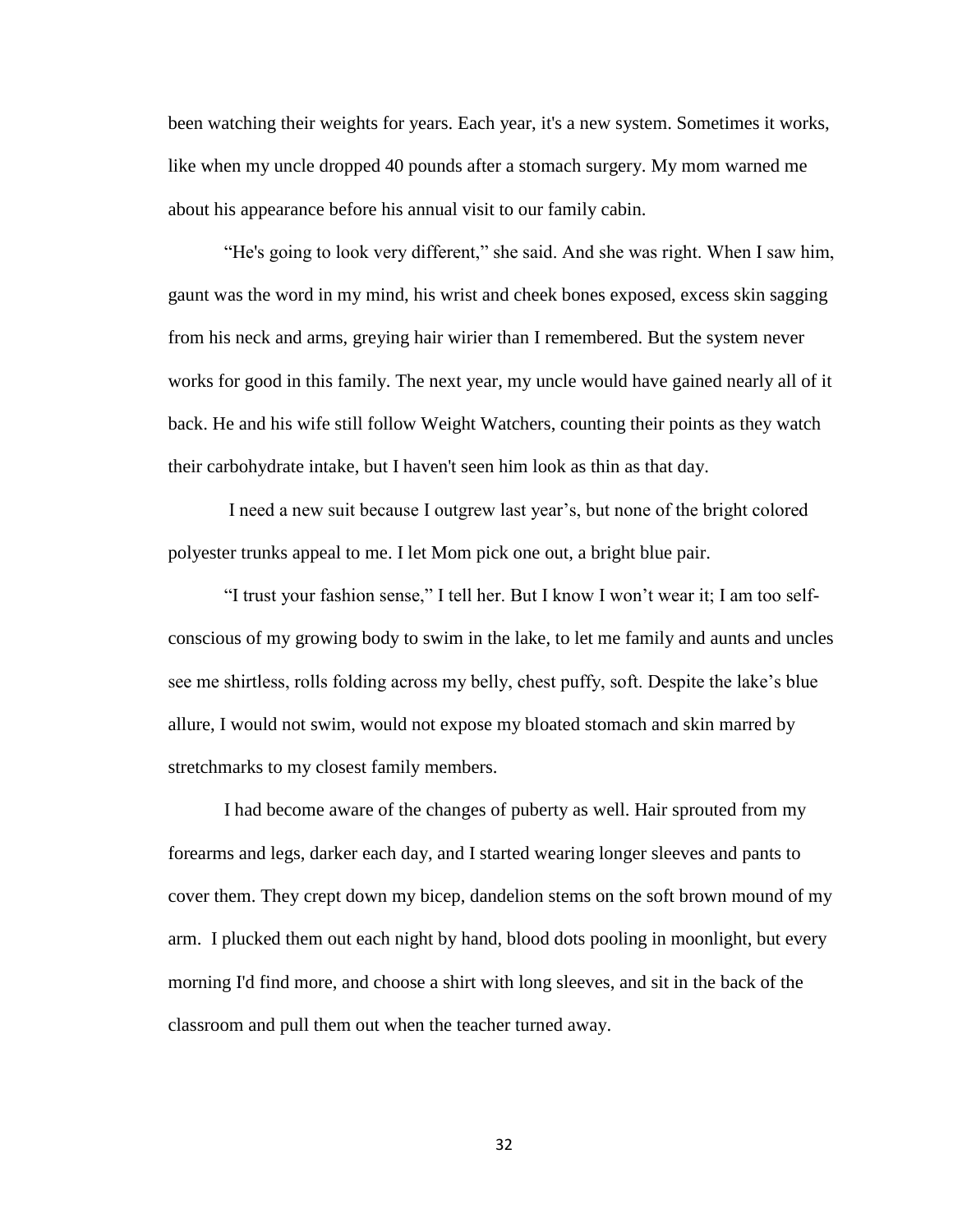"Want to try them on?" she asks, flipping them around so I can see the design. "No," I say.

"You don't like the color?" she asks, but she knows blue is my favorite. "Do you want a red pair, babe? Do you want a different design?"

"Let's just go," I say. "Please." Trying on the swimsuit would expose my body, my hairy legs, to her. Embarrassed that I was no longer a boy but a man, I feared I would have to start doing mature things. I was nervous about the responsibilities my changing body would bring. Would other kids notice my hairy arms? Would their perceptions of me change? Would I have to start paying bills to my parents? Would they ask me for rent? Would my mom stop dressing me? Would I need to start dating? And how does dating work? How do you know when to kiss? Who to kiss? I didn't feel like a man, and I feared being treated like one.

\*

I finally dare to throw the ball. I toss it underhand by instinct, my first misstep. Throwing underhand feels like it gives me more control over my own body. It has less strength but I can safely predict where the ball will travel. It drifts through the air across the yard; compared to Jon's pitch, it's a snail. Instinctively, I recoil at the bad pitch. Jon lurches forward, mitt open, and steps hard on one foot to catch the lob in the leather, then readjusts himself upright. He laughs; he wanted a real throw, the classic overhand pitch you'd see in televised baseball games. I want that pitch too—that's what I had in mind when I'd asked him to teach me—but the cruise control of my brain doesn't even consider an overhand toss. My body has never made that motion. Instinct says the underhand is safer.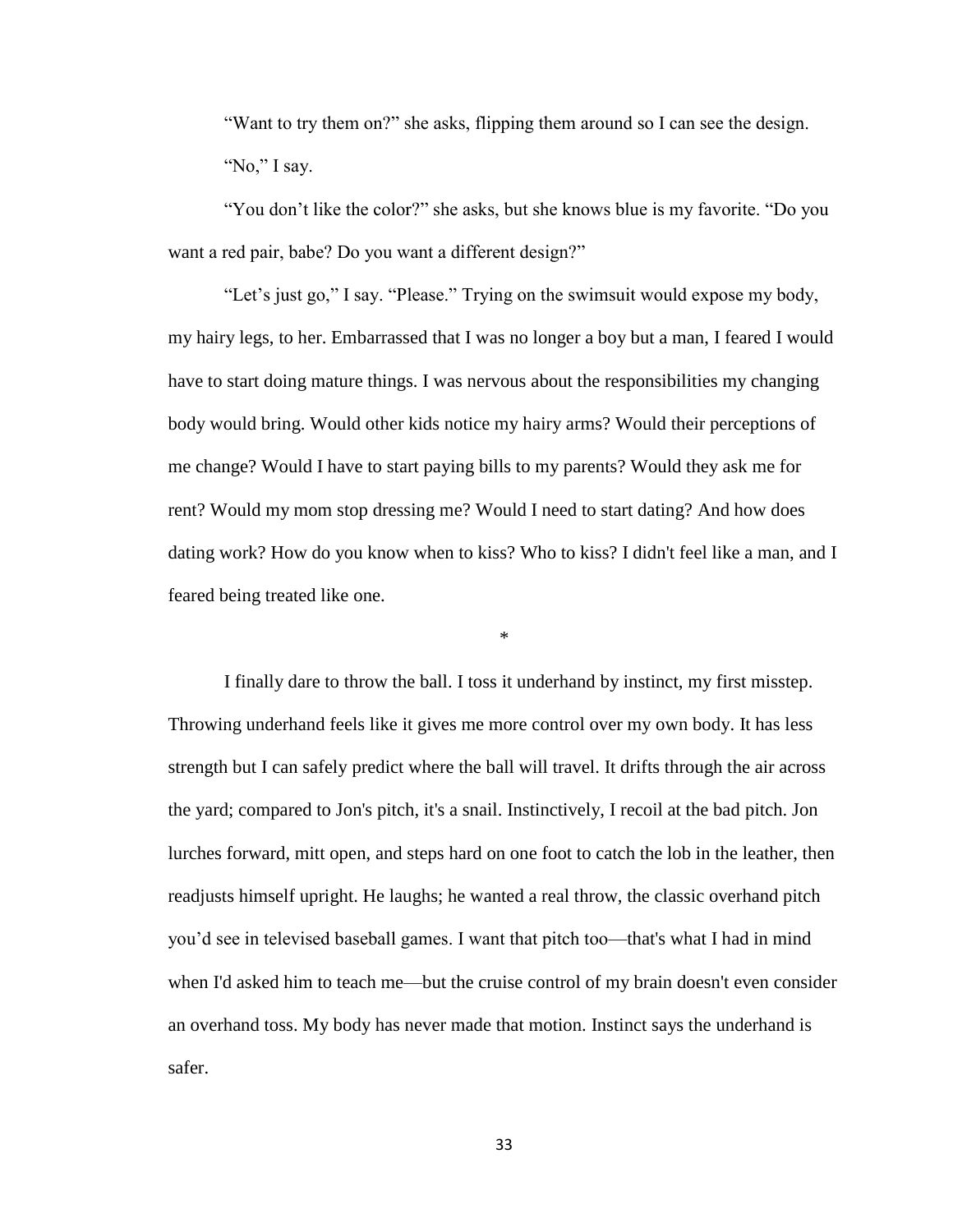"Try it like this," he says, and pitches the ball back to me. His motion is fluid. His long arm rotates, swings up, then his back leg pops up like the players on TV, like he's receiving a passionate kiss. The ball leaves his hand and sails through the air, displacing a few mosquitoes who chose to mate here today; on its way to my side of the yard, it spins as gently as the globe, showing off each side, each stitch, the Wilson logo black on white cowhide.

I stretch my mitt, leather flared out, but the ball flies out of reach, soaring over my shoulder and diving to the earth, nesting in the grass like a rotund chickadee. I've failed my first pitch, and both catches. This is a game that children can play. As a grown man, I still can't handle the ball, can't throw it properly, or even catch it. I pluck it from the grass again. In my hand, the ball feels like a round explosive, and I'm afraid to hold too long in case it detonates and takes half my right arm with it, the shrapnel of cork and woven yarn embedding in my skull.

\*

The words "throw like a girl" hum in my ear, and I fight the intrusive and misogynistic thought. I had heard it hundreds of times, from peers, films, books, television, cartoons, teachers, friends, parents of friends, my own parents, my own mother. "I run like a girl," she has said. Or, "It'll make me scream like a girl." Maybe the thought was theirs once, but now it is mine alone. The stereotype, like all stereotypes, is false and toxic. Plenty of women can throw better than me, and I know this. They're on professional teams. They are Olympians. They train their whole lives to throw like girls; they repeat the motion one thousand times. Ten thousand times. A million. "Like a girl"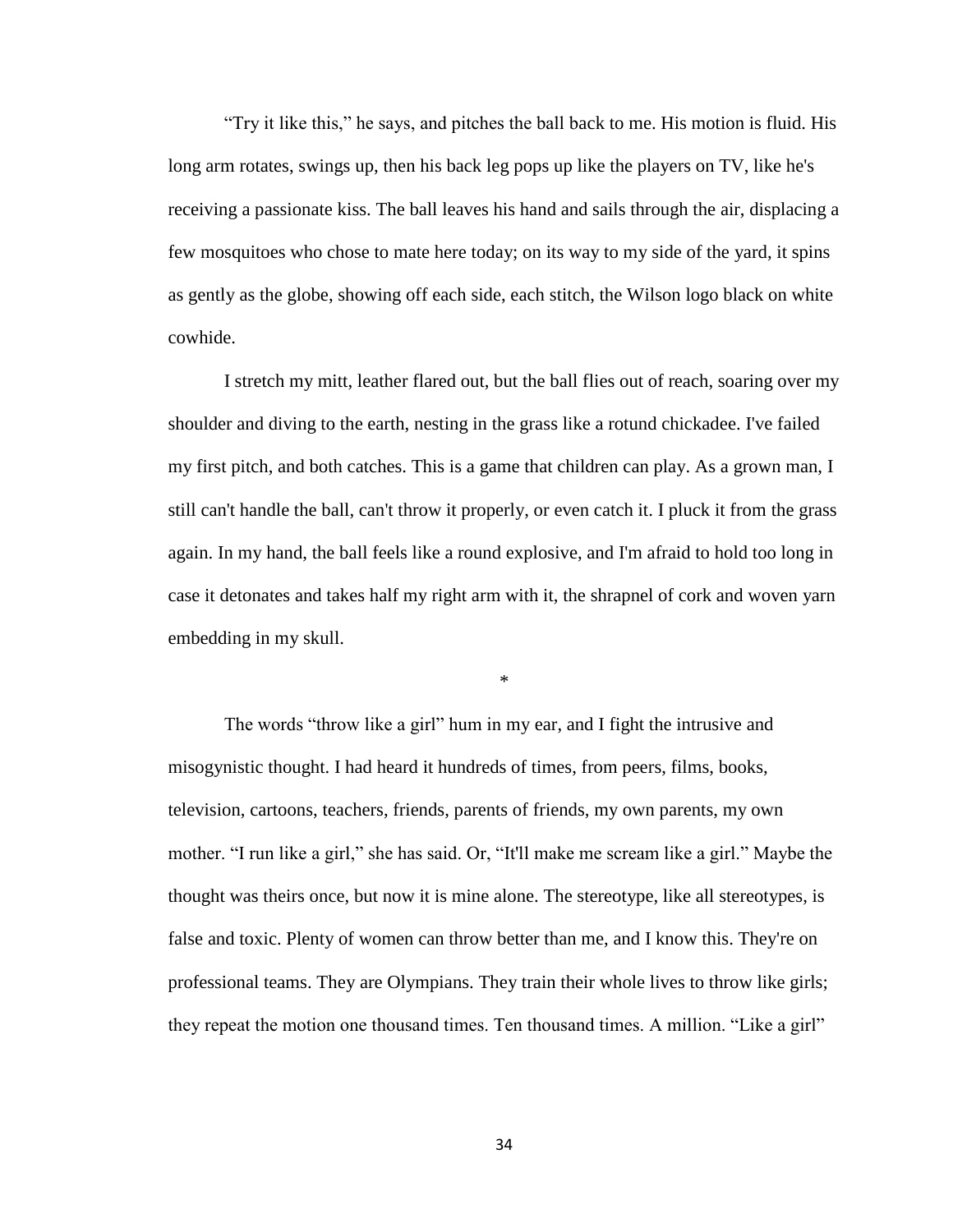doesn't mean anything because ability does not depend on gender, and I wish I could throw like those women.

But still, I wonder if my aversion to sports somehow correlates with my sexuality. Maybe faulty hand eye coordination and daddy issues are co-morbid. Maybe exposure to increased levels of estrogen in the womb affects an embryo's brain, how we develop, training us to love men, neutering our ability to slapshot or slam dunk. But, of course gay athletes have succeeded in every sport, competed in Olympic events. The 2016 summer Olympics in Rio de Janiero boasted the highest number of openly LGBT athletes; 64 out of 10,444. LGBT athletes participated in boxing, basketball, swimming, volleyball, soccer, rugby, field hockey, beach volleyball, handball, high jump, discus, badminton, kayak whitewater slalom, canoeing, judo, pole vault, taekwondo, road cycling, javelin, track and field, race walk, diving, equestrian, rowing, gymnastics, and the 800 meter run. I want to say "We are not disabled by sexuality." I want to group us together—myself with these athletes—because we are in the same group. We are all LGBT. Look what we've done, I want to say. But I have not achieved these things; they have. I cannot say these are my achievements; they're the achievements of the people with whom I happen to share a group. In 2016, LGBT athletes represented only 0.6% of the competitors, but their successes—the fact that they've "made it"—means it's not impossible for a *queeeer* to compete alongside anyone else. If I have any inability, it is not my sexuality; it is mine alone.

Scientists and researchers have studied the biological, measurable, quantifiable differences between heterosexual and homosexual people. Evidence from a 2003 study

\*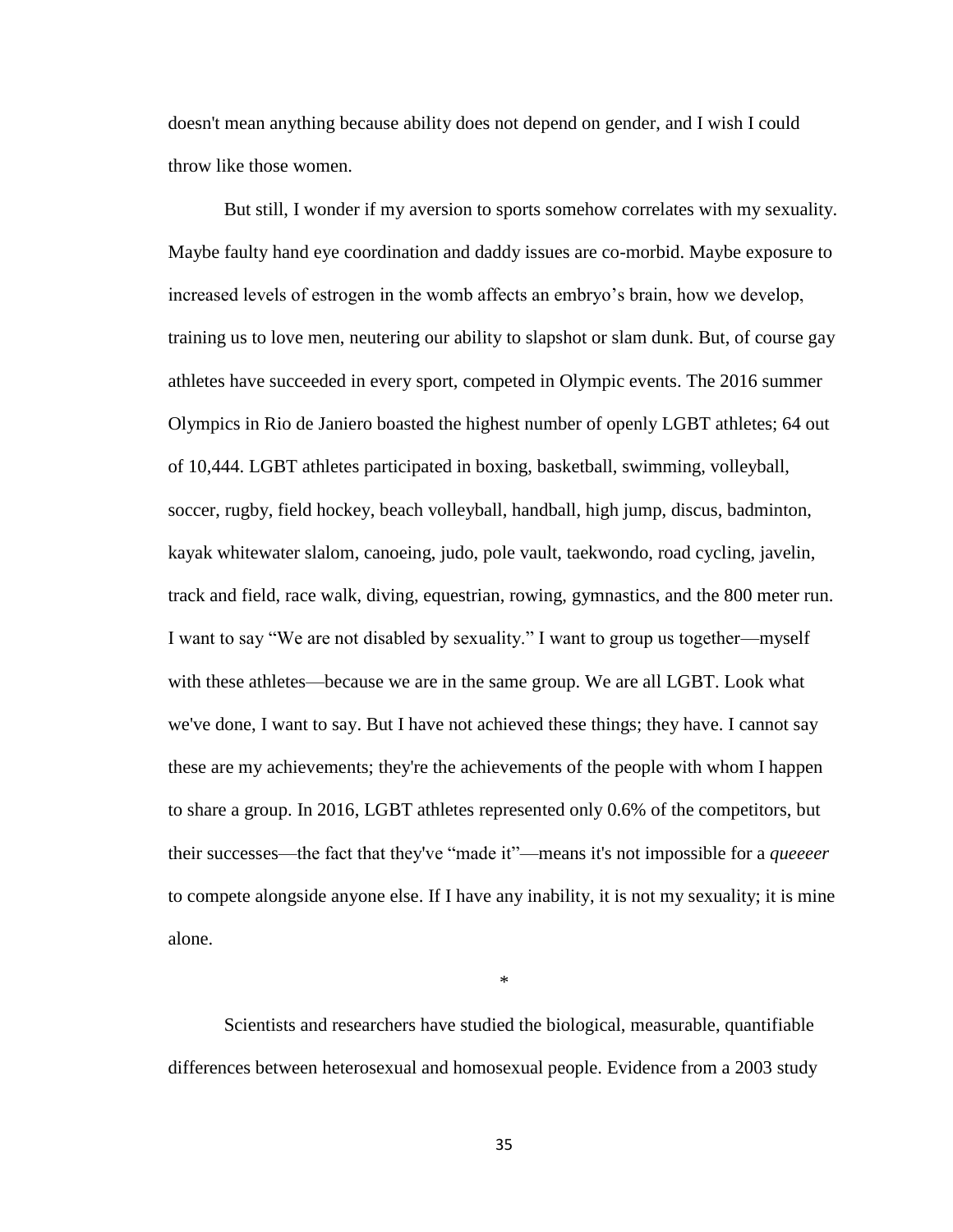suggested homosexuals' hair whorls in a counterclockwise direction, while heterosexual hair whorls clockwise, supposed evidence of perhaps a "natural" way to be, a "right" and a "wrong," visually and visibly betraying a secret of thousands of queer people worldwide. However, a 2009 study of 100 homosexual and 100 heterosexual men found no correlation between sexual orientation and direction of hair swirl.

This same study, however, did support an earlier correlation between birth order and homosexuality; the more older brothers a man has, the higher chance he identifies as homosexual later in his life, the theory that a woman's body sees a male baby as a foreign and masculine threat, and produces more estrogen to counteract the object, a habit it continues as more males form in her womb, resulting in many gay men with several elder brothers. But endocrinology is complicated, and we cannot determine the degree to which our brief time in the womb affects sexual orientation, and how much is determined after birth, or if those are even the right questions to ask.

I have two older brothers—one step-brother and one half-brother— but I am my mother's only son. Sometimes I wonder if Dennis' absence was a catalyst to my homosexuality. If I knew my real father, perhaps I wouldn't be gay. If my father and mother still loved each other like they did the night I was conceived, maybe I would be straight.

\*

For years, I let my hair grow long and curly because I was afraid to cut it. I let my imagination about my peers' reactions control my behavior, my looks, my choices. I feared their response—any response—to getting my hair cut. I wasn't afraid that my haircut would look bad; I was afraid that people would say "Hey, something looks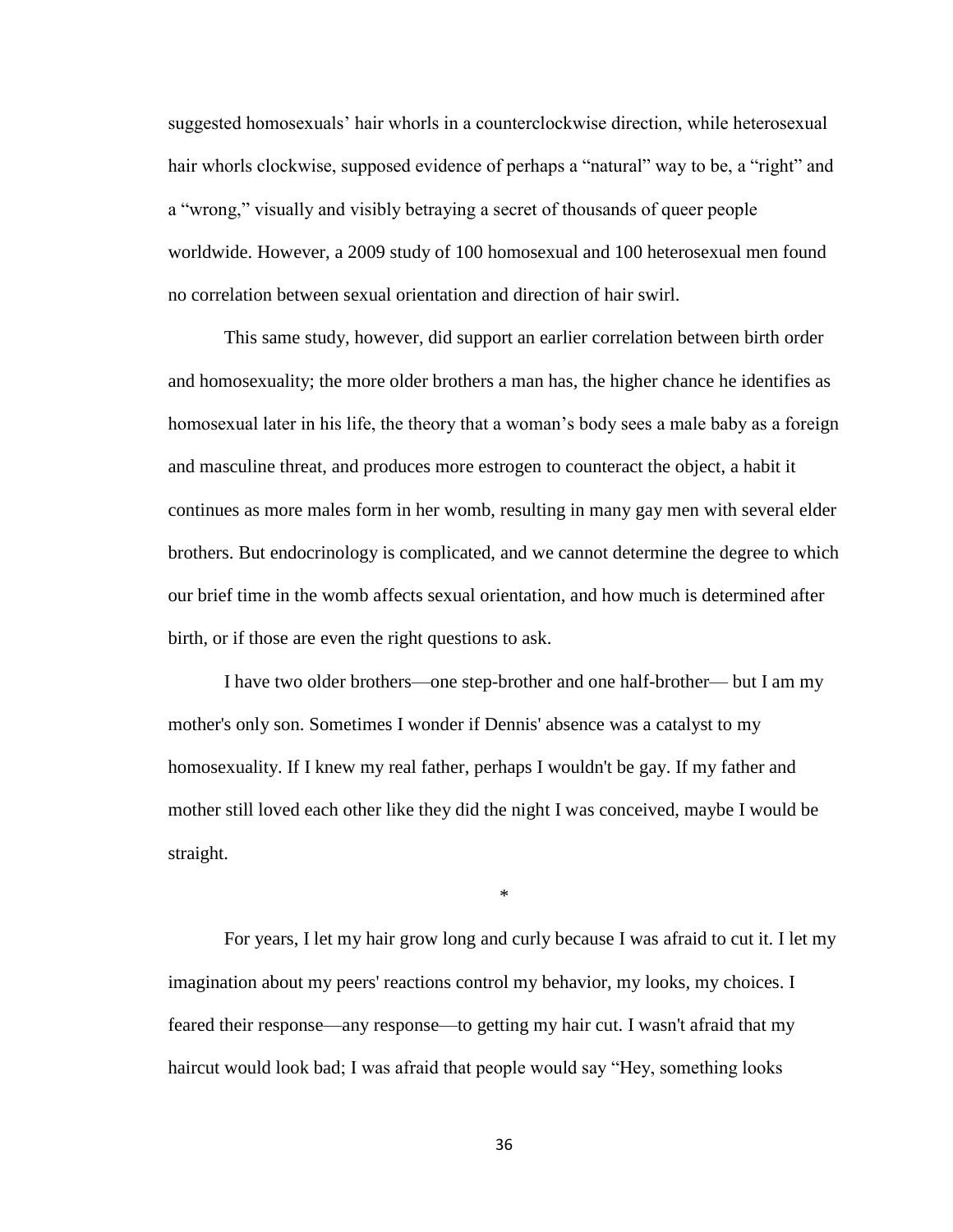different about you." I was afraid of doing anything to draw attention to myself. A haircut certainly did that. So I didn't cut my hair. I didn't want anyone to notice me changing; I wanted to be constant, invariable, reliable. I wanted to be the sure thing, the sign that maybe not everything is destined to move, that maybe some things can stay gold forever. For me, this was my hair.

In seventh or eighth grade, I cut it. Then, for years, I didn't cut it. I let it grow throughout high school and college. Teachers would ask me to sweep my long, black curls out of my face. Classmates sitting behind me took joy in pulling it and letting it spring back to my scalp. One asked if she could cut a lock and save it. I let her. My hair became notorious at school, iconic. It haloed my head like a helmet. Students and parents could spot me in a crowd from across the bleachers. I started to get recognized around our small town, perhaps from my hair, but also because I was one of three black students in our high school of 350, in a small, rural town of 6,000. Black people made up 0.06% of the population, or a little over three and a half black people.

Around this time, I started getting confused for a woman. I'd be at the local Shopko, facing the shelves, when an employee would say "Excuse me, ma'am." Or I'd be out to eat with my mom, and the waitress would say "What can I get for you ladies?"

"You may have just offended my son," my mom would sometimes say. Sometimes I would speak and they would hear my voice and their faces would redden. Sometimes neither of us said anything. But the mis-gendering almost always embarrassed the mis-genderer. I did feel a little offended, but mostly I was confused. I'd started to sprout a thin, soft mustache—another feature I was afraid to cut, so I let it grow for too many years—so my face was not particularly feminine. Or, my moustache was so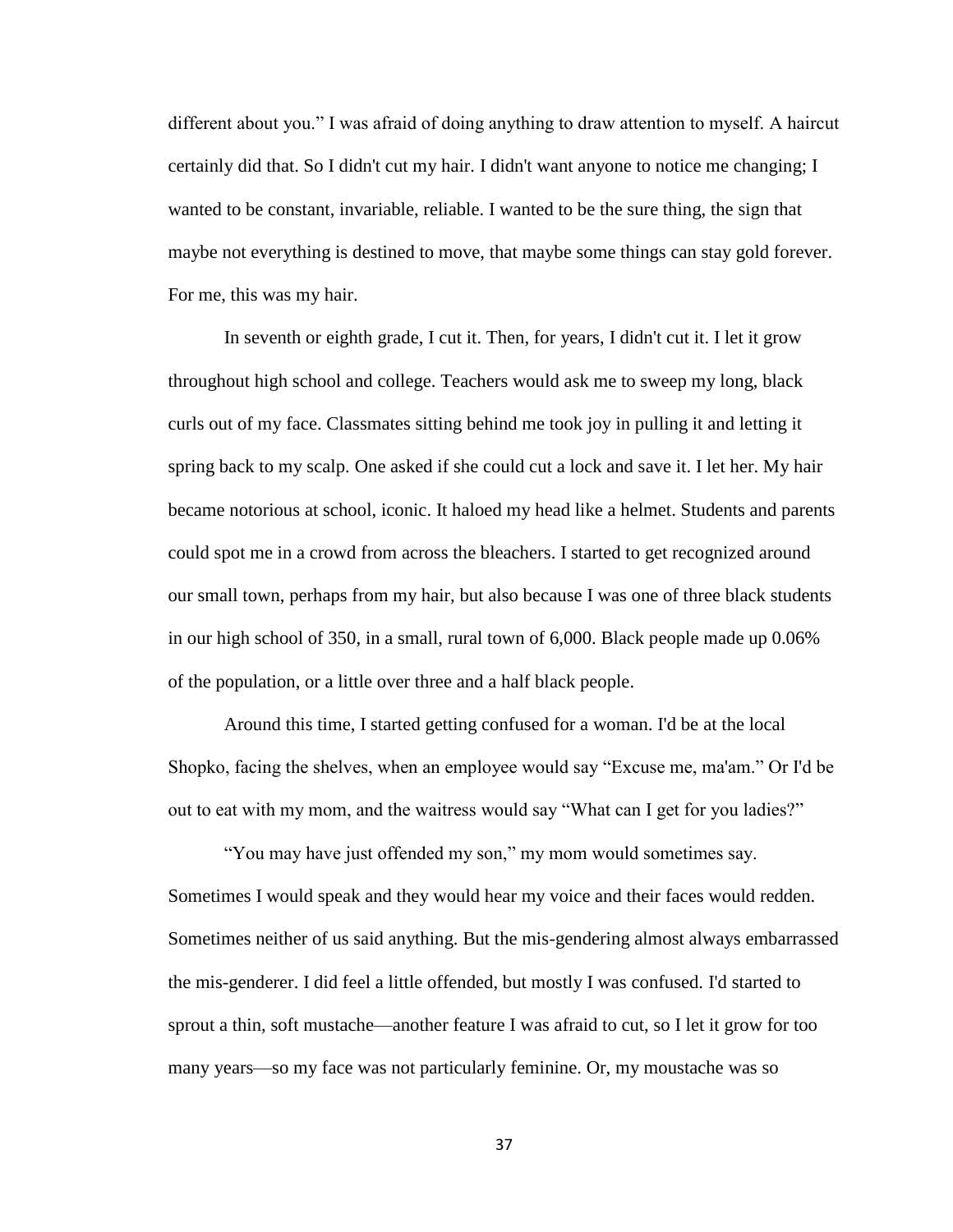feminine, they thought I was a woman with a moustache. My voice had started to deepen, although it is still not very deep today. But between my long hair and my overweight body, it was probably easy to see a chunky black woman with luscious hair shopping for Sour Patch Kids, rather than the seventeen-year-old male hiding behind a huge afro, trying to avoid being noticed.

\*

It's my turn to throw again. I feel the ball in my ungloved hand, run my brown bare fingers over the laces, picking away at a string. For good luck, I think. I let go of my idea of a good pitch and just throw the thing, remembering it's explosive. I swing my arm backward and upward, and release the ball at the peak of the arc. My shoulder rolls, popping and protesting the unfamiliar movement. The ball rolls out of my palm and pops way too high—higher than the roof of our home—then falls too short, hitting the ground in front of Jon like a meteor. Jon chuckles, and I try to convince myself he's laughing with me, not at me. But I know how ridiculous I must look, trying so hard to toss a ball 25 feet, my face so serious and focused, my limbs flailing to mimic his pitch. I stretch. I pull my shoulders toward the center of my back. Pitching flexes a muscle in my back or shoulder I don't know I had, and after its debut use, my deltoid twitches like a strobe light, every nerve in my shoulder and in the right side of my back twinging, bristling. The signal to my brain says "Pain." Stretching eases the discomfort, but when I exhale, pain settles back into the muscle, begging me to stretch more. I ignore it; now is not the time for weakness.

"Think of your arm like a trebuchet," Jon instructs. I think about the piece of medieval machinery, its heavy, wooden brick of an arm, and I wonder what mechanism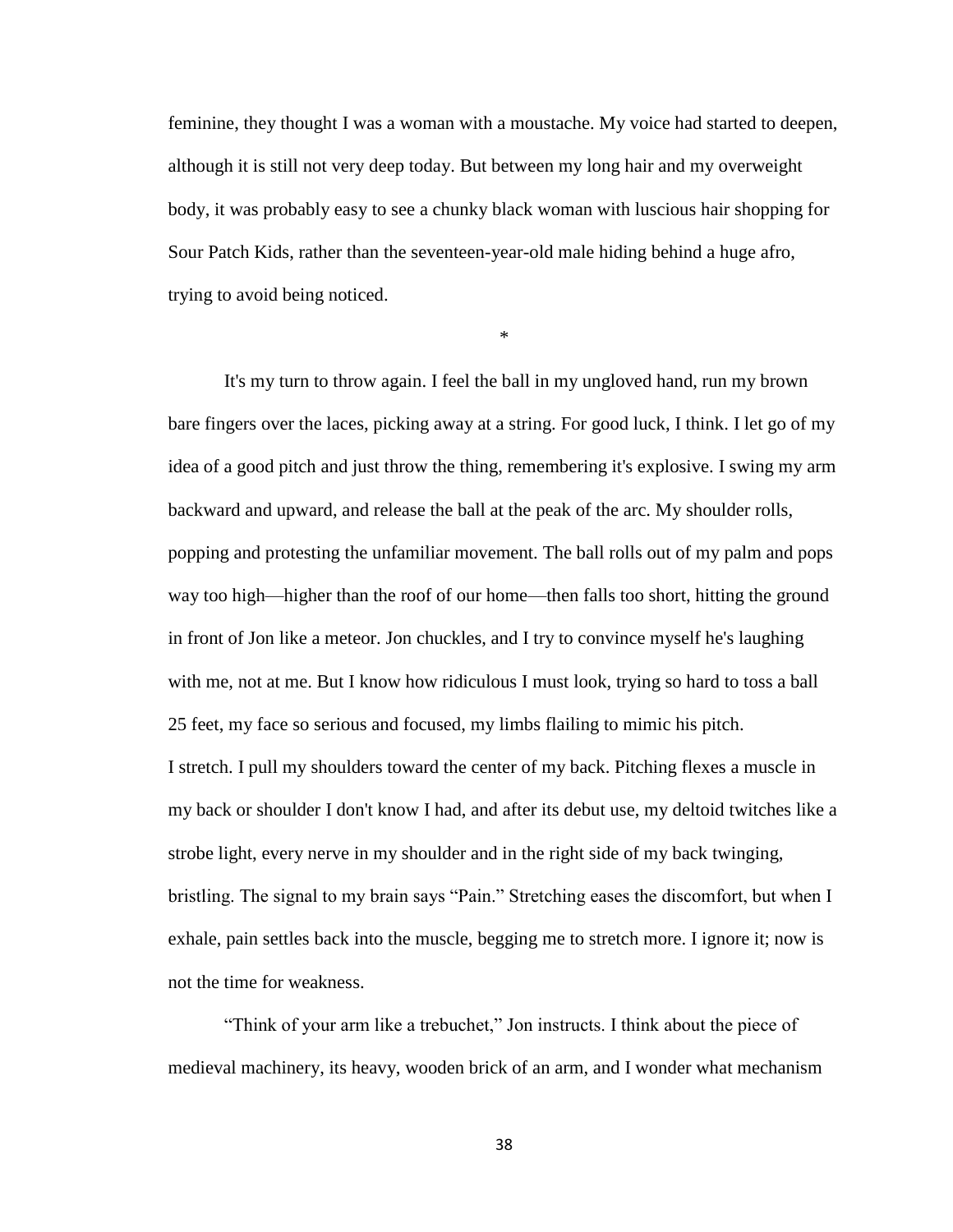makes it a perfect thrower. How does it know how to launch a projectile? Where does it get its leverage? How does it know the exact trajectory, how speed and angle combine to achieve a pitch so precise? What does it know what I do not? I imagine my arm a beam, all wood, my joints as rusty metal. The ball is a stone in the sling of my arm, and I channel medieval warfare. I hurl the ball. *Trebuchet, trebuchet*.

\*

I visited our family doctor for a check-up in late high school. Between fifth and ninth grade, my shirt size went from a youth large to a large to an extra-large to a two-X, a size I would inhabit into college. At home, I was too afraid to step on the scale. At the doctor's office, I had no choice. I took off my shoes and stepped up on the frigid platform. A nurse slid the weight bar to a number; I've mentally blocked the number, but it must have read almost 250. That number must be recorded in a file somewhere in their office. At 5'9", it meant "morbidly obese," about 70 pounds above a normal weight. This was me at my largest. In photos from this time, I look large, cheeks round, chins multiple. Most of my facial expressions in the photos are mock pain, or silly grimaces, eyes crossed and mouth agape, feigning happiness. I rarely took a serious or smiling photograph at this age, opting for "goofy" instead. I thought, if I looked serious, then my problems would be serious. So I'd look goofy, and have no problems.

The nurse sat me down, and, after taking my vitals, listening to my heart and recording my temperature, she told me the doctor would be in shortly. The doctor was a middle-aged woman, brown-haired, brown-eyes, with cat's eye glasses and a golden cross necklace dangling from her pale neck. She asked me the usual questions. How have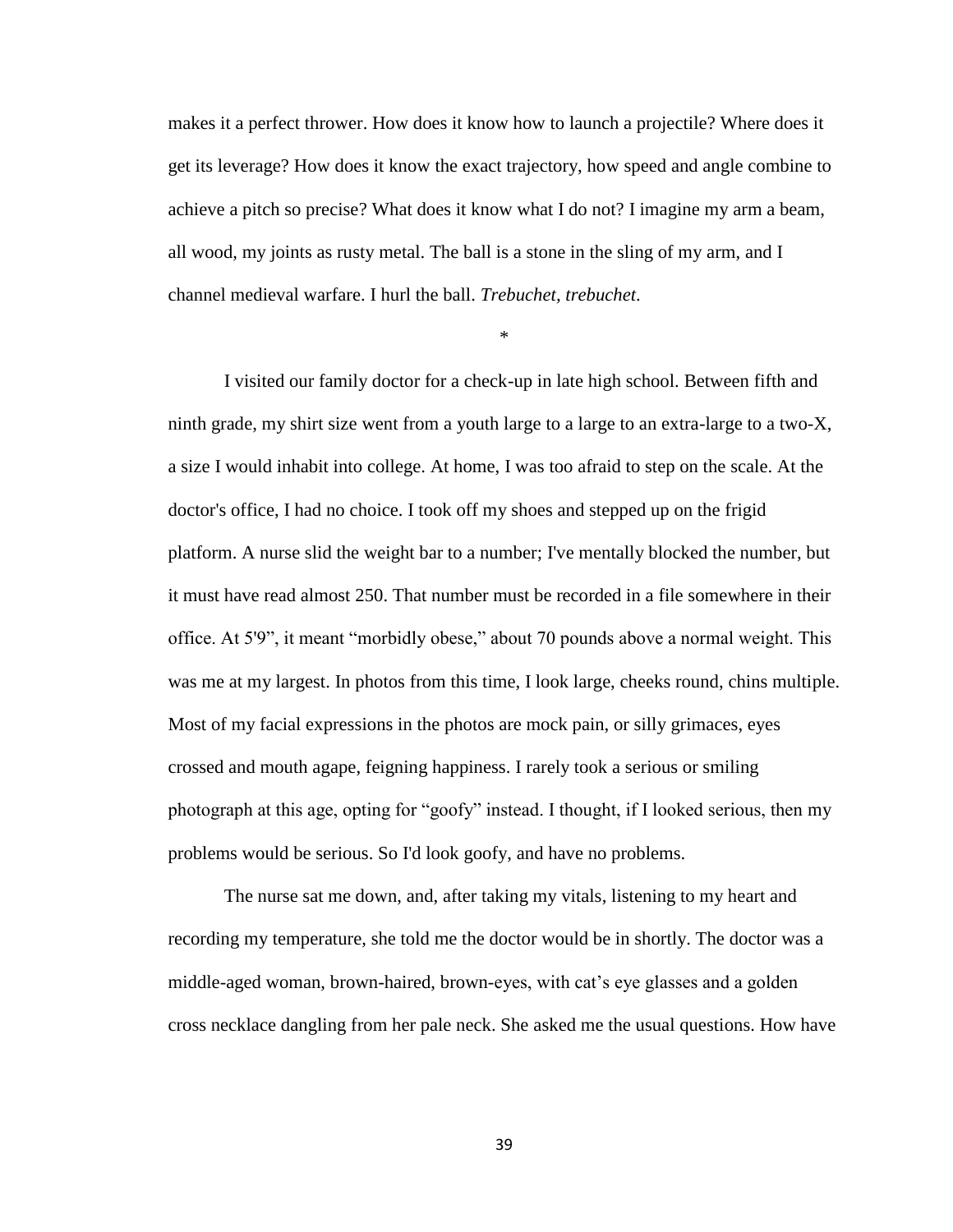I been feeling? Do I drink? How many in a week? Do I smoke? Do drugs? Not even marijuana? No, it's not a trick question. Am I sexually active? With whom? How often?

When I came out to her, her expression didn't change. Her cat eyes didn't look up from her clipboard, but she scribbled it down with her yellow pencil, cross swinging. My medical record now says "MSM" or "man who has sex with men." My homosexuality lives alongside my heaviest weight in a file in their offices.

She told me, for my weight, height, and age, my blood sugar was too high, and I was at risk for "pre-diabetes," a serious condition, but reversible with diet and exercise. My mother had already been diagnosed with Type 2, and I would be next, the doctor warned, if I didn't change. I needed diet. I needed exercise.

"And if you want to be healthy," she said, "you better choose to be straight." She told me the health risks of homosexuality—increased chance of contracting HIV, an increased rate of prostate cancer (although only four quantitative articles have ever been published on this topic, according to a 2016 study in *LGBT Health*). And if I wanted children, I needed to be straight, she said. "Children need both parents, a mom and a dad." The word "choose" made no sense. I didn't choose to be gay as much as she chose to be straight. I couldn't control my attraction to men; there was nothing conscious, no choice to be made, and besides, why couldn't I be a mom? I often cursed my homosexuality, praying at nights that I wake up straight, because life might be easier. Not just for health benefits. I wouldn't need to adopt or grow a baby in a test tube. No one could call me Faggot, and I wouldn't need to come out; I could fit in. If I were straight, everything would be seamless.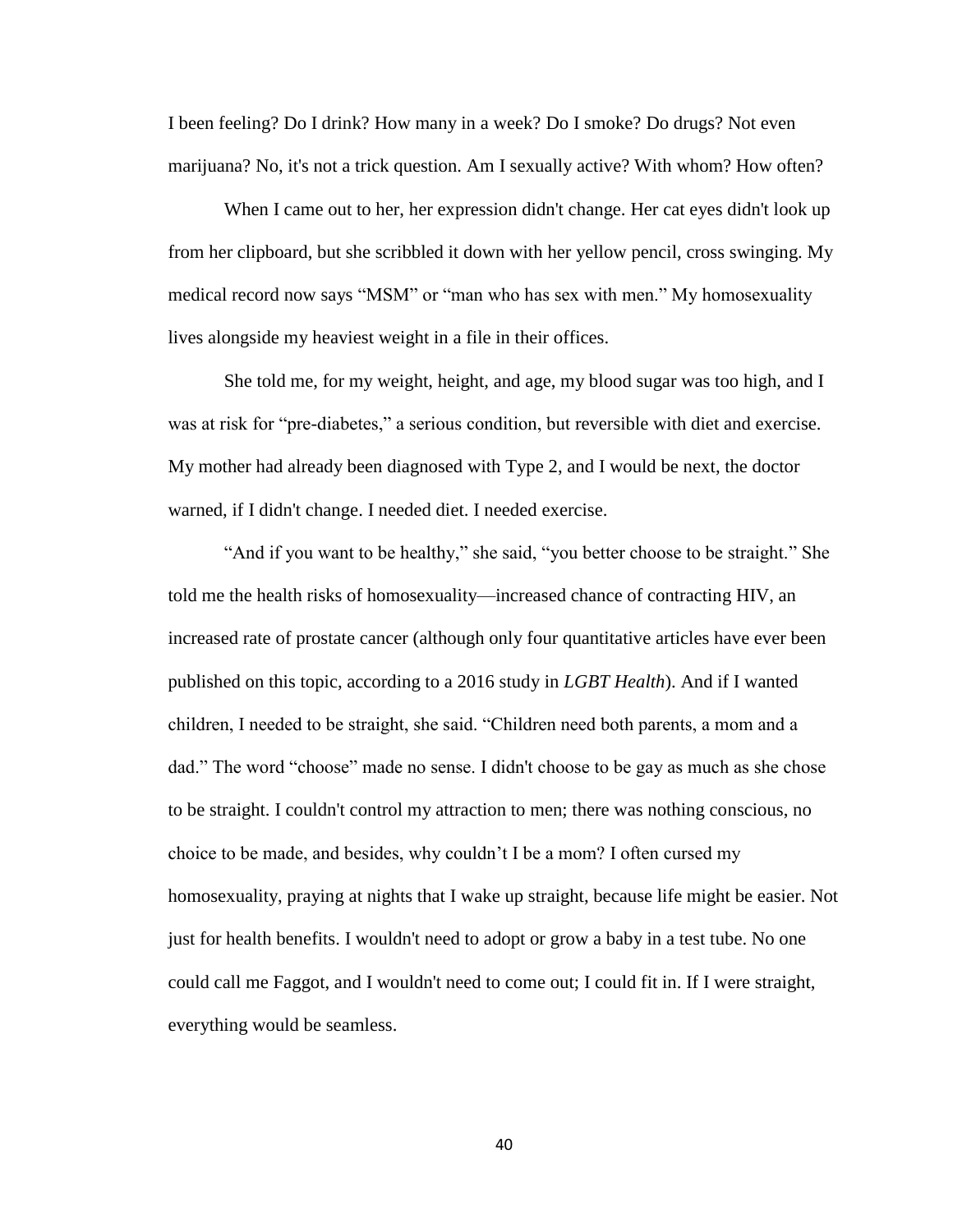That night, determined to lose weight, I drank half a glass of orange juice for dinner, my mother knocking at the door once to ask if I was okay, if I needed anything.

\*

In college, during an all-dorm mixer, a room of fifty students and I drink putrid cherry punch in a cookie-cutter dormitory lobby. It's only five p.m. but night seeps through the windows this time of year, the windows black holes, absorbing fluorescent light. I came to the mixer to meet new people, future friends, to maybe find someone with shared interests. I sit on uncomfortable, tacky furniture that feels like cardboard covered in cloth while a bowl of candy travels around the room to each person who participates, saying their name and major, and why they're in college.

When the bowl arrives at me, I jump into my introduction. I say I study English.

"I hoped to study words, how they work. Their gravity," I say. "their magic. Their ability to bring anyone anywhere, to describe anything. Words matter," I say. "I believe in them, and their power." Then I take a Reese's Peanut Butter Cup. Impressed with my composure while speaking in public, I pass the bowl and run through what I've just said over and over in my mind. I sounded confident, I think. Not a downer. Mature, even intelligent. Friend material.

Then we break into small groups for an activity, and a resident adviser groups me with two other boys, each outfitted in Adidas, each hat backwards. The look like clones—the same square jaws, the same blue eyes, as cookie-cutter as the lobby. We are handed a list of twelve celebrities—Mother Theresa, Michael Jordan, Steve Jobs, Thomas Edison, Abraham Lincoln, Florence Nightingale—and told they are all on a boat which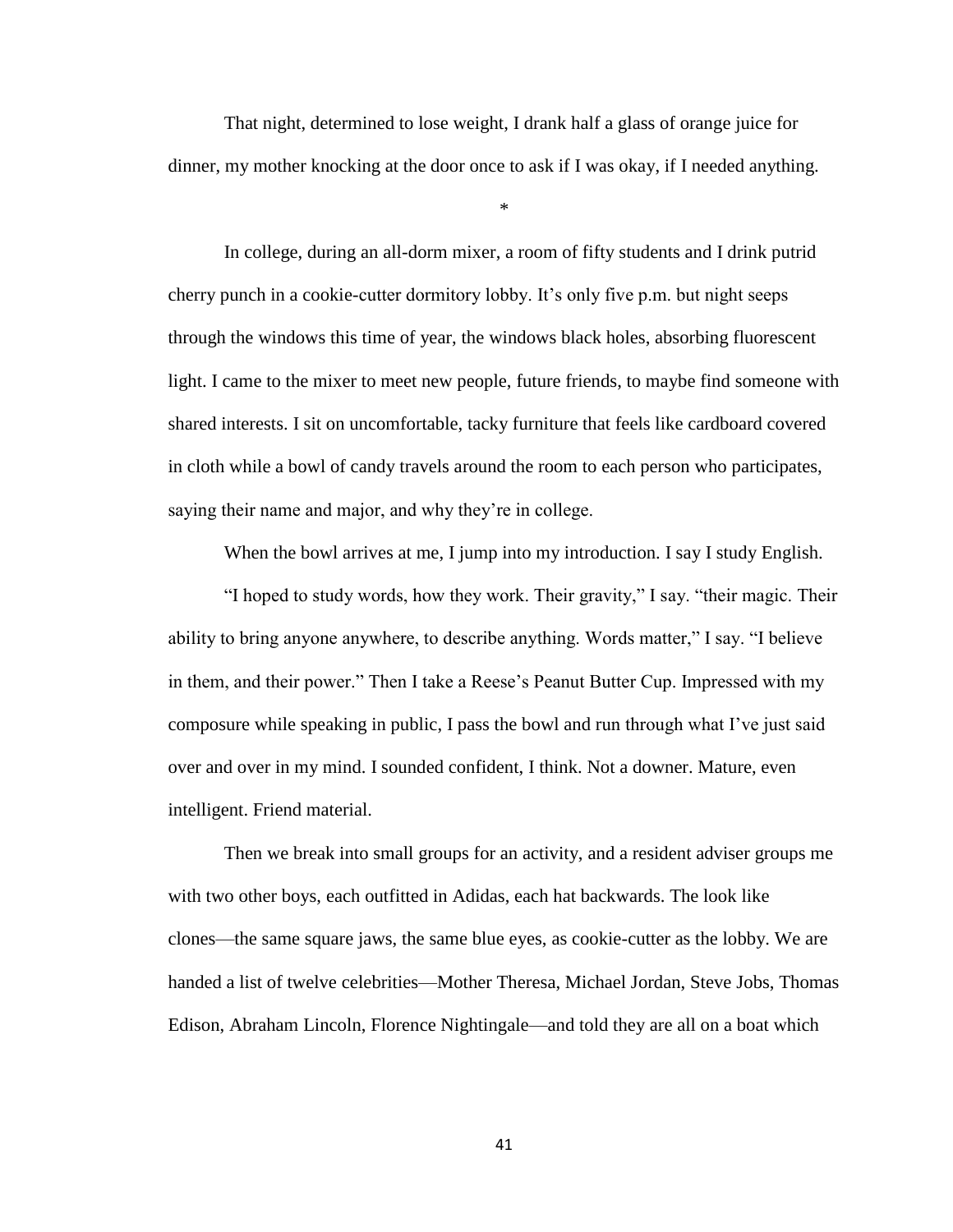will sink unless we throw five of them overboard. Our assignment is to agree who to throw, in order to save the rest. It's an experiment in ethics.

In our small groups, we reintroduce ourselves.

"I'm TJ, here for business management," says one. "I'm gonna own a business" like my dad."

"Hospitality management," says the other, Rick, dip of tobacco in his lip. "I wanna own a resort." He spits into a Gatorade bottle. I re-introduce myself to the boys. When I start speaking, they share a glance. I sense they know each other, perhaps came together. They mirror each other's body language, sitting slouched with legs apart. I finish speaking.

"You talk like a girl," says TJ, and I can feel blood rising, hot in my face. They notice this too. I could not help but feel slighted, and they knew this. I was not out of the closet. Not to these boys, not to any friends. I'm not sure what they perceived in me that announced non-heteronormativity. But this rooted it out and attacked.

"Are you a queer?" asks Rick, pursed lips spitting into his bottle again. "You a sissy?"

"No," I lie. I don't want to answer, but I do. I don't want to engage; I want to finish the activity and go back to my dorm. I don't know why I stay, and I don't know why I answer. The rest of the room chitters. People meet new friends and swap contact information. They laugh about drowning Gandhi over Rosa Parks. I sit in uncomfortable silence, trying to conjure words that let me escape this interaction; the words don't come, so I stand up to throw away my candy wrapper, and planning to leave.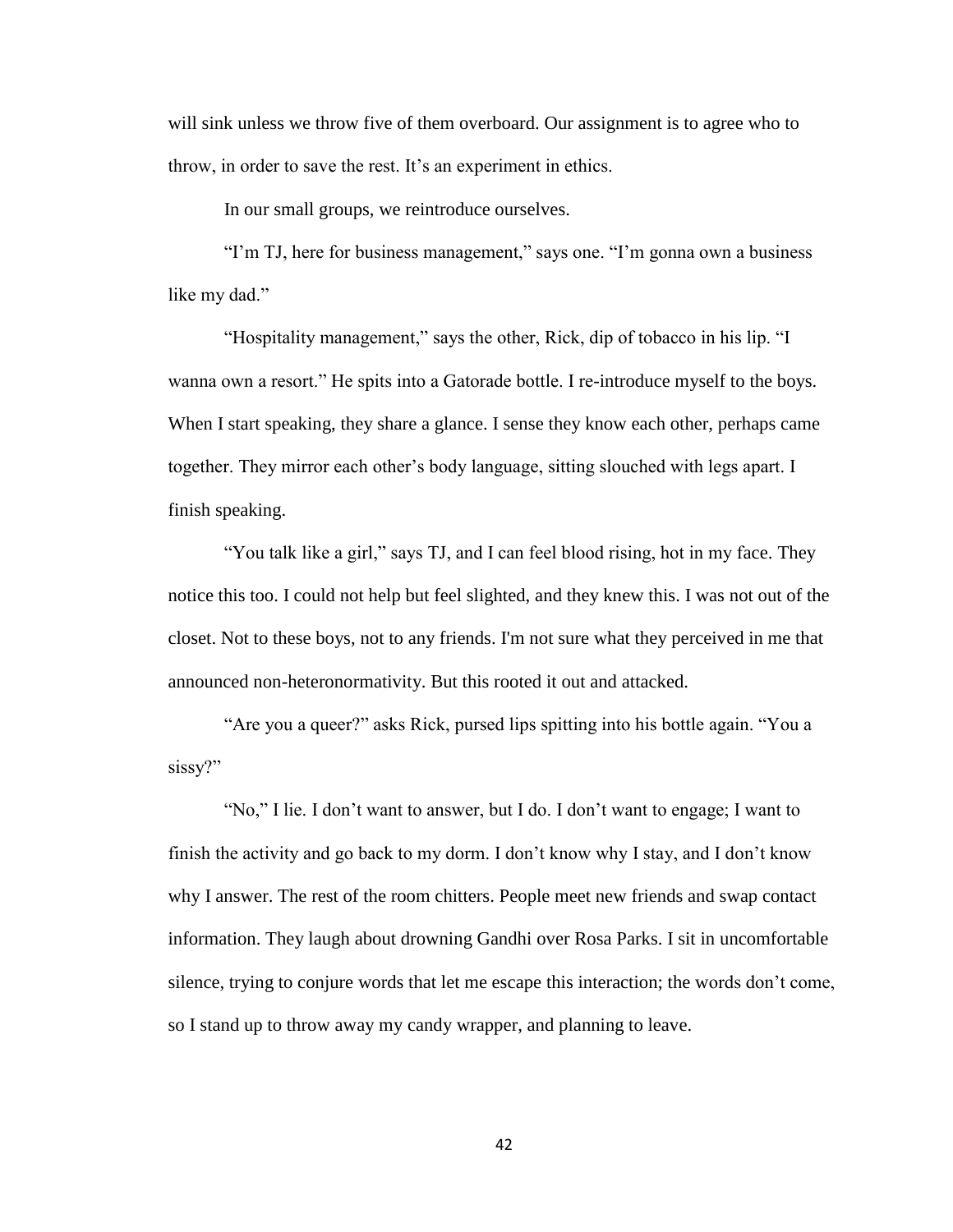"Ha, you even walk like a girl," says one of the boys. I'm not sure what offends me about their observation. Women are beautiful when they talk and walk. Perhaps it's my fragile masculinity that feels wounded—not the fact that I apparently perform the feminine gender role, but that I do not or cannot fit the masculine one, despite my physical sex. Not that a feminine cadence or saunter carries inherently negative traits, but that I was outside the prescribed binary.

As a male, everything I do is "like a male," and I know that. Nothing escaping my male mouth could be female, right? No matter how I walk, I'm a male walking. I try hard to ignore their injurious claims, but I still remember it seven years later.

They wouldn't jeer a woman for walking or talking "like a girl," but when a male adopts feminine characteristics, he fractures the binary. Still, I resolve that week to sound more masculine, to un-lisp my esses. In classes, I drop my voice an octave. I walk less with my hips and more with my chest, to make sure I don't sway. For some reason, I change myself for those boys—I intentionally do not say men here. They weren't. I don't know how I was before them, and I don't know if I can go back. Back in my dorm, I bury my face in my pillow and fall asleep.

My trebuchet is short again, and Jon runs to get it. Three throws, and not a single successful one. Three strikes, I think. I want to yell "Yer outta here" to myself. I want to give up, to stop this shameful display. But I also know it's too early to call myself done. We'd only been out for five minutes. Quitting now would be more embarrassing, somehow, than never achieving a good pitch.

\*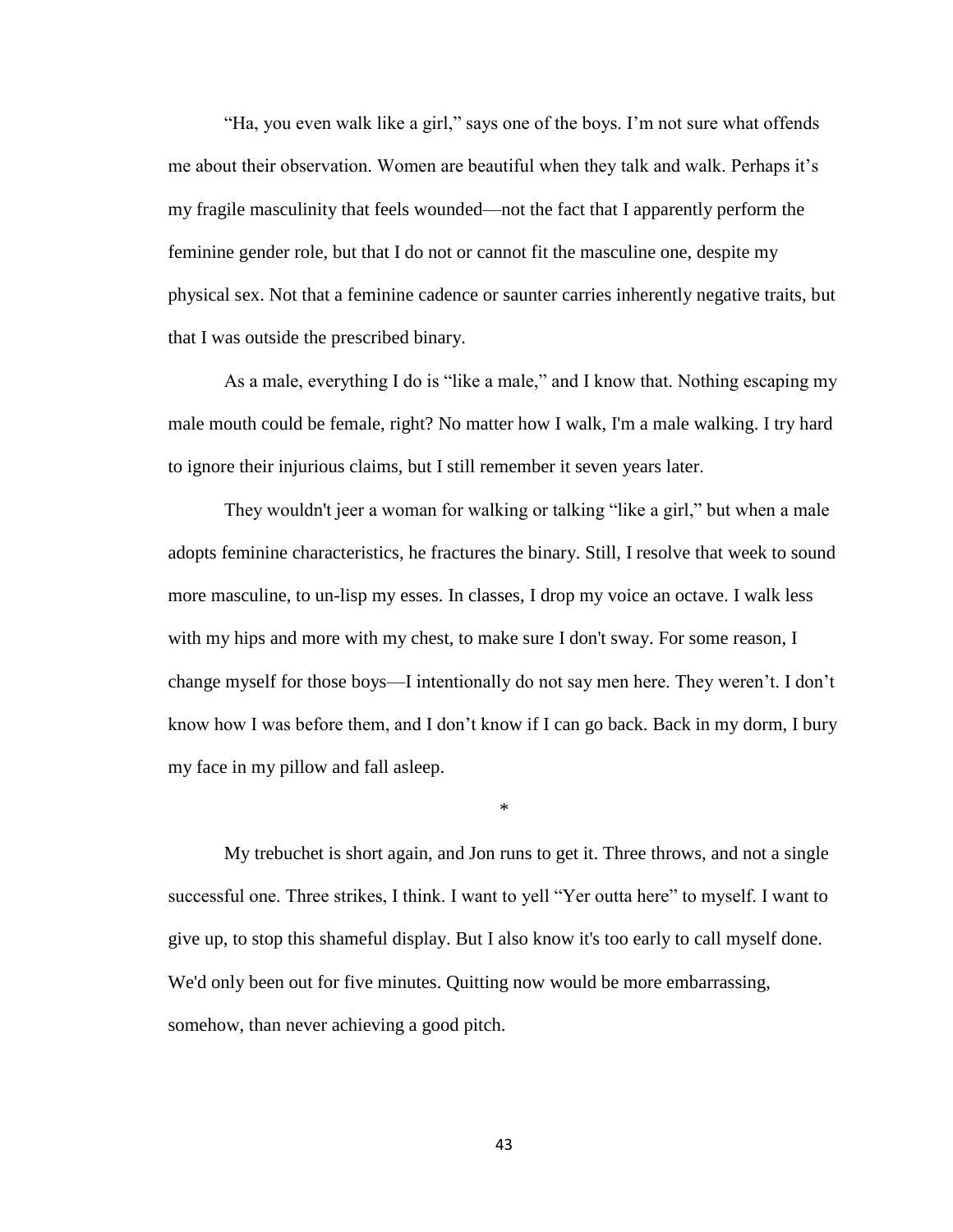"Try planting your back foot when you throw," Jon says. "You can get more force behind your pitch." He demonstrates the motion, swinging his arm back, rotating his shoulder, then kicking up his back leg. I picture my leg like a spring, and try to mimic his movements, my limbs acting as counterweights.

"And make sure you follow through," he says.

"What does that mean?" I say. He thinks how to rephrase in a way I'll understand. After a beat, he finds the words.

"Let your arm swing after you let go of the ball."

Jon retrieves the ball and pitches it back. It launches from his bare hand, right toward where I'm standing. I could catch it. I know I could. But I don't start chasing soon enough. Instead, I stumble backwards toward it late and it flies over my head. I pick it out of the lawn with my left hand mitt. I think about a catapult as I drop my right arm behind my hip like loose rope. My shoulder tenses and I lift my arm back and above my head, and slingshot the ball toward Jon's open mitt.

\*

I downloaded a calorie counting app for my phone. I logged each food, each meal, each snack, even drink, in the food diary. I did it for a year. Pattern developed. If you burn more calories than you eat, you will lose weight. For every 3000 calories you burn or don't eat, you'll lose roughly one pound of fat. That means, if you operate at a deficit of 100 calories a day, you'll lose one pound in a month. Cut 200 calories a day and you'll lose two pounds in that month instead.

The first food to go was sugary drinks. I dumped out liters of soda—Pepsi, Sprite, Dr. Pepper— cartons of juice cocktail,—apple, orange grape—and nearly a gallon of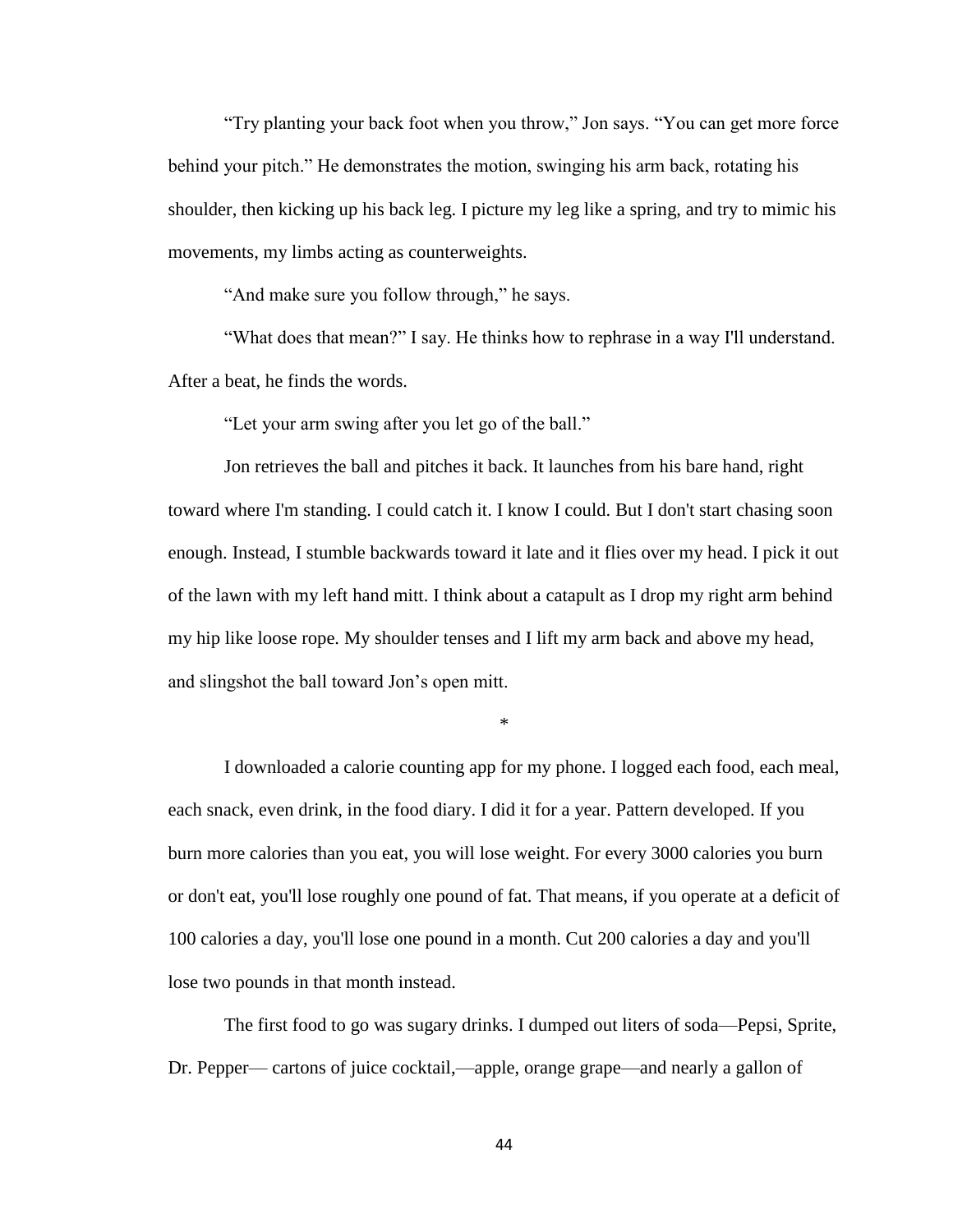sweet green tea. I realized I ate too much at each meal. I'd cook an entire frozen pizza and eat it for dinner. 1440 calories. I'd chug three cans of soda a day. 450 calories. I did not know what a serving size looked like; I ate two servings of cereal for breakfast, 254 calories instead of 127. Overeating was so easy.

And I learned how bad calorie dense foods were for me. I learned that 200 calories is barely two-thirds of a Snickers. It's just fourteen potato chips, or a little over one Pepsi. None of these would fill me for longer than fifteen minutes. Instead, I could budget those calories for a giant salad with all the fixings: romaine with juicy cherry tomatoes, a generous sprinkle of sunflower seeds, slices of earthy mushrooms, fresh bell peppers, and enough ham to get a salty piece in every bite, with a handful of baby carrots on the side, and a tall glass of water. A salad isn't "good for you" because vegetables are some magic panacea for losing weight. They take up more space in your stomach. They fill you.

Eventually, I learned how to make my body shed fat; I counted kilocalories and learned the macronutrients—the difference between a carbohydrate, a fat, and a protein, and how the body processes each. I tightened my belt as my waistline lost inches; I bought myself new pants, from size 40 to 38 to 34. At night, I laid on my back and rubbed my hands over my shrinking belly, across newly revealed ribs visible only while prostrate. Sometimes my stomach growled. I learned how to stop listening. And I watched the scale's needle struggle to hit 200. Then, it couldn't reach 190. I remember the night, the room—the bathroom—tiny, windowless, yellow and fluorescent. I remember the grating sound of the vent fan, grinding above my head, how I stepped on and off to scale over and over again, watching the needle swing up to 198, then 0, then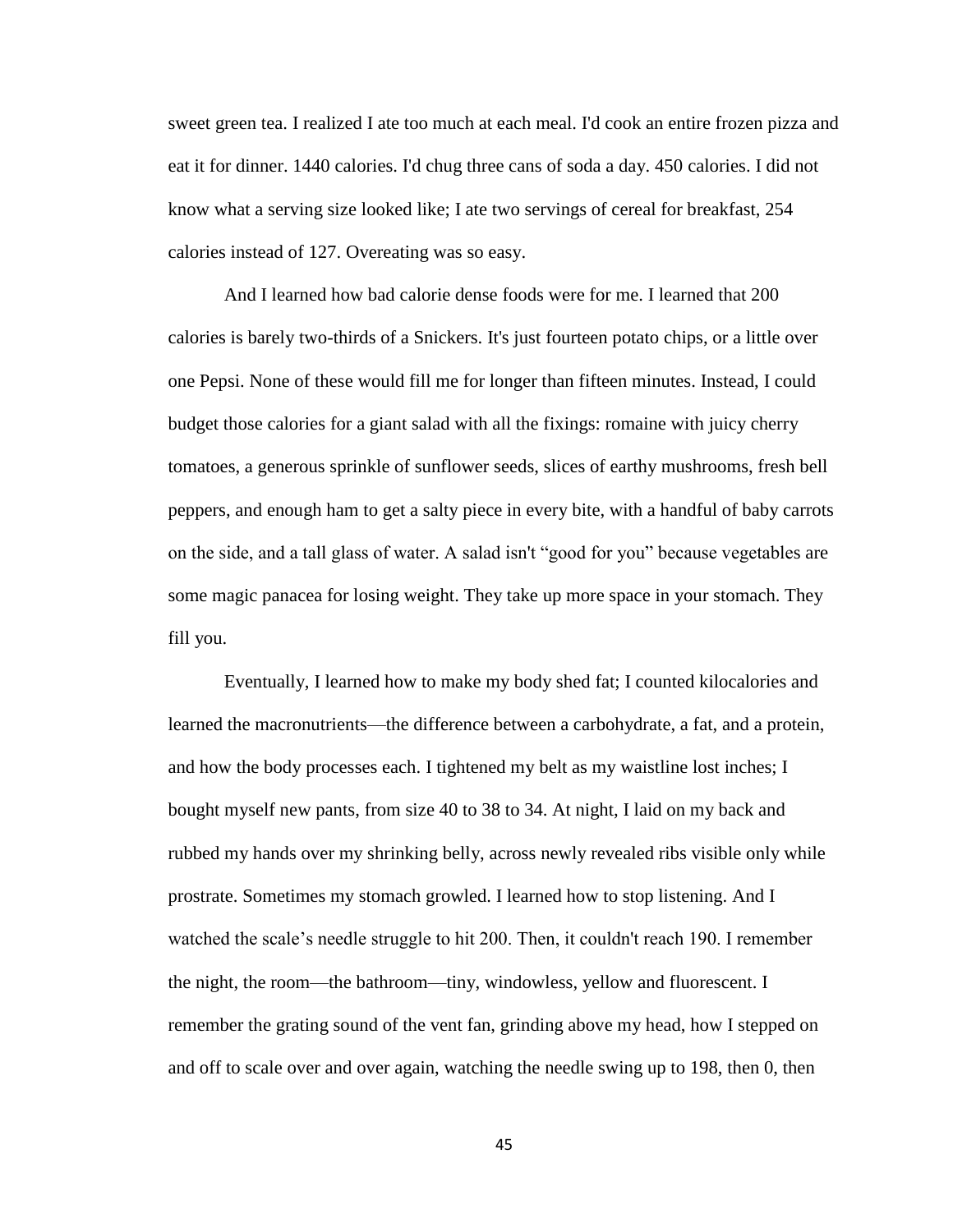198 again. I remember how I sat down on the toilet and cried. I knew the number was not an indicator of my health, but it was so unfamiliar. I'd never seen the scale say less than 200. I expected to wake up the next morning 60 pounds heavier, as if running and lifting and measuring cups had been an exhausting, hungry dream.

\*

At 23, John and I agreed to be work-out partners, to keep each other accountable, to wake each other up at dawn to jog, lift, count each other's push-ups and sit-ups. I was surprised by what I discovered my body could do. It could run three miles at a time. It could lift heavier and heavier objects each week. Jon could lift more than me, and faster. He counted to ten before I got to six.

But I caught up. And then he jumped ahead, adding more weight, pushing faster. I caught up again. Muscles began to emerge on my arms, my leg, pectorals on my formerly flabby chest. I showed him where I liked to jog, and encouraged him—his frame larger than mine—to keep up and maintain speed in the third, fourth, fifth mile. I knew I could be his motivation because he was mine. We were tethered together, because we each knew each other could do better. On the weight bench, he taught me perfect form of presses, counted reps and spotted for me, helped me learn skullcrushers for my triceps, bicycle kicks for my abdominal muscles, and squats for my quadriceps, my thighs, calves, and gluts. Together, we pulled up, pushed up, sat up. We made progress with each other, counting to higher and higher numbers, lifting heavier bars, beating our own fastest miles. Until then, I'd resigned myself to terms like "husky," as if my big bones were something genetic, something my mother and father had bestowed upon me, a predestination of stockiness.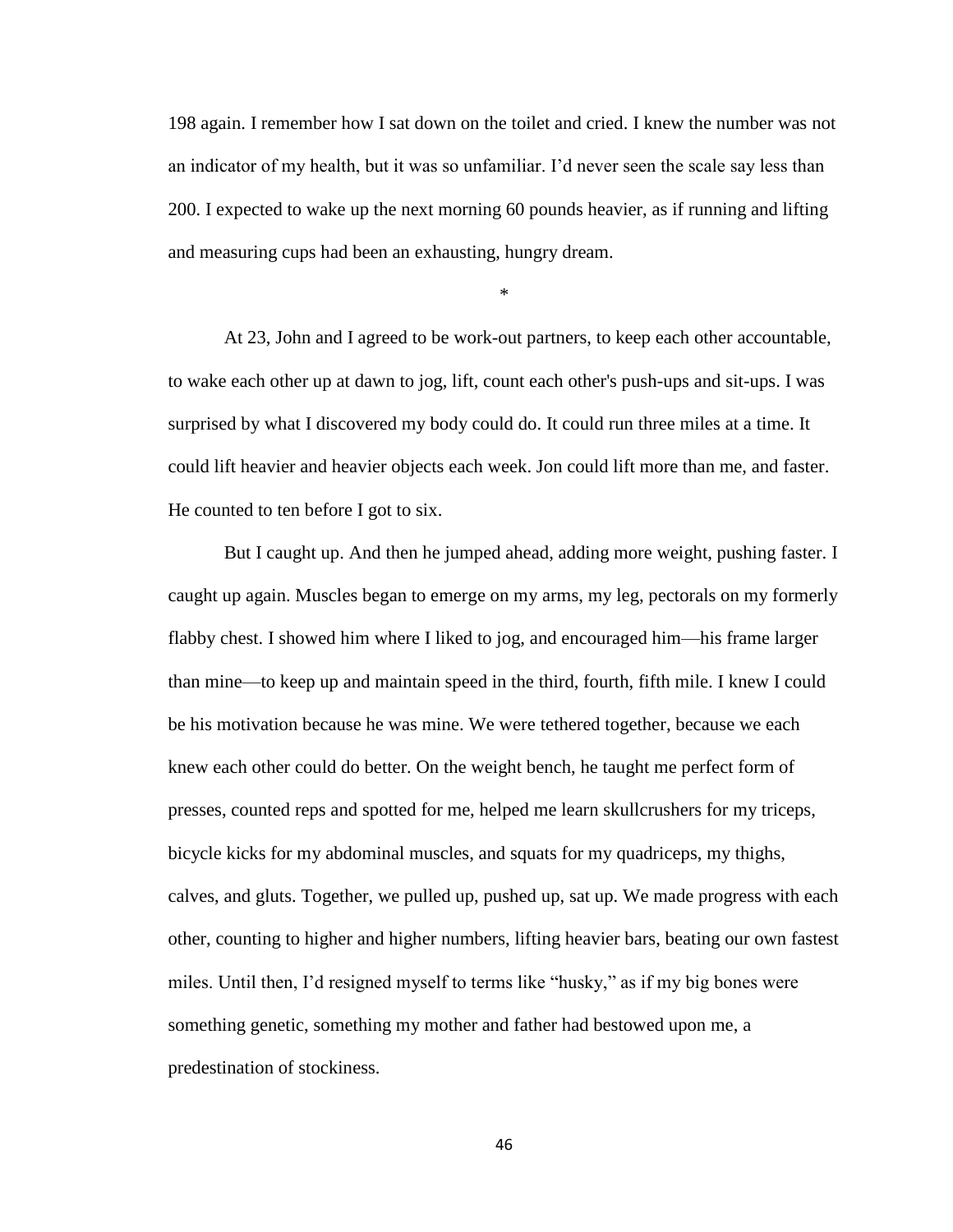In September 2017, scientists at Stanford University claimed they had taught artificial intelligence how to determine if a person was gay or straight based on facial structure alone. Researchers said gay men were more likely to have a narrower jaw and longer noses; gay women had larger jaws. The AI was able to identify gay men 81% of the time, and gay women 71% of the time. The researchers pulled photos and sexual orientations from online dating profiles. The algorithm studied 14,000 white faces; other races' faces were not represented widely enough for their dataset. When LGBT civil rights groups GLAAD and HRC decried the study as both junk science, and also as "reckless" and "a weapon" against both gay people and misidentified heterosexuals, the researchers responded by saying they only developed the technology as a warning sign. They accused the "well-meaning lawyers" of trying to debunk good science, but warned that their findings, if correct, "should be urgently addressed by technology companies, policymakers, and the public."

Internet commenters were incensed. They imagined a future in which automated robots could hunt down homosexuals by facial analysis alone, a video camera strapped to a motorized killbot that might exterminate our people. It's a scary, but unlikely future. However, with the publication of this study and the development of this algorithm, it is increasingly likely. All it takes is one person with the will, the means, the technology. We now know it's not impossible.

Gay men are hunted and arrested and imprisoned in several countries today. In February 2017, sources reported that over 100 gay men were being held in secret prisons— what human rights advocates are calling concentration camps—by the Chechen

\*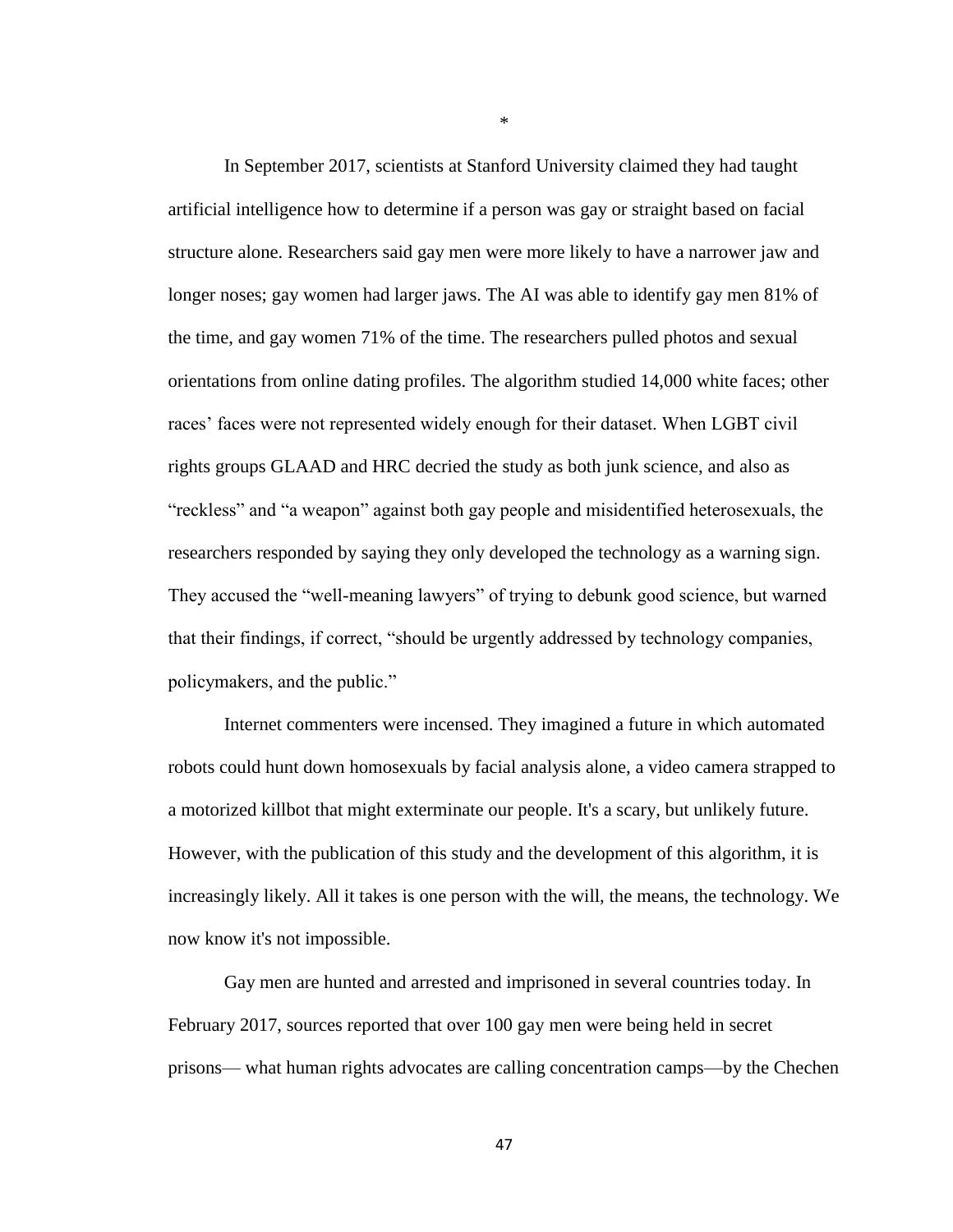government. Police and military invite men on dates, record their conversations, then blackmail the men with those recordings. Their phones are searched for explicit, incriminating messages and photos. Police have encouraged parents to perform "honor killings" if they suspect their children are gay. Family members have turned in their own gay sons and brothers to the police for tarnishing the family names. The Head of the Chechen Republic, Ramzan Kadyrov, claims there are no gay people in Chechnya. The journalist who broke the story has gone into hiding.

In August 2017, a pop singer named Zelimkhan Bakaev left Moscow, where he lived, to attend his sister's wedding in Chechnya. He never made it to the celebration, and, as of November 2017, he is still missing, feared kidnapped by human rights advocates. He was never publicly out, but was unmarried. In late September, two videos of Bakaev emerged on YouTube. In one twenty-eight second video, he dances near a couch and smokes from a hookah; his mother has noted several strange facts about the video, including the Chechen architecture, his sloppy haircut, and his weight loss. She believes he was forced to film the videos; he has not been in contact with his family.

In October 2017, Egyptian police arrested 65 people who attended a concert after images emerged on social media of a rainbow flag raised at a Mashrou' Leila concert these men had attended in Cairo. The lead singer of the Beirut-based band is openly gay. Dozens of the arrested have been put on trial, and the band has been banned from the country for its "abnormal art." Detainees are subjected to anal probes, what Human Rights Watch says amounts to "torture." We don't have to wait for the killbot; the threat of being hunted is already here. Our own faces betray us and I don't know what mask I should wear.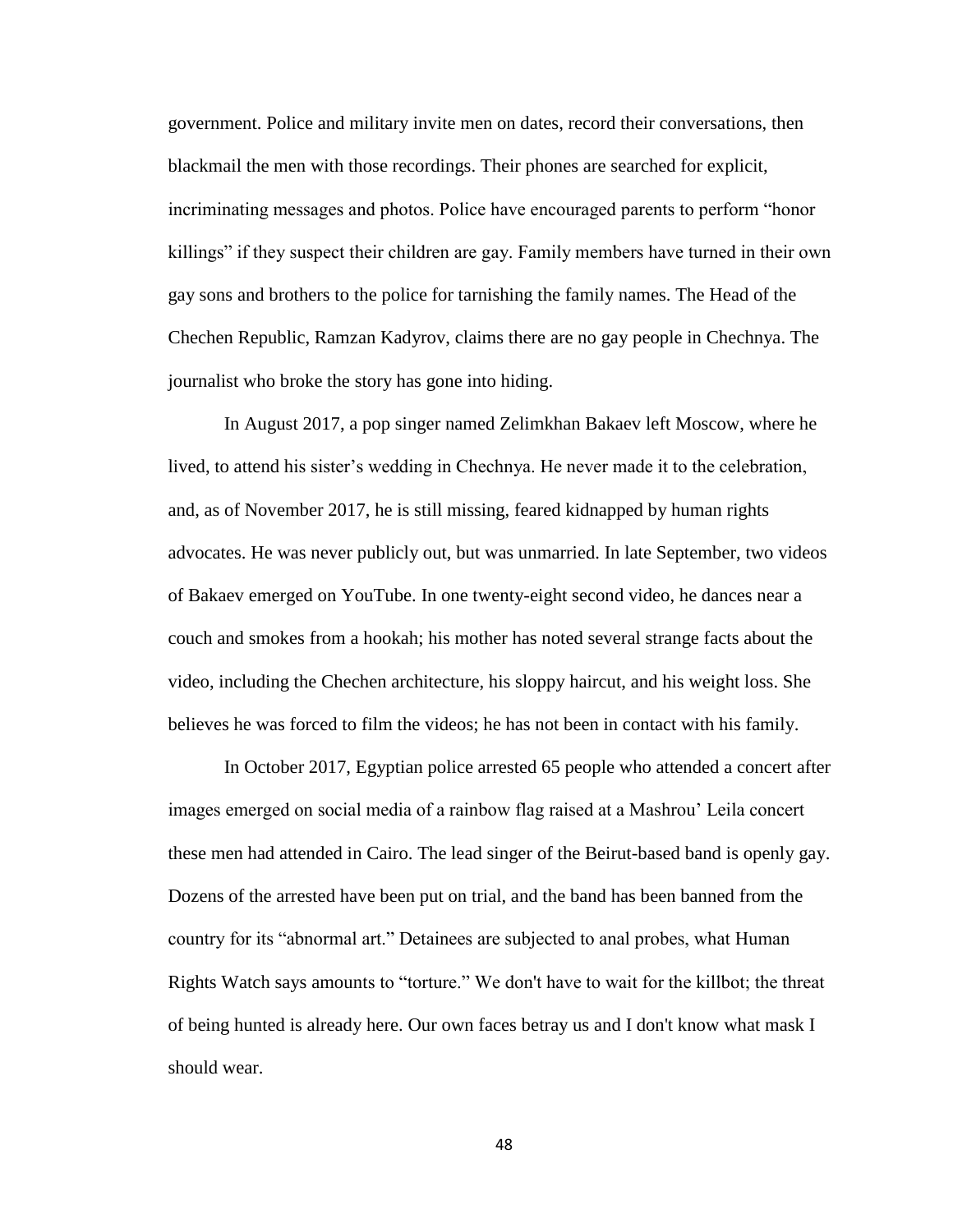Some days, I hear my step-father's voice come from my mouth when I tell my roommates to clean around the house, when I beseech them to wipe down the bathroom sink ("It takes two minutes, boys"). My disbelief is his disbelief. His values are mine too. When I spend the day alone cleaning the house, I mirror his days off. I remember coming home to a house that smelled like Lysol and freshly vacuumed carpet finally free from dog hair and cookie crumbs. I knew he'd skipped work when the house was clean. Now, my roommates come home to the scent of Lysol and an out of season candle, Holly Berry in the spring and Apple Pie Spice in July. We share no blood, but each day, our nongenetic bond pulls us closer. His impact on my psyche is made manifest as I grow older, closer to his age when he met me and my mother.

But then there are aspects of me I do not recognize in him, parts that are not my mother, and I wonder how much of me comes from Dennis, my biological father, the man I never met. When my fuse shortens and my temper flares, is that him? When I got detention at school for punching Devin C. in his glasses, bloodying his face for calling me King Kong, was that him? My mother said she didn't raise me to act like that. Did he? When I feel the urge to tattoo my body, to pay a man to stick me with ink and needles, is that him? When I drop a man after two dates, is it him? And my inability to throw this baseball—is it his muscles in my arms? His nearsightedness corrected by my contact lenses? His large teeth rotting in my jaw? His clogged pores in my nose? Was it his voice in my mouth in those moments I said I hated my mother and step-father, his venom on my tongue when I berated them for not paying my way through college? Are his hands writing this essay? I want to take responsibility for my own actions, but the question of

\*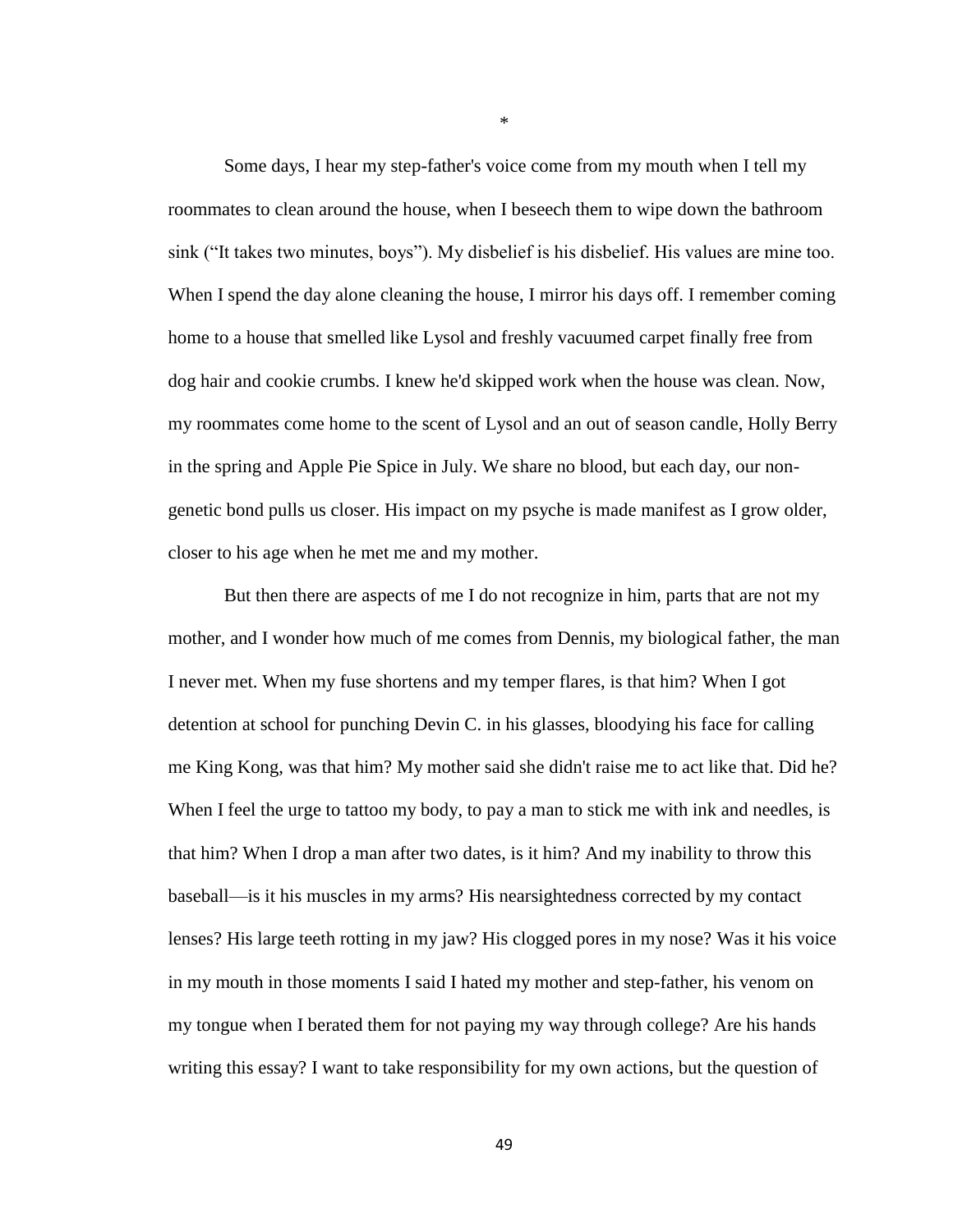nature versus nurture still plucks at our brains—mine, and, by extension, his—how much do we share with our parents, even when they're absent? How much of us comes from their absences, the negative spaces where they're meant to be?

\*

Weight loss communities celebrate non-scale victories—NSVs. These are moments in your life when you realized you've lost weight aside from the number on the scale. Buckling your belt a notch tighter is an NSV. Running into a high school friend who says "Wow, you look thinner," is an NSV. NSVs are important because they make sure you remember losing weight is not just about one number, which is often an inaccurate indicator of health. There are reasons to lose weight besides a lower number on your scale. There are other ways to measure your health.

I had several NSVs. I still haven't left my hometown, so I've frequently seen old classmates while I've been in various states of change, various weights as I remind myself not to snack, as I order water instead of soda. They are always amazed at my transformation. My default response is "I've been trying," or "I'm working on it." I want to stay humble, because it still does not feel real. I fear saying "Thanks, I feel great" might balloon me back to 250.

I kept a food diary. I did not keep a diary of NSVs, but I still remember each one. Every time I sized down in jeans or shirt or shoe, every time an old acquaintance noticed my shrinking gut, my arm muscles and chest muscles becoming more toned, more defined, every time I looked in the mirror and noticed my thinning face—each NSV was the best moment of my life, until the next one came and dethroned it. I've had hundreds of best days of my life. Many of them happened in a row. I've lost count, but I keep them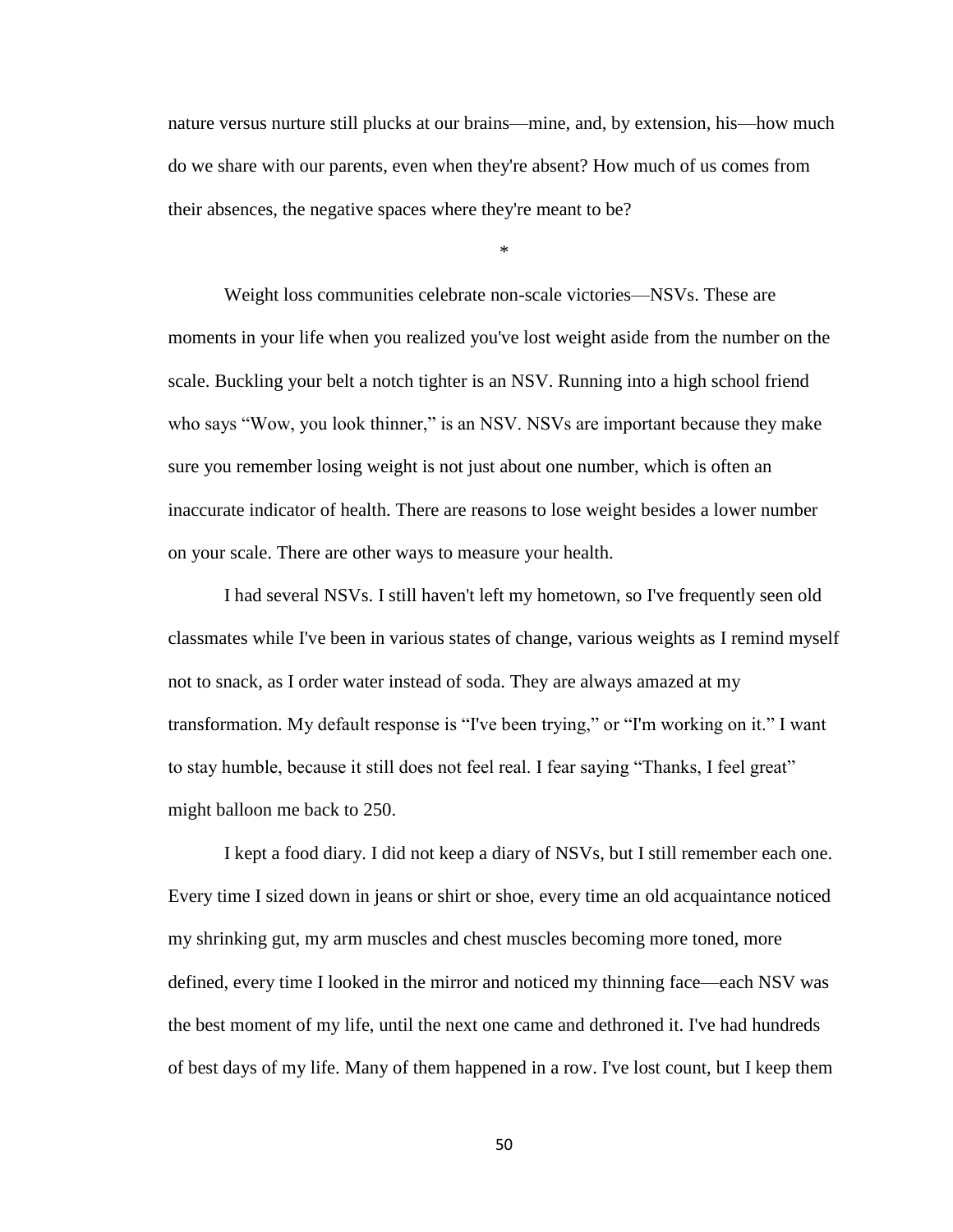all close: every compliment, every surprised look from old friends, the parade of numbers—lower and lower, then lower, still—marking my shrinking waistline, each time I donated old pants and shirts to thrift stores, each time a coworker has said "John, you're a small guy, you can squeeze through," each time I bought a smaller shirt, the first time I wore a large, the first time I wore a medium, the first time I tried on a small. I'm small, now. I'm small. From extra-extra large. I feel like the word Small doesn't fit my body. I fear the day I slip, eating an entire pantry of food in one night, every slice of bread and frozen pizza, all the cheese in the fridge, and I will wake up and no longer be small, but extra-extra-extra-extra. But today, right now, I am wearing a shirt and the tag says small and for once I can somehow believe it.

\*

I'm no longer trying to lose weight. I'm trying to gain it. Now that I'm fitter, I'm focusing on my muscles, on becoming bigger and stronger. Muscle weighs more than fat, so putting on pounds is okay. I've lost all the weight I need to. I'm not trying to be the smallest. I want to be the strongest because I can't afford to be weak. Sometimes men like me are detained by governments. We are attacked by boys like the ones from college who told me I walk like a girl. Sometimes the attacks are physical. I need to know how to hold my own. I want to learn how to swing a bat, to save myself.

Jon whips the ball back. I catch it in my mitt with a satisfying thump. The velocity surprises me, and the ball hits bone, my metacarpal where my finger meets my palm; the impact bruises through my mitt. I shake my hand and roll my wrist, eight small bones like robins' eggs. The soreness in my back blooms across my back and shoulder. Lactic acid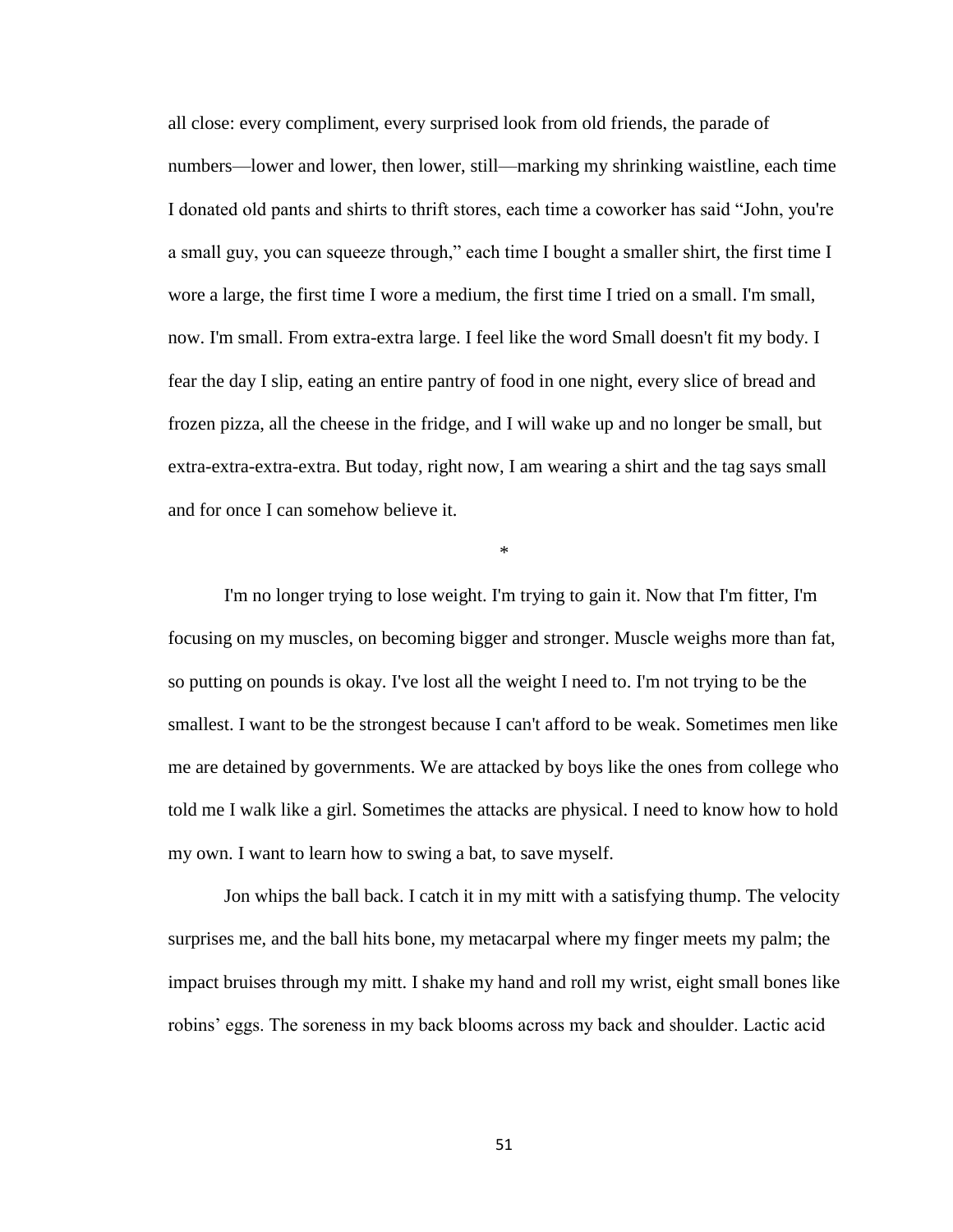sours my cells. Discomfort creeps line vines, urging—daring—me to stretch to relieve the pain. I roll my shoulders; tendons pop.

"Put your fingers along the laces," Jon advises, demonstrating a peace sign with his fingers. "Let them guide your hand as the ball rolls."

I try to remember all the advice Jon's given on how my body needs to move, to look, to feel to throw properly. Leg planted, kicking up for force, follow through, watch how I, fingers on laces, let it roll, look right here, arm a trebuchet, loose like rope, follow through, follow through, and don't be afraid to run. I try another pitch. It sails faster this time. Jon's eyes widen and shift as they track the moving target—the fastest pitch yet and he snatches it out of the air.

"There ya go," he says. It feels good to impress him. More than that, it feels good to accomplish the task. It feel good to win, even a victory this small. I feel like I've validated us both today. This has not been a waste of time, because our progress is measurable. We couldn't. Now, we can. One good pitch. Count it, tally it, mark it. One. It's no longer impossible. We both feel good because we both succeeded today. We throw the ball back and forth a few more times, until the sun sets below the treeline, shadows lengthening like legs outstretched. I make a few good pitches, and even more good catches. For a minute, we hit a rhythm, and neither of us drop the ball for a few pitches. A brisk chill cools the spring air. I see my own breath when Jon suggests we retreat inside. We won't have a chance to throw the ball again that year; between moving to a new house downtown with no yard, Jon starting at a new job, and me returning to school, we will become too busy for ball. But the soreness in my palm will last for days,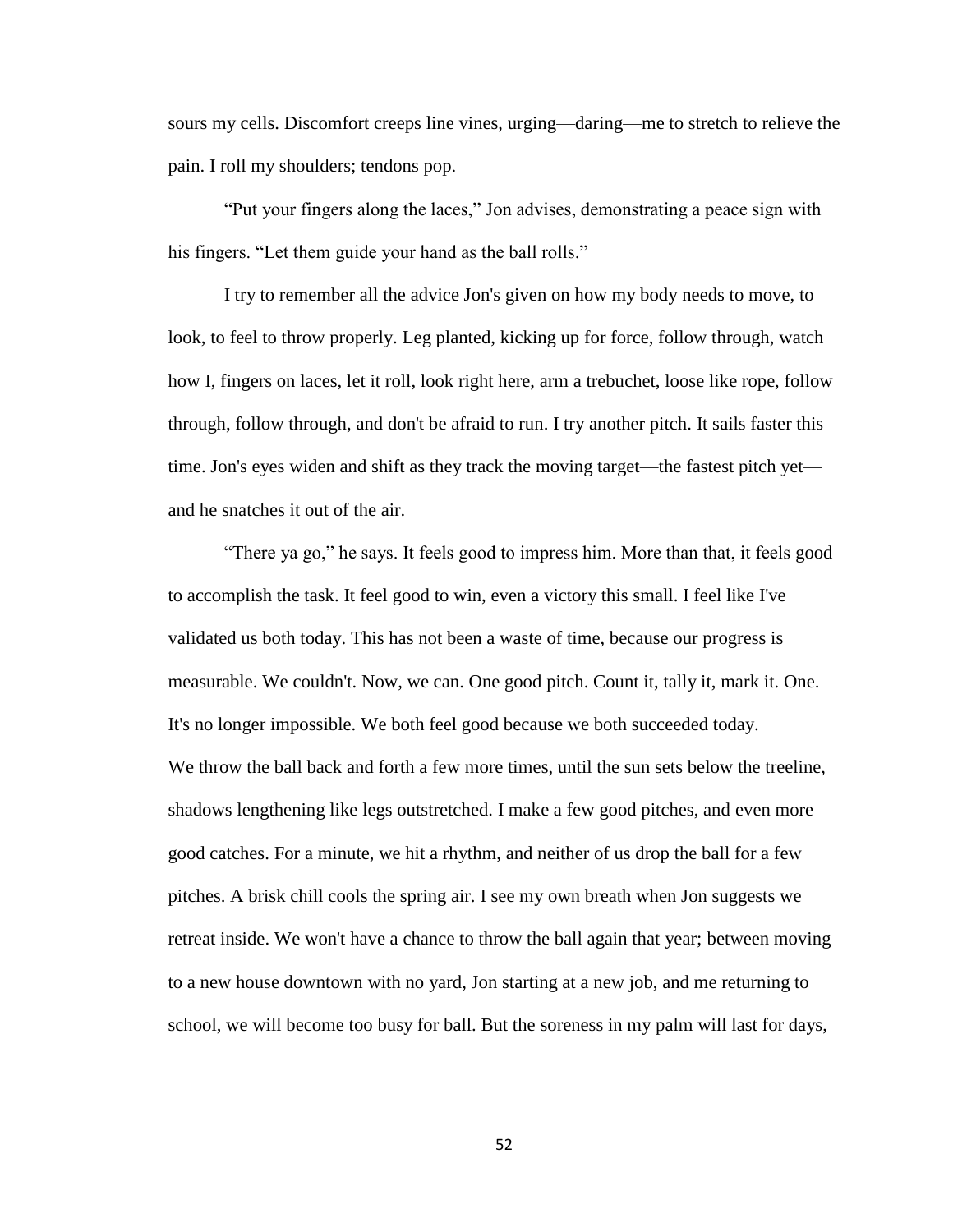an invisible bruise, a memento of our non-scale victory. The mitts will seem far away, frozen as if behind tempered museum glass, airless as a specter.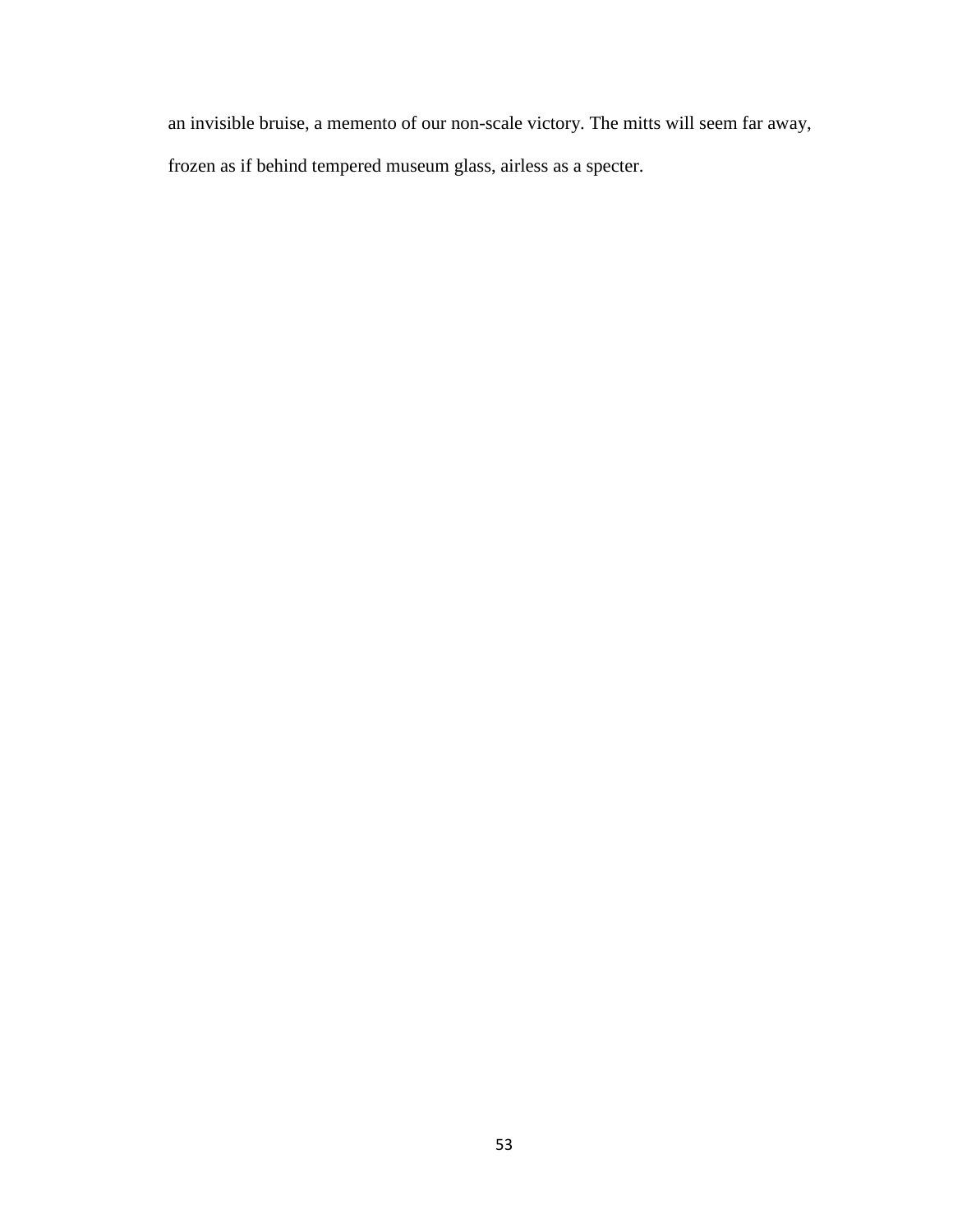## I'm the whitest black guy at school

or sometimes "ever" because I don't remind my classmates of the black people they'd seen on TV and in movies, because I was the only black person they knew in real life, and so why should they assume I'm genuine when Hollywood is gospel and I am simulacrum, a falsehood? If I don't carry a gun, am I not black? If I'm not a crackhead, am I not black? If I'm redbone, am I not black? If I am half-white, am I not black? If I am well-spoken, am I not black? If I don't speak in slang, am I not black? If I don't want blunts and big booty bitches, am I not black? And if I do want, why can't I want, like the Invisible Man's yam, why can't we both happen to be black? And aren't I that guy who worked at Pizza Hut? No I am not. And aren't I that guy who was in my accounting class? No I am not. No. I am not. If I am black, I must attend university, because what else is a black person doing in Upper Michigan? That's why any black person would be here, of course. And he says where are you from? And when I say here. And he says, no, where are you really from? A black kid growing up twenty minutes from here is impossible. And if I am black, I am possible, and if I'm black, will you make me forbidden fruit? Daddy issues? If I am black, I must be a fast runner. I run. It's necessity. I need to feel my knees ache, my feet against the ground, need to haul my body forward, need sweat, need stitch tearing down my side, need mass gasp cry and sweat, need to swallow it, spit back out, need stumble toward water, I need to let water drip down my chin and chest, I need armpits soaked, I need to hate myself, I need this, and when it feels like my heart sings a bright aria, sings *You will limp tomorrow,* writes lyrics on tendons, carved in cartilage, etched bones, and when I'm drenched, when I feel like I can't possible go on, I do. I go on because I feel more when I shrink. I make less of myself with each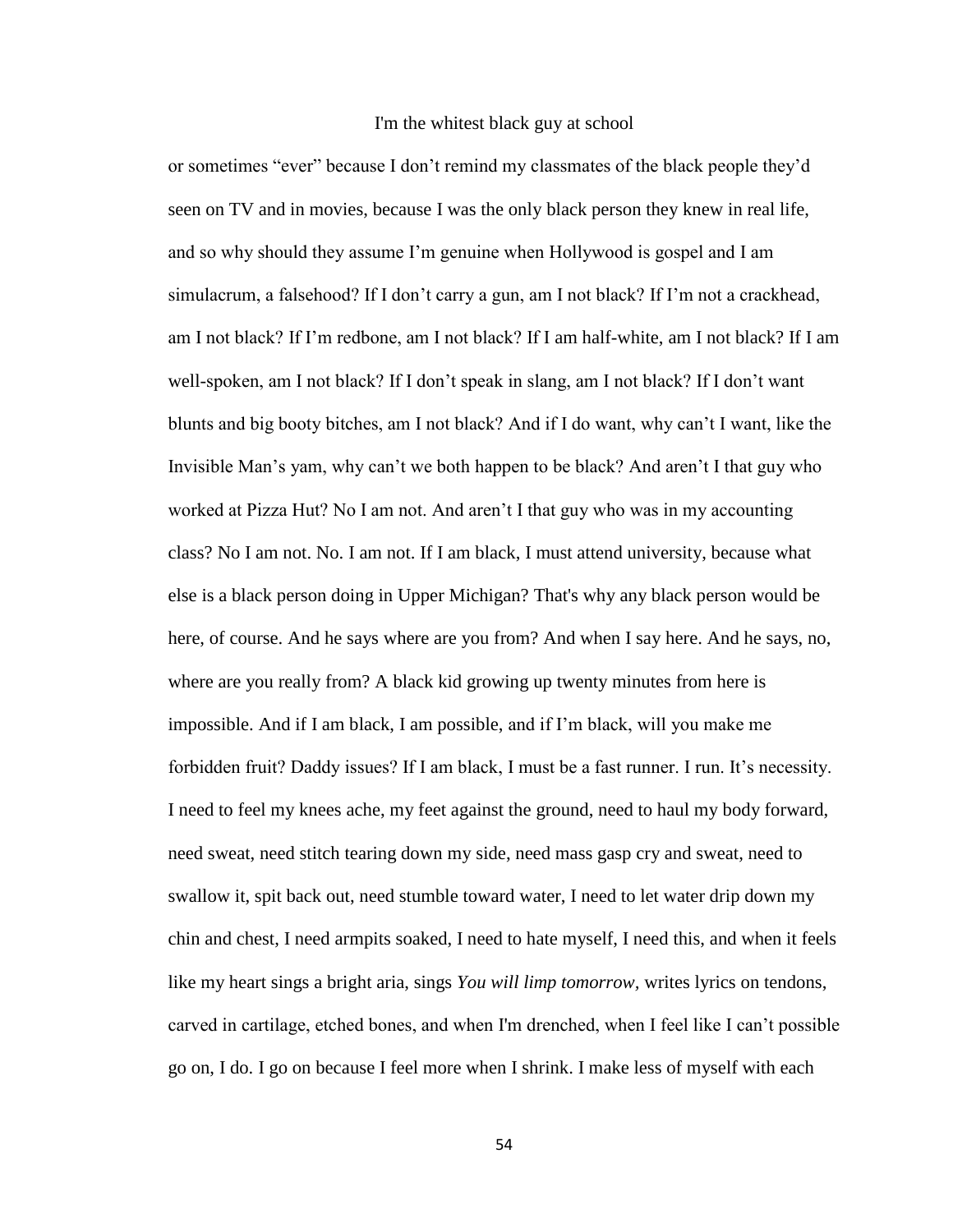breath, less being, less mass, less me. Less a man who once retreated, less man frozen by war spears heat. And if I shrink maybe you won't see me, and if I shrink, maybe I can't be hit, and if I run, the body camera won't capture my face, and if I run, it is not because I am black, but because I am still alive and I am black.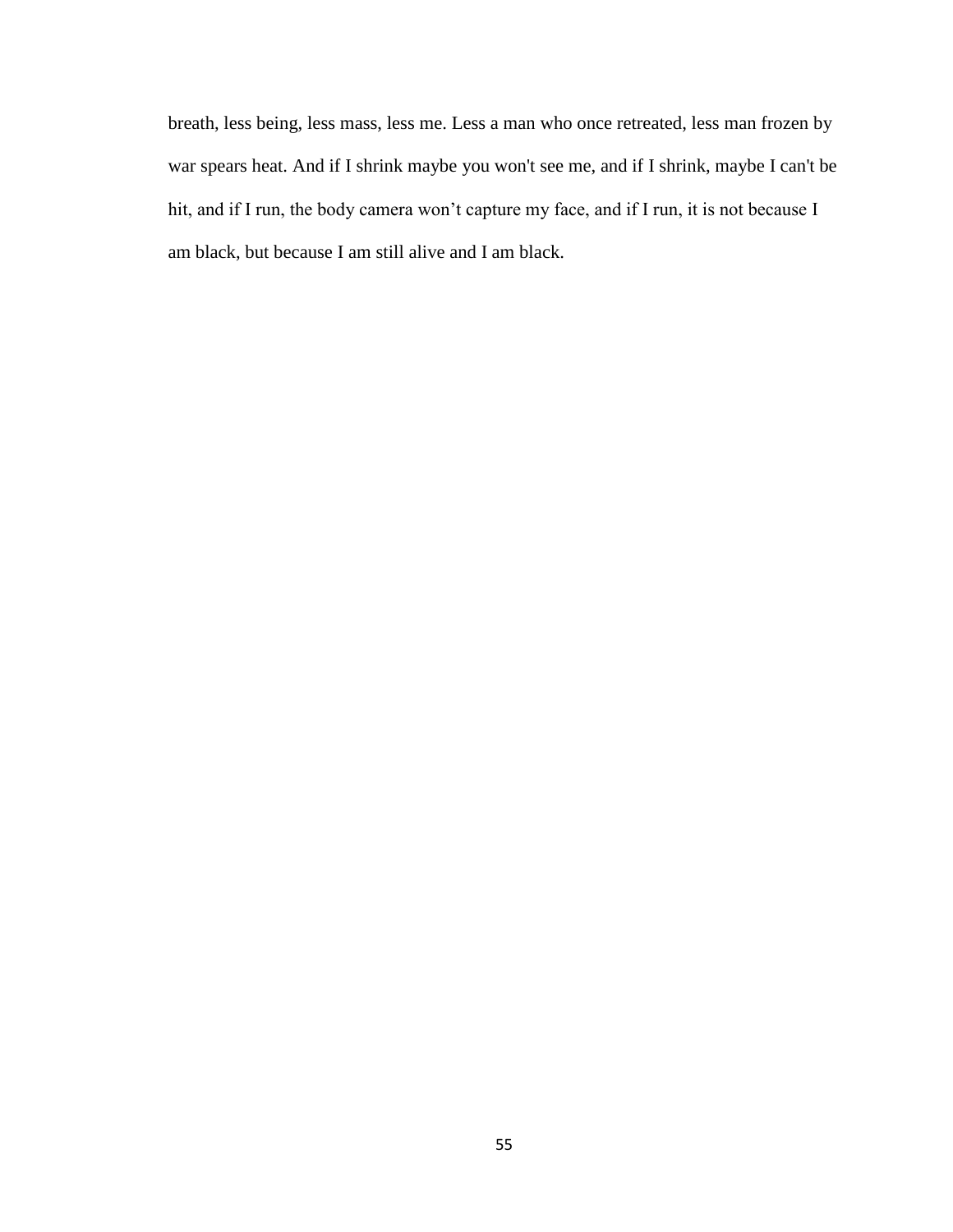## today at lunch danez smith says nigga

and no one laughs but me. i don't know why i laugh. maybe being black is funny, our inside joke that begins with kindergarten bullies and ends with your hands in the air at in a traffic stop unsure what to say, afraid to say anything in case the anything you end up saying ends up being the wrong anything and you end up dead, bleeding out from your ear, your eye, your nose, your heart, your heart, your heart, your teeth sunk into the backfat of the curb. it's not haha funny. or maybe I am afraid no one else catches it because they say it so quickly, nigga, even though somehow our small town has conjured four black people inside one cafe and i never hear the word in real life so i laugh to let them know i heard as the word vibrated across black coffee pots and clinking teaspoons, that it caught and hung in the string of lights above. but i think a slight glance, shift of eye or lip or voice, says laughter is not the appropriate response to their story, whether tickle, insult, or good tea. even though i've been black all my life it sometimes always feels new, learning where to appropriately laugh at nigga, and when nigga means you're serious, deadass, straight, as if my half-white ass could ever be a real nigga, to know the genuine place for nigga, the ideal location in a sentence for nigga, could ever take the prescriptivist approach toward nigga, to divine the grammar of nigga, to be entrusted with the word nigga. my sophomore year, on a bathroom stall, someone writes "John is a nigger," and underneath someone else carves "I agree" as if it were up for them to decide. as if it were up for debate. i don't tell anyone about the graffiti but it disappears after christmas, the evergreen paint sanded to hazy mint, ground to bits then painted over, as if color spoke louder than words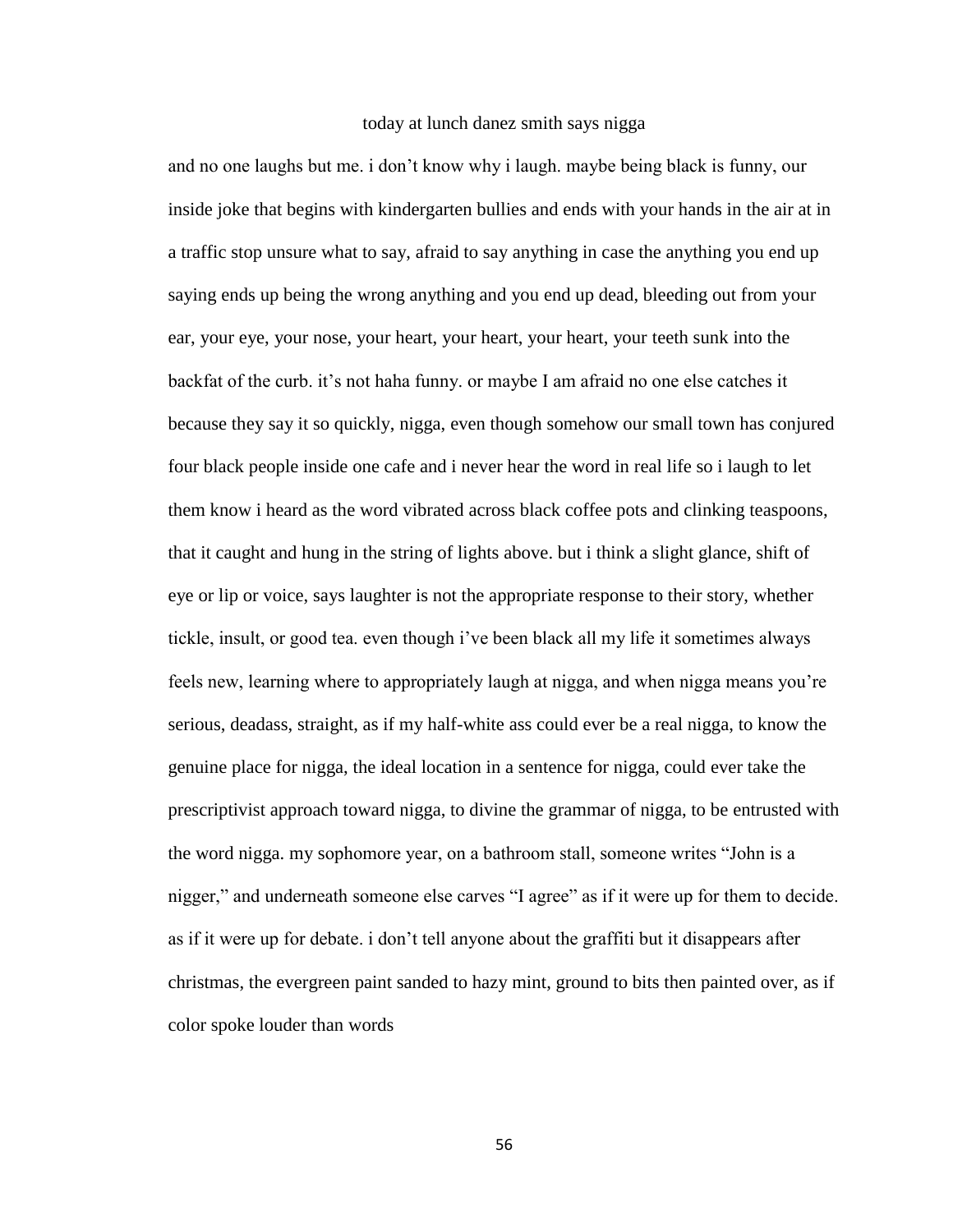Hemophilia: Of Blood, Sweat, Semen, & Other Body Fluids

On a July afternoon in 1828, Flag Lieutenant Robert FitzRoy, the 23-year-old son of English aristocrats, stood aboard the deck of the HMS *Beagle* alongside Captain Pringle Stokes. After nearly two years at sea together, and surviving through a bitter winter navigating the Straits of Magellan, the men shared a sigh, staring into the sapphire saltwater of the Tierra del Fuego archipelago. The South Americans hillsides were verdant and alive, the mountains capped with snow. But while FitzRoy saw the beginning of a long adventure, he could never know what Stokes saw: two more long years at sea, no way back home to Surrey in southern England. No escape. Stokes had agreed to captain the *Beagle* on its first voyage; however, when the journey proved treacherous and desolate and lonely, Stokes fell into a depression.

That night, Stokes closed the door to his captain's cabin and locked the door. By mid-morning, he'd still not emerged. Usually an early riser, FitzRoy was surprised when Stokes missed breakfast, and the crew worried. After navigating the morning through the archipelago sans captain, FitzRoy headed below deck. Crouching, he descended down the hallway to find the captain's door still locked. He knocked. No answer. He tried again and no answer. The crew was leaderless, but experienced; they finished the day without him.

That evening, FitzRoy tried to rouse Stokes from his room again. He'd talked to onboard doctors, though it was unlike Stokes to be seasick. He tried to talk with him through the heavy wooden door, asked other men to try the same, even asked one of the boys to try picking the iron lock, all with no success. After several minutes, he gave up, retiring to his own room for the night, where he dreamed about a terrible storm, miles of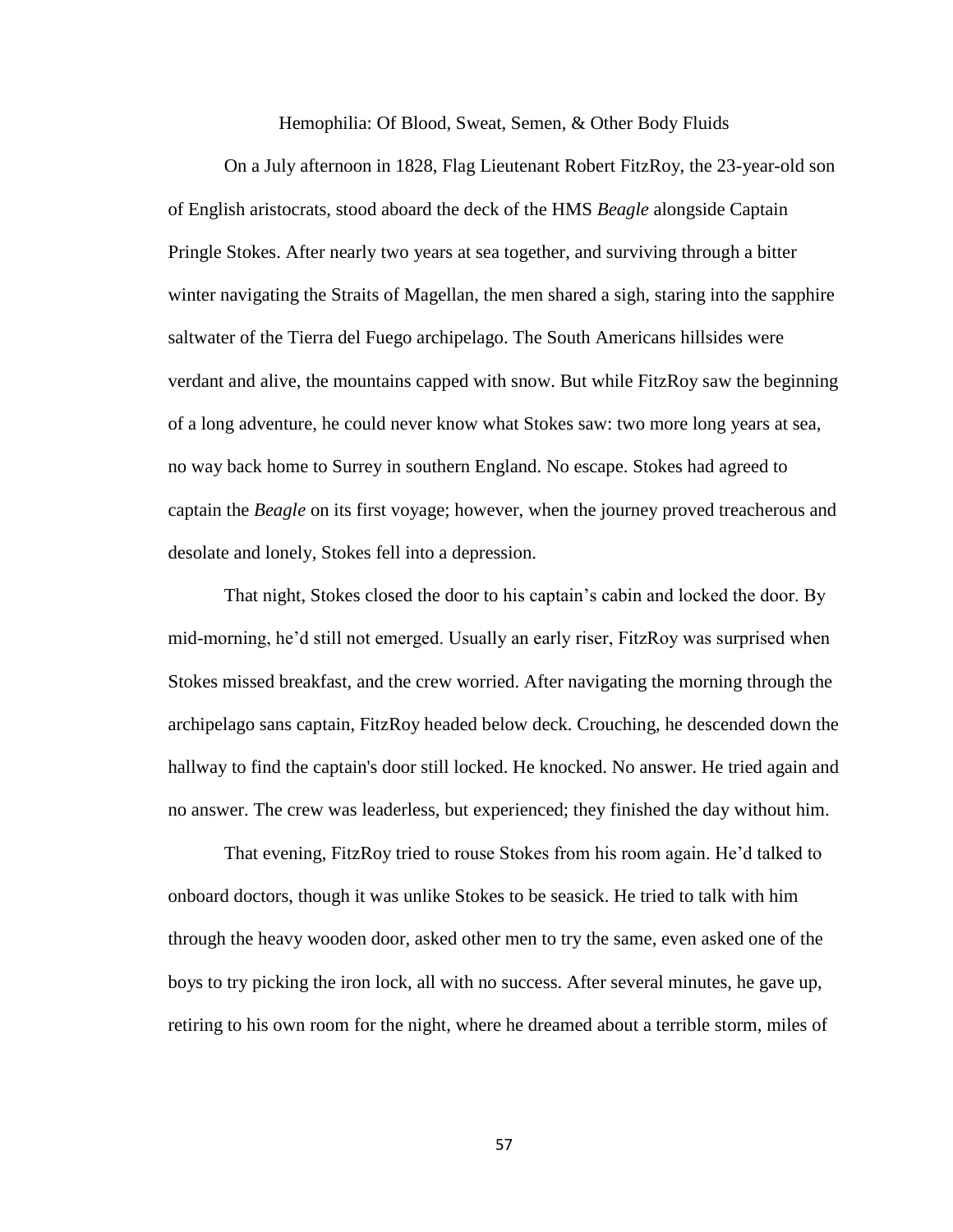clouded sky, the scent of expiring fish, the wind carving through albatross wings, lifting him up and out of the boat, and then back down and into the water below.

\*

Mom baptized me Catholic, but only so Grandma wouldn't have a conniption. I don't remember this; I was less than one year old, and had no say in my dive into holy water, no voice to protest my plunge. My mother is not a believer. But my grandmother's teachings howled in her ear. Unbaptized infants go to purgatory; if they grow to be unbaptized adults, they go to Hell. So Mom drove us to the nearest St. Louis or St. Peter or St. Michael or St. Christopher's and allowed the priest to hold my tiny body above a blessed font, to say the words he needed to say, to let the light from stained glass refract onto my new skin, and to bathe me in the waters he'd blessed himself.

My parents never took me to church or Sunday school, never taught me scripture or verses or sins or forgiveness. My earliest knowledge of "my" religion came from after school TV specials and from the whisperings of friends whose parents dragged them to church each week. Apparently, we were all created in seven days. Then there was a garden, a snake, an ark. We owe everything to a man who died for our sins, said my friends. Wasn't I friends with Jesus? I started telling kids I was Catholic; it helped me make friends.

My grandmother clung to the Catholic tradition under which she was raised. Grandma had my mom when she was 40—the church strictly forbids birth control. Even condoms go against God's plan; if he wanted you to have sex, it was for procreation, and latex interfered with this plan. Catholics believe the only two factors that determine your eternal salvation are a quick dip in the baptismal font and the confession of every sin.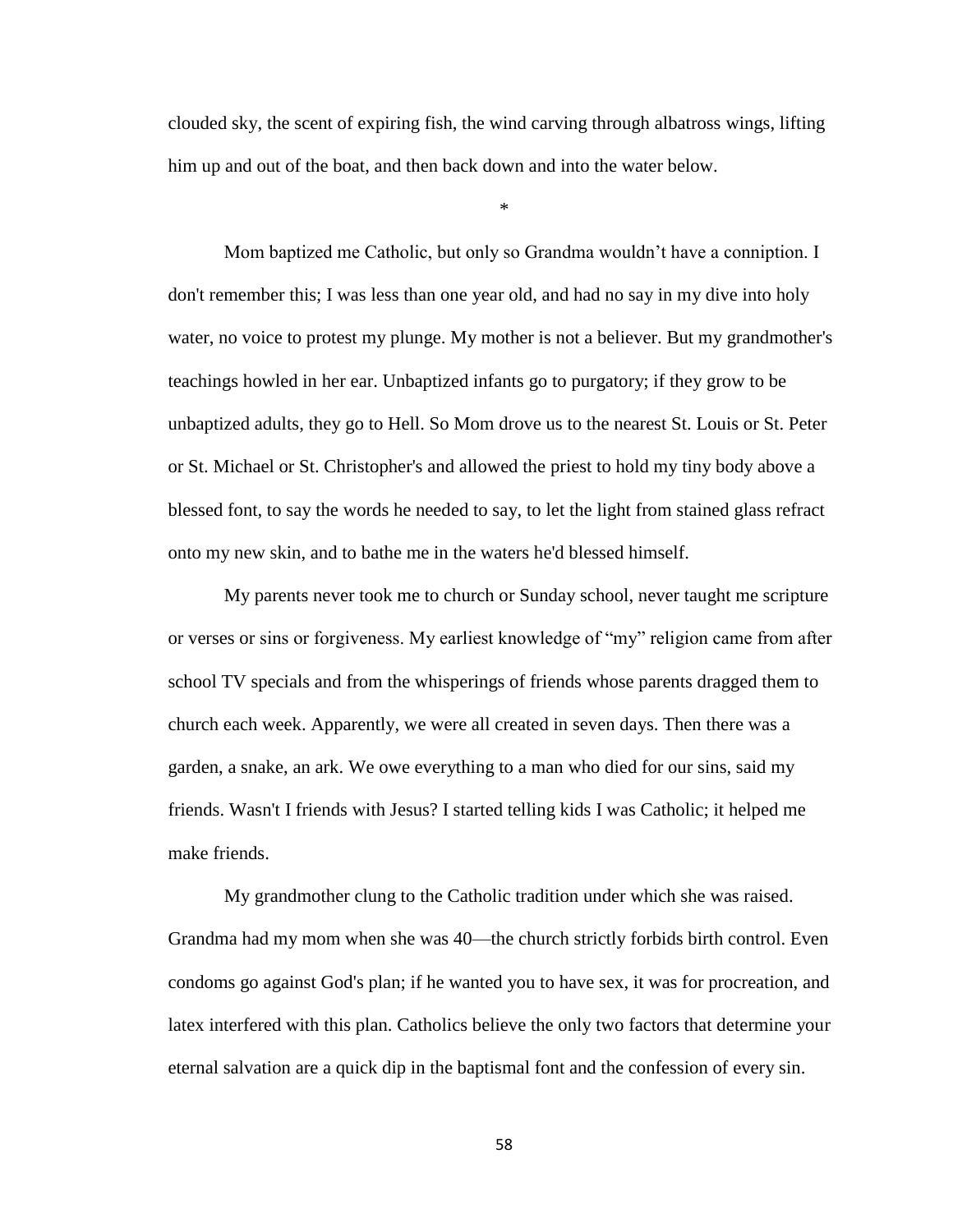Somehow, the Catholic God doesn't care about the frequency, quantity, or severity of the sins committed here on Earth, as long as you repent before you die.

Our family celebrated Christmas and Easter, but I wouldn't learn the religious meaning behind holidays until much later. Christmas was never a birthday; Easter wasn't about Him rising from death. Instead, we celebrated the extra-long weekend, strings of sparkling lights. We celebrated glimmering ornaments, our sometimes fake tree, my mother's cooking, turkey with trimmings, the earthy scent of celery and carrots cut for stuffing, my father serving ham and pineapple and jello pudding. We celebrated my brother's fork shearing off a slice of canned cranberry sauce, my sister's spoon scooping mashed potatoes, the shared meal on the good china, plastic fake grass, rabbit-shaped chocolate, and sticky jellybeans. We held to these traditions. They weren't religious, but they were ours.

\*

By late July 1828, the *Beagle* had reached Port Famine, on the north shore of the Strait, and Stokes had spent two weeks locked inside his cabin by himself. FitzRoy had heard the whispers of mutiny, of someone taking the helm while the absent captain composed himself. He'd even heard rumor from one of the cooks that FitzRoy himself had been suggested as the new captain, his intuition solid and blood royal. But he shoved the idea from his mind. He had learned a lot about the ship in the two years spent sailing, but he didn't yet consider himself captain material. His focus had been hydrography charting and taming the murky depths of the salty sea, the curves of shores and ocean floors, way tides moved in and out like lungs each day. And besides, the ship still had a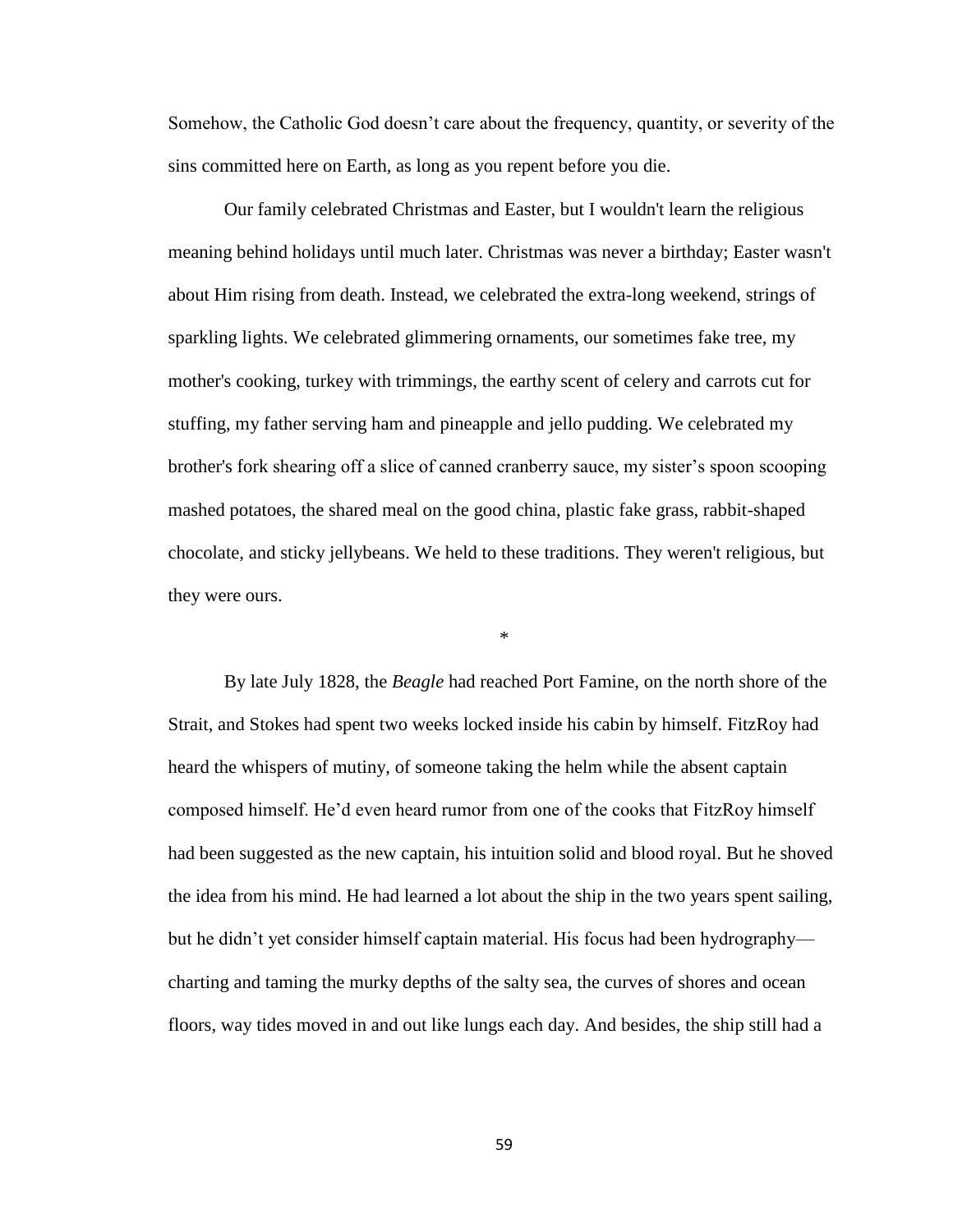captain, and FitzRoy wouldn't dishonor the man whose lead had saved their lives a dozen or more times.

Still, any effort to speak to Stokes during those two weeks was met with dumb silence. FitzRoy tried each day for the first six, then he stopped trying. The steward said he thought he'd heard someone walking in the room through the door. The boatswain thought he might have seen someone Stokes' height in the kitchen late one night, but couldn't confirm it was him. The crew had grown used to life without a captain. They slept, woke, bathed, cooked, ate, sailed, sang, reckoned, slept, dreamed, sailed, loved, woke, slept, woke, worked without him. They never mutinied; they waited for their captain, but Stokes would never open the door.

On August 1, 1828, Stokes put his pocket pistol in his mouth and pulled the trigger. A lieutenant heard the shot and told the rest of the crew. With the help of the carpenters, they managed to pry open the door. Inside, they found Stokes bleeding out, a hole in the roof of his mouth. With the ball of lead still embedded in his skull, Stokes remained coherent for almost eleven days before succumbing to gangrene.

\*

At ten years old, I convinced my mother and step-father to take me to a Christmas Eve midnight Mass. Through my Catholic friends at school, I'd learned the true meaning of Christmas. It wasn't about buying the latest video game console; it was a birthday. Something about the idea of gathering in a holy place appealed to me that night. The nice clothes, singing hymns, camaraderie, peace on Earth, the colorful stained glass, velvety red carpet and golden pews, the thin, crispy Bible pages I'd only ever flipped through at a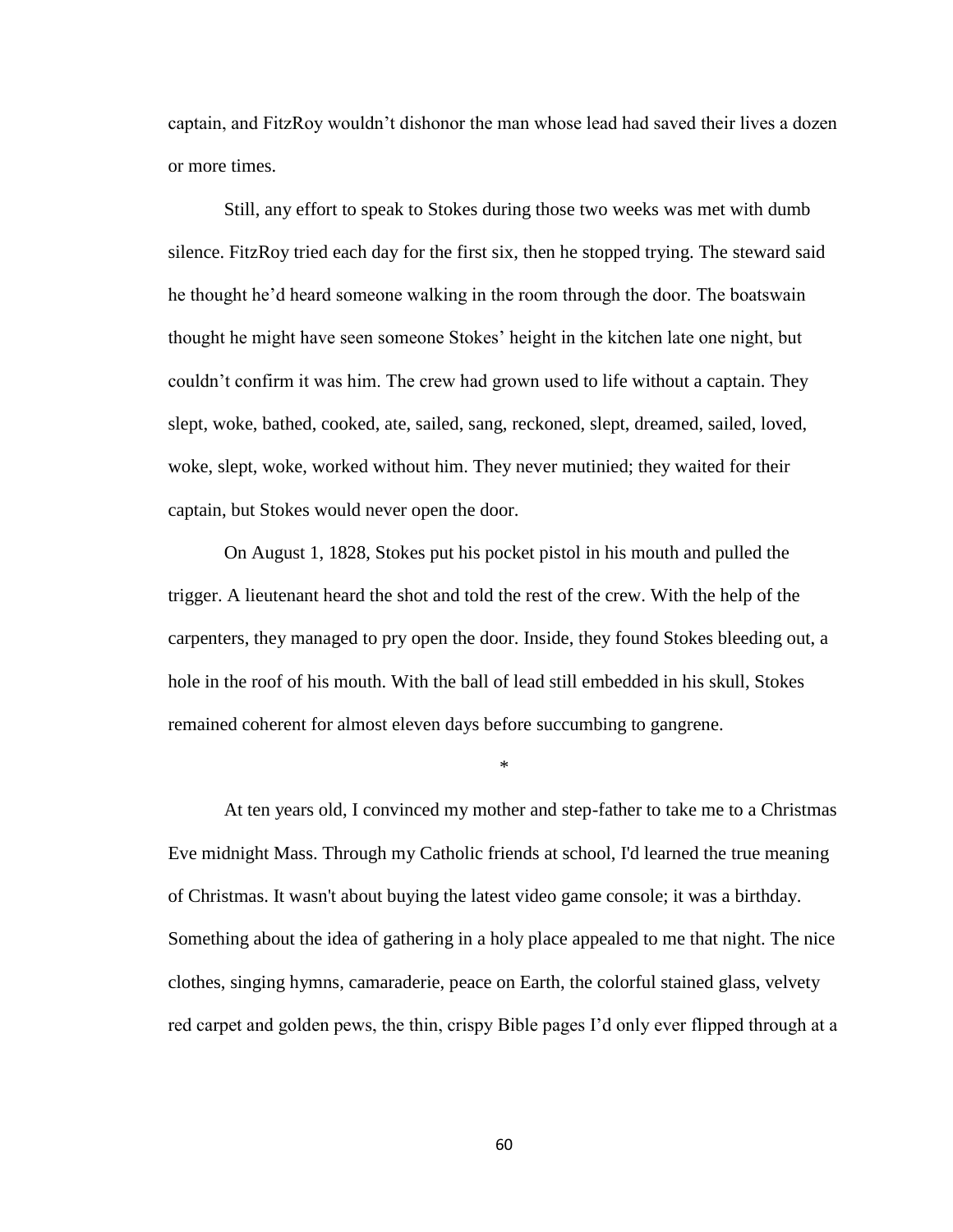family friend's funeral, or a cousin's wedding. It might have been the first religious service I attended. We didn't own a bible.

That night, my folks dressed in their Monday best, pinstripes, slacks and smart flats, a couple of neckties for the boys. They must have been stumped but supportive of my spiritual rebirth, wondering when the other had suggested this late Mass to me. As a family, we set off to find a church, eyeing each fluorescent cross from car windows, Dad trying to determine which midnight service might finish the earliest. My mom suggested the nearest oratory.

We entered an unfamiliar church. I sat on the oak pew and opened the hymn book in front of me. I didn't know any of the songs, and when we had to stand and sing, I mouthed the words. My parents did too. Halfway through, my father's stomach grumbled; a woman in a large hat turned to glare at the stomach that dared to protest during Mass. Together, we suffered through the hour-long liturgy. The priest's words didn't impress me. In fact, I don't remember a single one. But I do remember the joy of stealing away for a minute, splashing around in a stone font of murky holy water full of soggy dead leaf fragments and rotting maple tree samaras.

I've never talked to God. I do recall spending some number of nights as a child on my knees praying by my bed. I'd seen the maneuver in TV shows; to get what you want out of the Big Man, you've gotta clasp your hands and kneel by a bed. Orange streetlight strained through my dark bedroom window, and I put my forehead to my hands and mouthed the words I needed Him to hear. I never prayed for the safety of my family, but for new toys, or to get myself out of detention. I prayed for shorter days and longer weekends. I prayed that we'd play dodgeball in gym tomorrow. They were greedy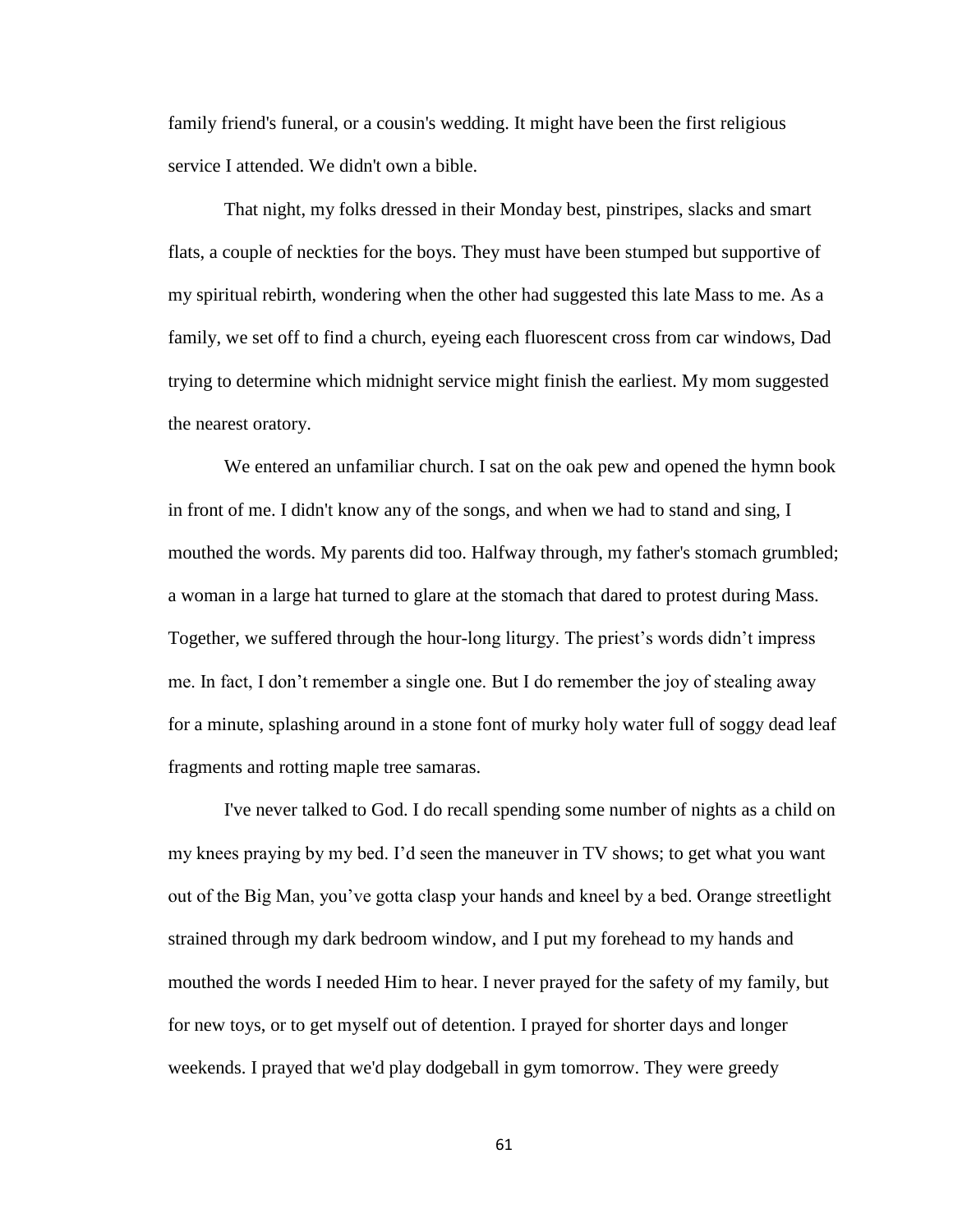prayers. Sometimes, I tried whispering my prayer, but I didn't know whether that worked. I held my hands so close to my forehead, closed my eyes so hard that luminescent auroras danced behind my eyelids, and I wished and wished so loudly to myself. God never answered. My prayers somehow never came true. Had I not been pious enough? Was God busy with more important prayers, from starving Ethiopians, from those fighting civil wars in the Congo, Albania, hyperinflation in Zimbabwe? Didn't He see, I was going to church? That I went at least once? Didn't he know I deserved his attention?

\*

FitzRoy would oversee many modifications to the *Beagle* before its second voyage in 1831. He'd been selected as the new captain following Stokes' suicide, and had several specifications before taking the ship back in the ocean. He ordered the exterior copper refinished, polished and shining. He had the upper deck replanked, and even paid out of his own pocket to replace the iron cannons with brass, for more accurate surveying, their invisible magnetic tug interfering with sensitive equipment. He ordered the deck to be elevated eight inches to allow more headroom below, which some sailors reported even helped stabilize the ship while at sea.

While the second voyage grew closer, FitzRoy grew anxious; excited to sail again, especially with his new position, he knew he could avoid some mistakes Stokes made. For one, he would make sure to include crewmembers who shared interests, so that everyone would have at least one person to talk to, to stave off loneliness. But FitzRoy also dreaded sharing the same room as Stokes. He didn't believe in ghosts—he was a staunch Christian man and knew suicide meant Stokes' soul was damned in Hell—but to revisit the captain's cabin felt morbid, almost perverse. By then, the blood had been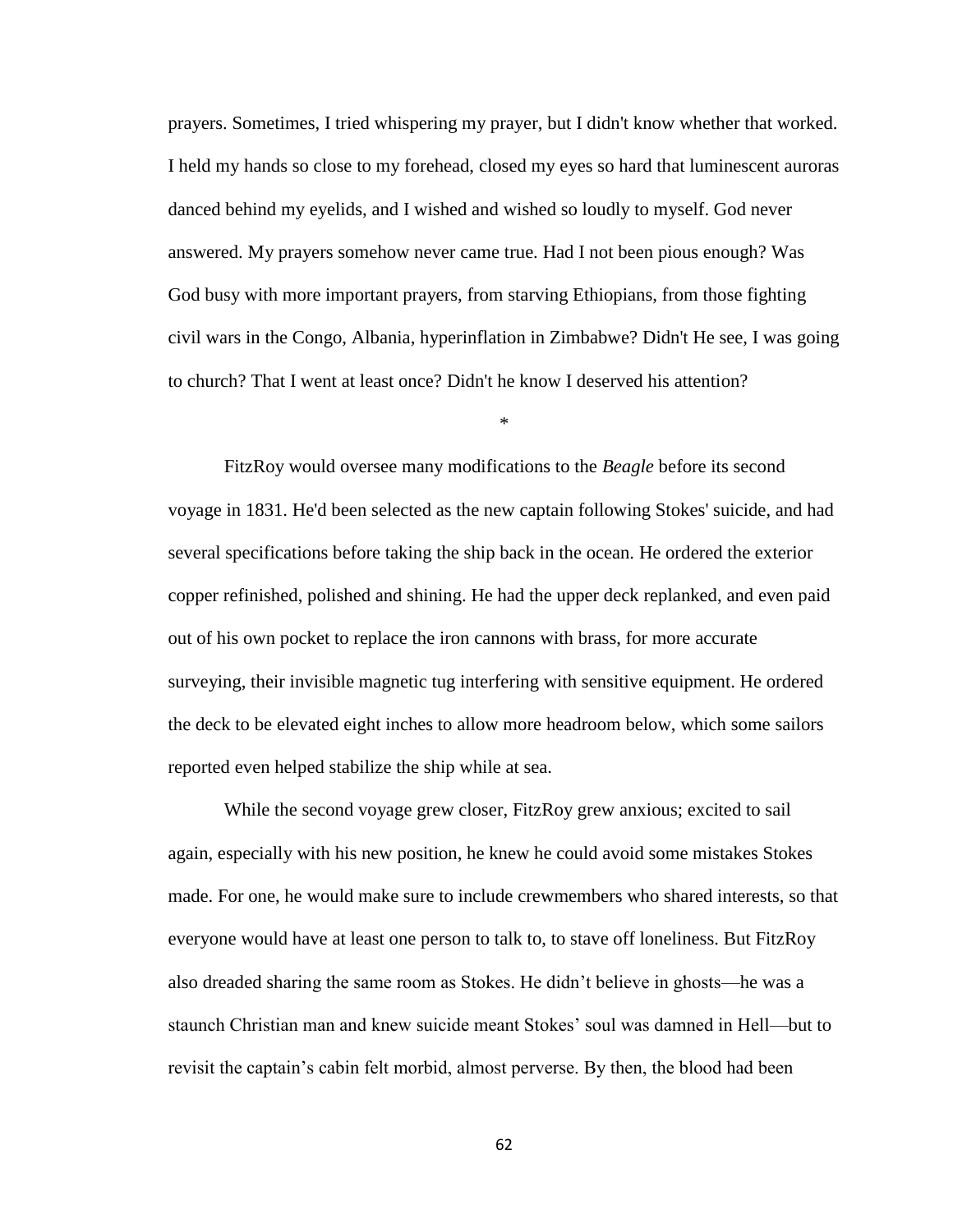washed away, or had evaporated, but FitzRoy wondered how much had soaked into the planks, how much lingered in the air, and how much blood he might lose himself in that cabin on this voyage.

\*

When I asked my father what he believed in, if he believed in God, he grumbled. The question must have thrown him off guard. I was maybe thirteen, and we had never talked about God before. He had eschewed the sanctity of "'til death do us part," divorcing his first wife and marrying my mom when I was six. We moved in with him and his two children, my step-siblings. In polite conversation, I drop the step. I call him Dad because he is. We share no blood.

Sometimes we feel like we are two unsynchronized frequencies; he towers above me in height and in wavelength. He's closer to his own son, who, unlike myself, would survive through Boy Scouts, cared more fishing and women than his classes, and although my brother more closely resembled the ex-wife in facial structure, both men are lanky with long limbs, and they both reach over six feet tall. They both prefer Miller Lite, both exhibit the same road rage.

Dad exhales through his nose. "I don't really believe in one true God," he says after a beat, drumming his large hands on the wheel, eyes still on the road. "I don't believe in Jesus, in the Father or the Son, or any of that stuff. But I do believe in a force or a power or something out there. There's something out there," he says again, unblinking. Sometimes he felt like God, a power of force and mercy and salvation. He married a single mother. He raised a child who was not his own. He would send our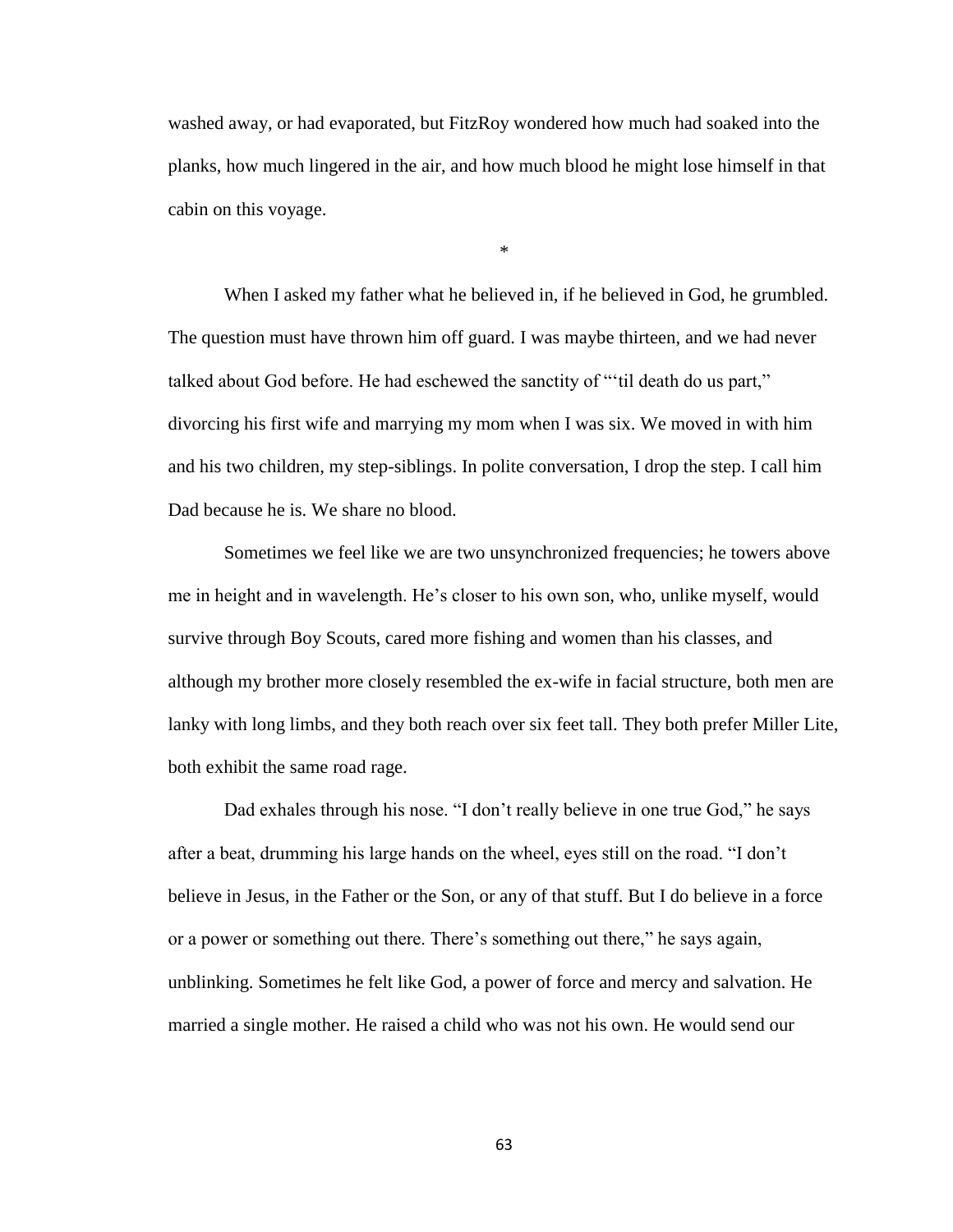family dogs to Heaven—sleeping pills in American cheese, or a heavy blanket of carbon monoxide—the only times I've ever seen him cry.

\*

The August before embarking on the *Beagle's* second voyage, FitzRoy asked a fellow hydrographer for advice about taking a travel companion to sea. He knew the loneliness and isolation of the sea, and sought to travel with someone who shared his passion for science, who could use the voyage for research, who he could call a friend for the five-year journey. FitzRoy found a young Cambridge graduate student named Charles Darwin to fill the position.

In December of 1831, Captain Robert FitzRoy—now scientist and officer in the Royal Navy—set off in the HMS *Beagle* on its famous second voyage. But the position of power would haunt him. FitzRoy's uncle, Viscount Castlereagh, a government office worker in Liverpool, had ended his own life, one year after his father's own suicide in 1821. Castlereagh suffered from delusions and paranoia. During a meeting with King George IV, Castlereagh reportedly acted distracted or disturbed, and admitted that he believed someone was trying to blackmail him for homosexuality. The punishment for buggery and sodomy was death. Three days later, his wife had removed all razors from the house. But she forgot one pen knife, and when she left him alone for four minutes, he dragged it through his throat.

\*

I tried to give blood twice in high school, the first during a Halloween blood drive. I chose to donate because a poster featuring a vampire was clever. The blood donation process began in the gymnasium with a questionnaire. Anyone aged 16 or older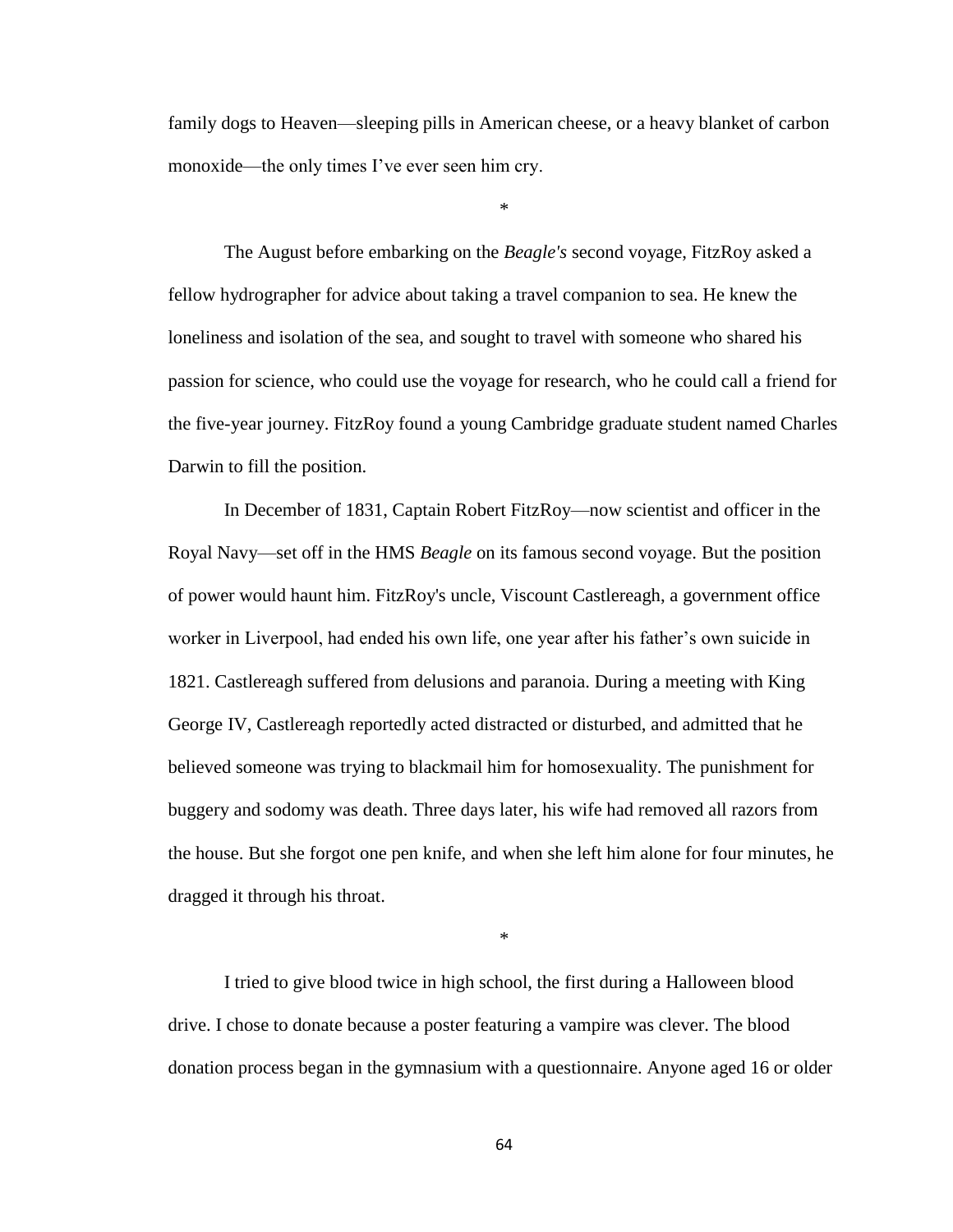could donate, learn their blood type, and get fed apple juice and chocolate chip and oatmeal raisin cookies.

"Just a few easy questions about your history," said the nurse after pricking my finger to check my iron, her features round and soft, her hair the color of cocoa. She and the team of nurses would pull blood from dozens of young bodies and stash it in specialized coolers, taking them back to the hospital 20 minutes east to be tested for further diseases, medications or other disqualifying pollutants. The blood would be stored and used locally for transfusions.

The nurse handed me the questionnaire.

*Are you feeling well today?* Yes.

*Are you currently taking any antibiotics?* No.

*Have you donated blood or plasma in the past six weeks?* No.

*Female donors: Are you pregnant?* n/a

*In the past 48 hours, have you:*

*Taken aspirin?* No.

*In the past 8 weeks have you:*

*Donated blood, plasma, or platelets?* No.

*Received a vaccination?* No.

*Been in contact with someone who has received the smallpox vaccination?* I don't

think so.

*In the past 12 months have you:*

*Had a blood transfusion?* No.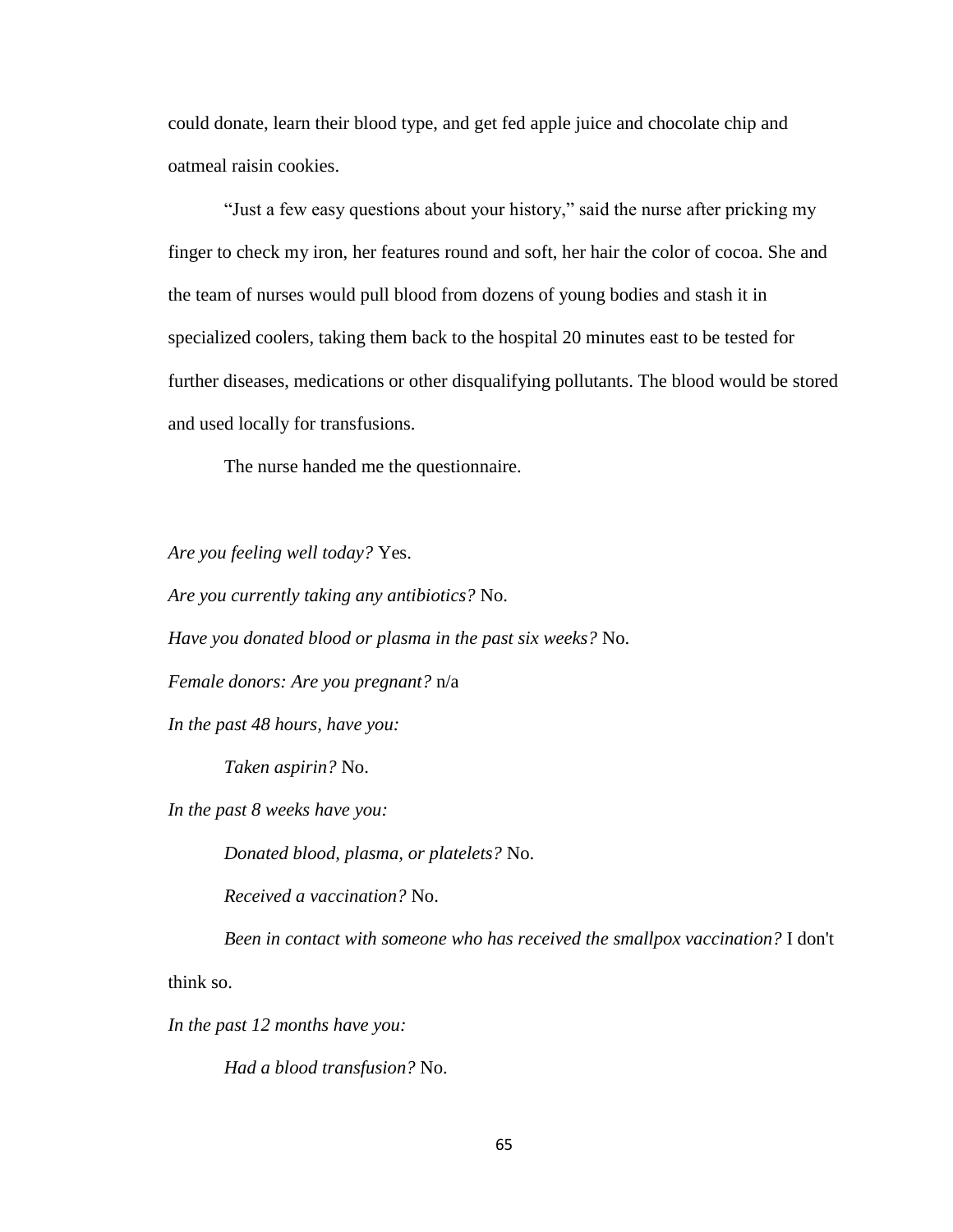*Come into contact with anyone else's blood*. No.

*Had a tattoo?* No.

*Had a piercing?* No.

*Have you ever:*

*Been diagnosed with HIV/AIDS?* No. *Had malaria?* No. *Had hepatitis?* No. *Been to Africa?* No. *Been in sexual contact with someone from Africa?* No. *Used intravenous drugs?* No. *Male donors: have you ever had sexual contact with another male, even once?* No.

I sat in the plush chair and surrendered my right arm to the nurse. "You have beautiful veins," she said, fingering the thin, sensitive skin. She stained my inner elbow pumpkin orange with iodine, probed for a vein, then drove the cold, hollow needle into my arm.

She handed me a stress ball. "Keep squeezing." My fingers curled and then loosened around the spongy toy, muscles contracting, tendons stretching and retracting while warm type O positive—"the universal donor"—filled a plastic collection bag. Soon, I fell into a rhythm. Squeeze. Relax-squeeze. Relax-squeeze. The room felt colder as the blood left my body. Once I'd filled the bag, the nurse withdrew the needle and bandaged the circular wound, but when I stood, I felt my blood pressure drop. The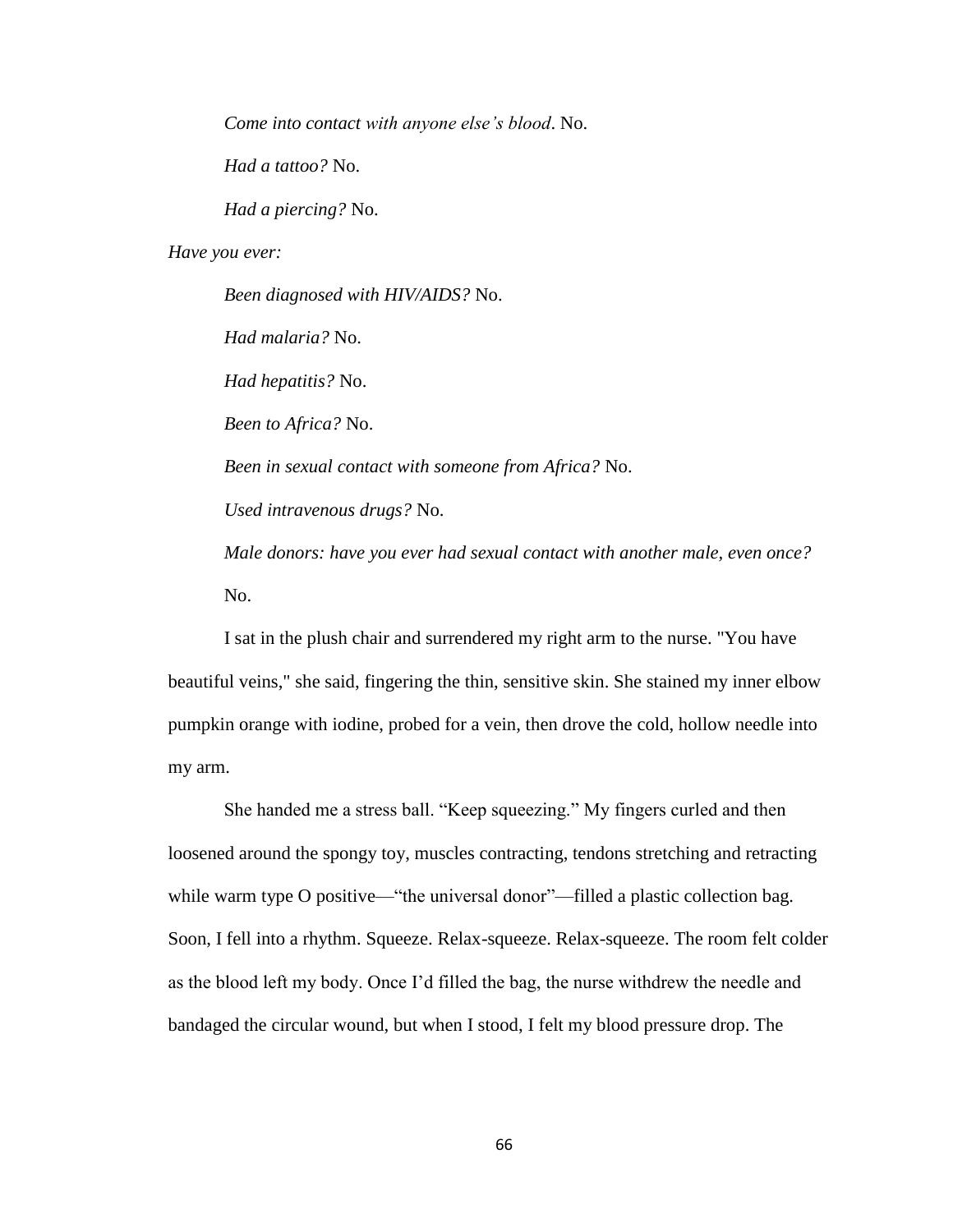ambient talking from nurses and other students muffled out, and my vision reduced to a pinpoint.

"Wow, you're pretty pale," the nurse said. She sat me back in the chair and raised my legs above my heart so blood could drain back into my face. An aide brought my cookie, and I ate it slowly as the gymnasium blurred back into focus. Bleachers uncollapsed, faces reformed. Light reentered my pupils.

I don't know if altruism exists, but donating felt good. I liked the feeling that I'd helped someone somewhere, that I've contributed to humanity in some very tiny way. My blood would save a life; I'd be a part of someone else. I pictured a young woman, wounded but alive in a hospital bed after a car crash, fiancé at her side, holding her hand, her face pallid, and praying, and thanking God for the miracle, my cells swimming through her veins delivering oxygen from lungs to body between ragged breaths. Ragged, yes, but still breathing, and that's all that counts. Thank God she's alive, he'll say aloud and think to himself for probably weeks following the crash. Maybe it's not altruism to hope for this romantic, melodramatic, perverse fantasy of existing inside someone else. How could I help myself? I want to be important. I want to be a hero. Either way, my donation was greedy, for myself more than for anyone else, more for my wants than any of theirs.

By the time school started the next day, rumors had begun to hum. In homeroom, I heard that two of the bags the nurses collected had to be destroyed. In gym, someone said they think it was an exchange student. In French, someone said maybe it was, how you say, «the Korean girl» *en français*? In physics, someone wondered if the other bag destroyed was a false positive. In study hall, someone wondered if it was diseased. In pre-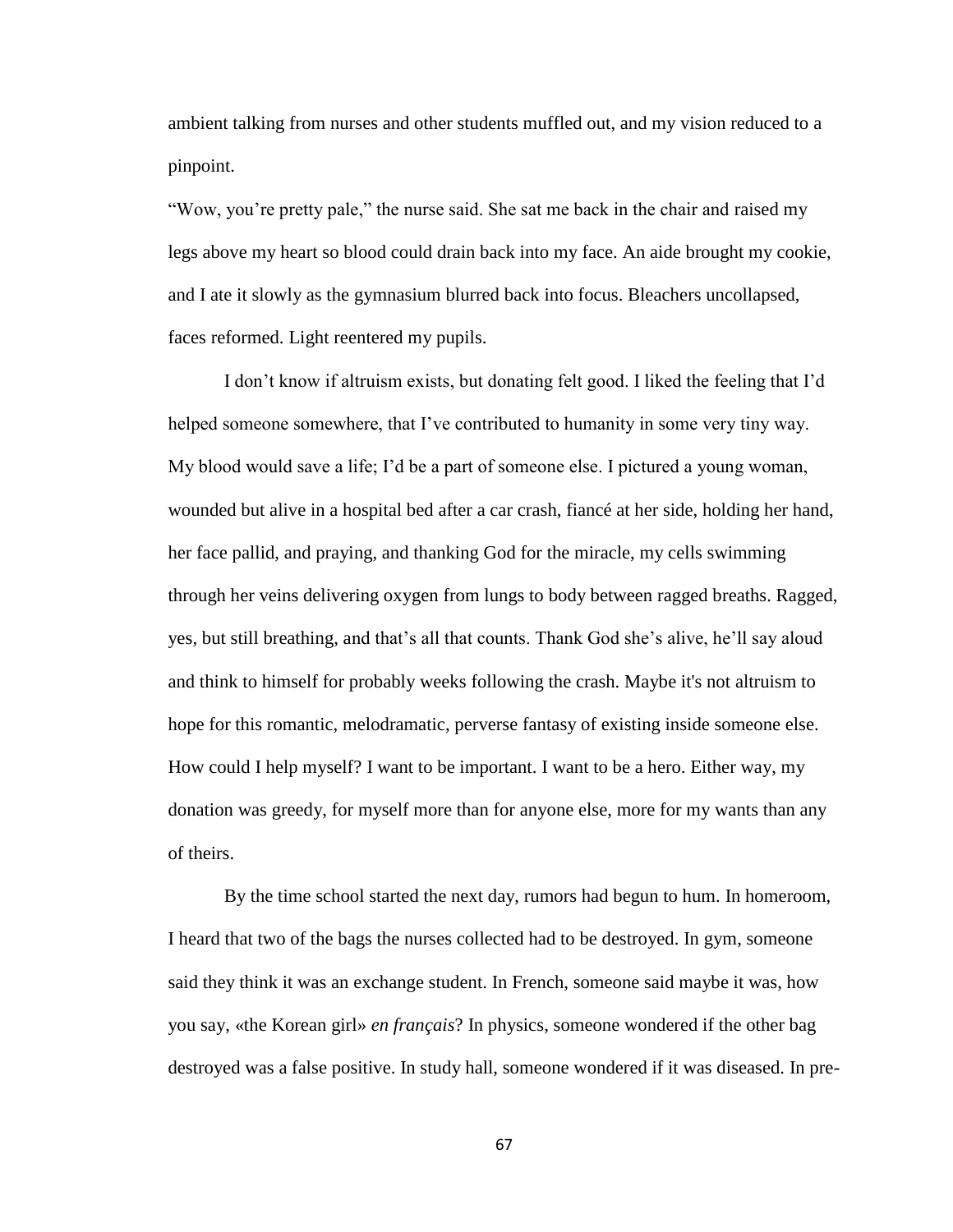calc, someone asked who would donate if they knew their blood was bad? By band class, having decided one was probably one of the foreign student's, the other probably one of the drug-using students, I was sure it wasn't me.

\*

Between September and October 1835 Alongside Captain FitzRoy and the rest of the *Beagle* crew, Charles Darwin traveled to four different islands in the Galapagos: San Cristóbal, Floreana, Isabela and Santiago. Darwin noted that birds from different islands in the archipelago each had slightly different beak shapes, fifteen different beak shapes in total. This dimorphism, Darwin hypothesized, allowed the finches to gather food—to survive—on each particular island. The finches with longer beaks would peck holes into a cactus fruit to eat the pulp inside, while the finches with more narrow beaks would tear the cactus to mush, consuming both the plant and any larvae inside, maximizing their feeding opportunities, and, thus, their survivability, especially when food was scarce.

Finches which were better equipped to finding food survived longer, had more offspring, and passed on similar traits. The traits which gave certain species an advantage over others would carry on from parent to offspring, and so on, changing one species of bird ever so slowly into another; this theory could explain the dimorphism across the islands. This same process gives oceanic single cell organisms the ability to sense, to detect light through pinpoint eyes, to better find food, to become something different, to become multicellular, to grow, to advance and to get better, to develop legs and to eventually escape the ocean. With enough time, this process turns primordial goo into humans.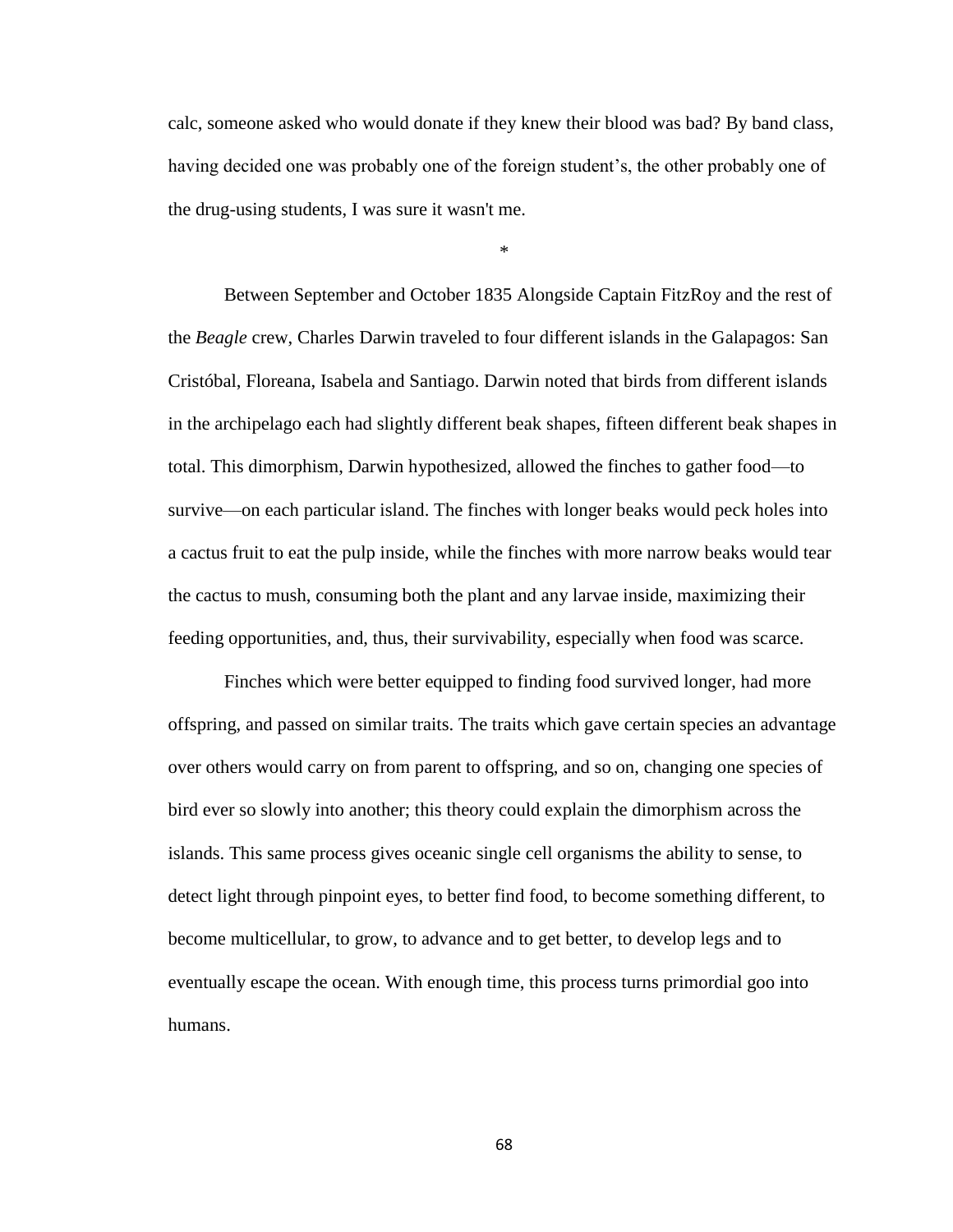Upon their return, FitzRoy wrote an account of the voyage but edited notes taken during his previous voyage, claiming the notes contradicted "the authenticity of the Scripture;" the discovery of seashells in layers of sedimentary rock subverted his literal reading of the Bible, Noah's ark and the six day creation story. He erased the previous captains' logs, afraid that the misinformation would reach young sailors and poison their minds.

The Royal Geographic Survey awarded Captain FitzRoy a gold medal for his findings.

\*

Biology has tried to explain the reason for homosexuality in human beings. The most compelling is the "gay uncle" hypothesis—humans who cannot have children serve a societal purpose, carrying an obligation to provide resources for future generations and the offspring of their relatives. There exists a correlation between homosexual behavior and number of older brothers; with each older brother a male has, he is over 33% more likely to be gay. Hormone levels in the womb change between births. This also correlates to handedness: the "older brothers" theory only affects right-handed individuals.

Homosexuality is biological. Research demonstrates a number of physiological differences between heterosexual and homosexual individuals. Straight men and lesbian women each have slightly larger right brain hemispheres, while the hemispheres of straight women and gay men are roughly equal. Similarly, the ratio in finger length between index and ring fingers is far similar between gay men and straight women than the opposite. Gay men's hair is 15% more likely to grow in a counterclockwise pattern. If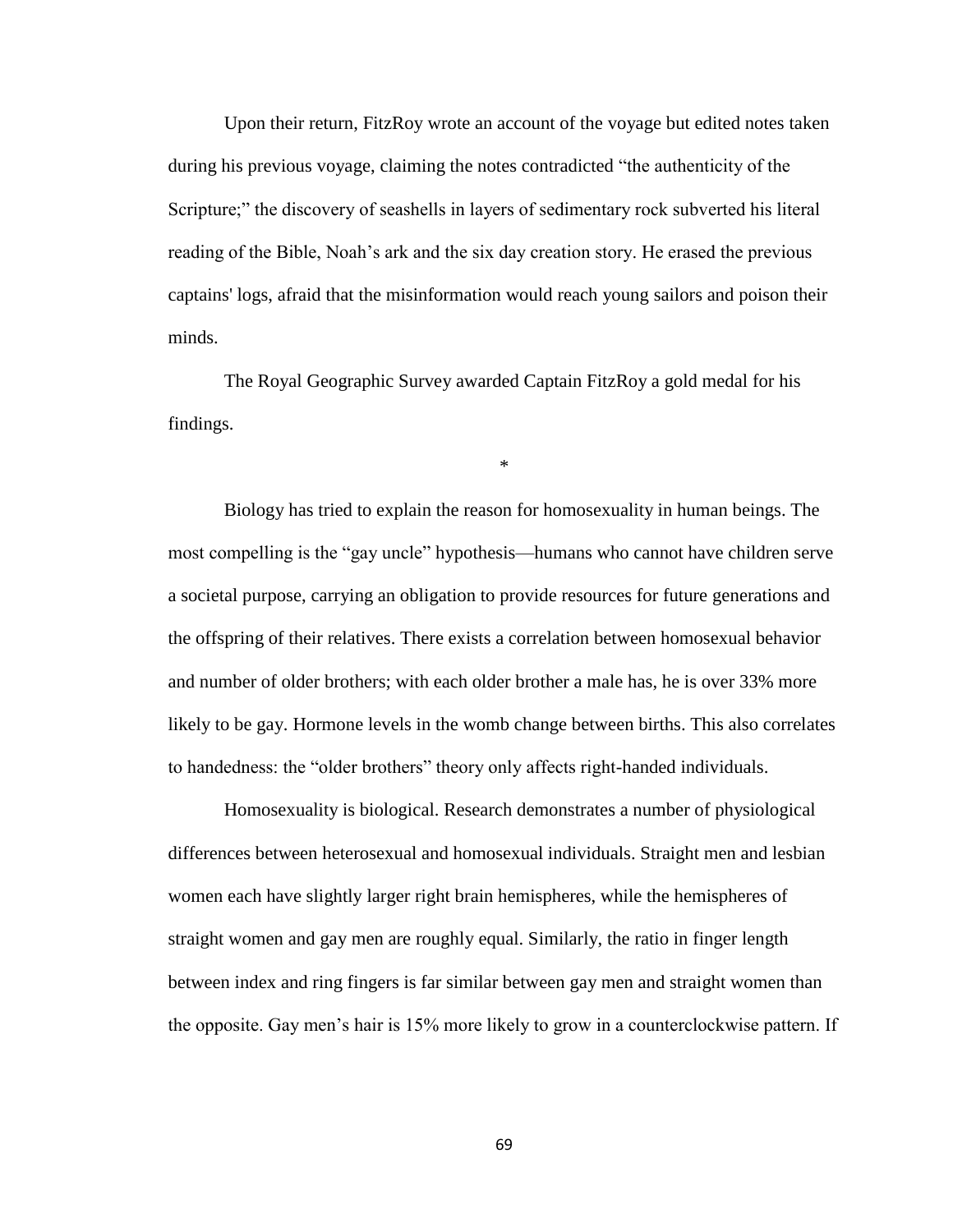you know the signs, you might be able to pick a homosexual out of a lineup with nothing more than her hands, or an examination of his scalp.

Researchers at the University of Chicago studied the chemical reactions and metabolic differences between Prozac in heterosexual and homosexual men, observing the anterior hypothalamus, a region critical for the expression of sexual behavior in male animals. This part of the brain is smaller in gay men. They found that the gay brain reacts differently to Prozac; the drug even activated areas of their brains not known to affect sexual behavior. These areas remained dormant in heterosexuals.

This subverts the idea that homosexuality is a choice. Yet some still believe that we make some conscious decision to stop dating people of the opposite gender, to lie with a man as with a woman, which is "a detestable sin," according to the New Living Translation of the Bible, "disgusting" to God's Word Translation. To King James, I am "an abomination."

\*

FitzRoy would grow to resent his participation in the *Beagle's* voyage. A staunch "flood geologist," he hoped their survey would have lent more credibility to Christianity's creation story, literal evidence of the biblical flood to help explain humanity's origins. In fact, he had inadvertently helped push along a controversial theory; that all species arise through natural selection, what biologist Thomas Huxley called "Darwinism." The theory was observed through animals, but it included humans, and this conflicted with FitzRoy's understanding of the world, and how we got here.

Thomas Huxley had been a harsh critic of the theory of evolution himself, publishing a negative review of Robert Chambers' *Vestiges of the Natural History of*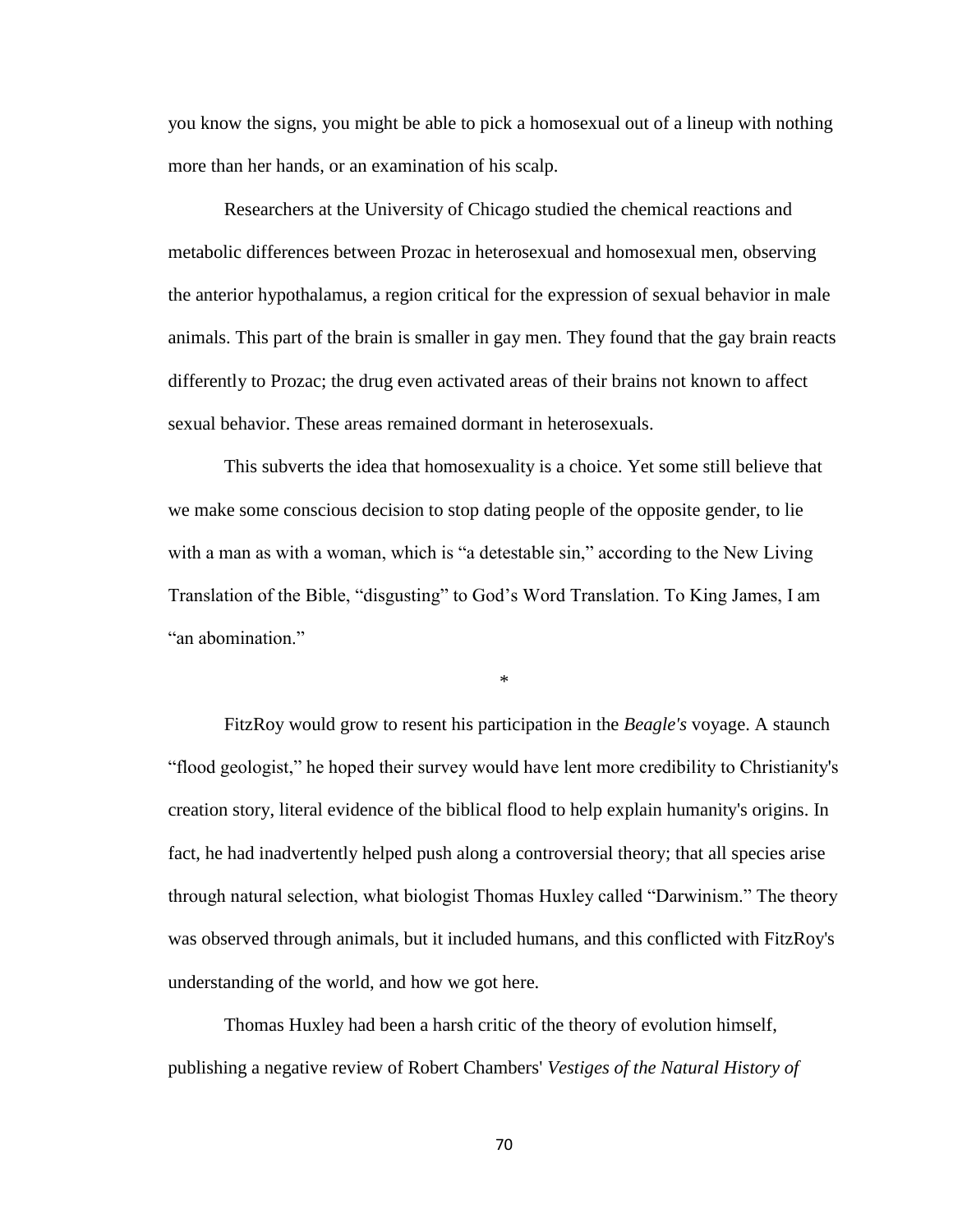*Creation* in 1844, which proposed an early version of Darwinism. However, Darwin would share his findings with Huxley before the publication of *On the Origin of Species* in in 1859, a privilege shared by few, mainly Darwin's friends. Darwin would eventually convert Huxley. He started calling himself "Darwin's bulldog," defending the ideas presented in the book. Huxley would volunteer to publicly debate and advocate for Darwin's theory against nonbelievers, including other biologists as well as clergymen.

Huxley, who would also coin the term "agnosticism," would enter into a debate held the following year in 1860 in Oxford to discuss evolution at the Oxford University Museum. Two days earlier, on Saturday, he'd debated this same topic with another of Darwin's opponents, Richard Owen, in this same building, beneath arches like pointed poplar leaves, its open floor a cloister. However, on Monday, his debate opponent would be even more formidable: Bishop Samuel Wilberforce.

Wilberforce had gained recognition as a public speaker, and pulled in nearly one thousand speakers to the museum the day of the debate, each clamoring to hear how Wilberforce might eviscerate Huxley and Darwin's unholy ideas, or hoping to see creationism, the stories of the flood and a divine creator, discredited. Hundreds of people hoping to see the spectacle had been turned away at the door.

Also in attendance was Captain Robert FitzRoy. He didn't just attend; he intended to argue against Darwin's findings. Against his own findings. He brought along his Bible along as his evidence.

"Are you proud," Bishop Wilberforce said during the debate, "to call your greatgreat-grandfather an ape? Or your great-great-grandmother? Was she an ape?" He smiled, having struck such a fatal blow. "Who here," he said, addressing the audience, "Who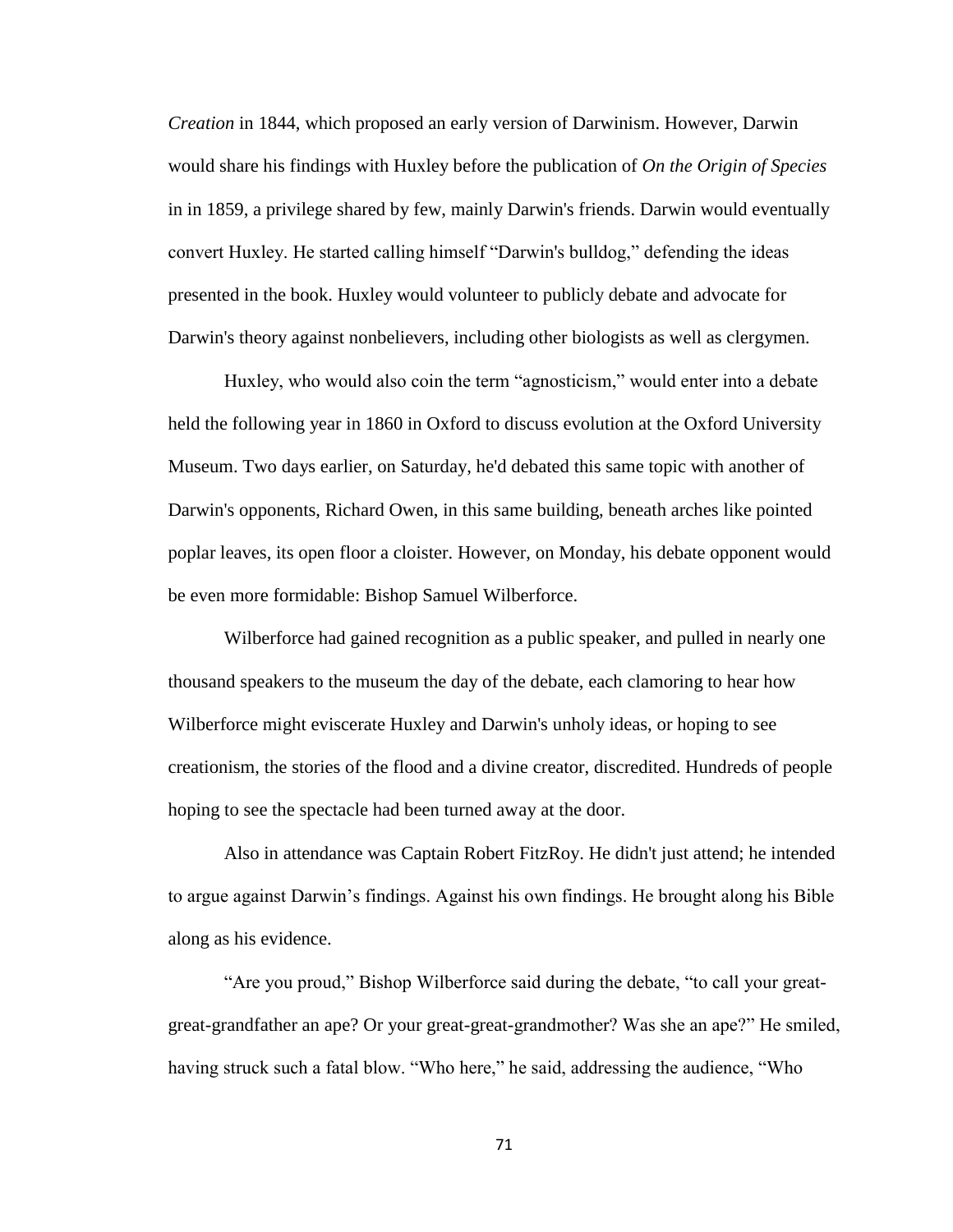among you here would find jubilation in knowing their grandfather was a gorilla? Is it of no consequence to you? " Murmurs drifted through the crowd like fog. The audacious claim that humans were no better than animals, that we descended from ape grandparents, spat in the face of God.

Huxley stepped forward. "I would," he barked. "I would not be ashamed to know my origin—our origin—is from a monkey." The crowd's murmurs became a rolling boil at Huxley's exclamation. Had he lost the debate by admitting this? Was he giving up on Darwin's theory? "I would, however," he said, raising a finger, "be ashamed to know my grandchildren would work so hard to obscure the truth." He pointed that finger at Wilberforce.

When it was FitzRoy's turn to take the stage, he raised the heavy book above his head, each thin page a banner. "If I had known what I know now," he said, "I would not have embarked on that journey. I would have never let Darwin on that ship." He slammed the Bible down on the podium. The crowd, unsure whether to cheer or gasp, did neither. Instead, a silence spilled over the room, a ringing in FitzRoy's ear.

\*

After my second blood donation, the local hospital sent me a letter in the mail. Both my donations tested positive for the antibodies to hepatitis B, so I should contact a hematologist immediately for further testing. Failing twice suggested more than a false positive. Records indicated that I never received the hepatitis vaccination, but Dad's position as a landfill employee and my admittance into public schools almost guaranteed that I had been. The presence of antibodies suggested, then, that the virus had been inside me, despite no history of unprotected intercourse or intravenous drug use.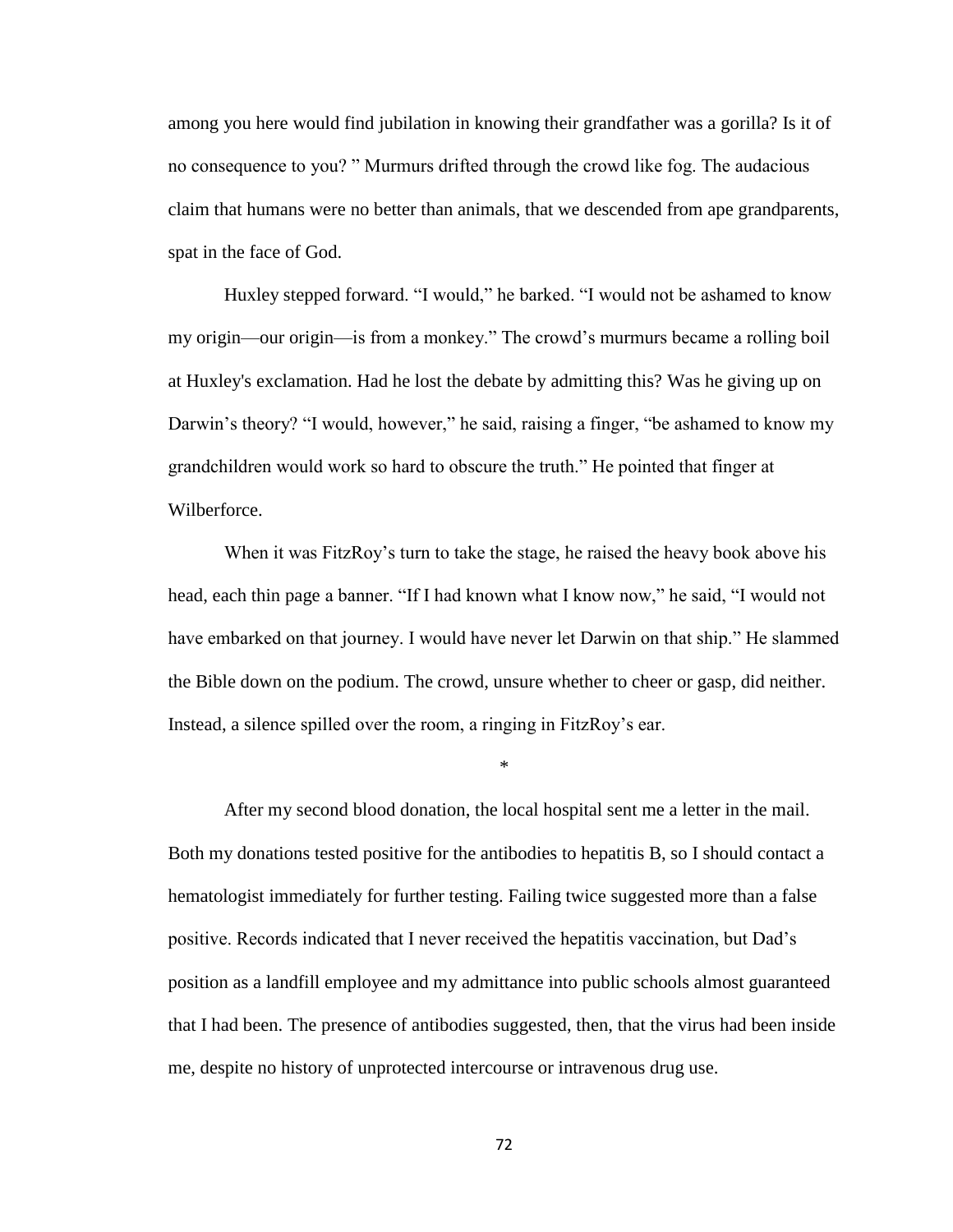Blood test after blood test came back positive, but my doctor said my lack of jaundiced skin and cirrhosis meant a false positive for sure.

"Either that," he said, "or you somehow contracted it, had flu-like symptoms for a week, and now you carry the disease. You might just be a carrier your whole life. You won't know for sure until your health begins to fail. You'll be an old man, sick or maybe beginning a round of chemo, and it'll affect your liver, and you'll think back to the time when a blood doctor said this might happen."

Contemporary medicine can't give me an answer, so I'll wait. I'm blacklisted from donating blood, organs or plasma, even despite the low, low odds that I really do have the virus in me. It's a safety measure, they say, just like barring any man who identifies as homosexual, or bisexual, or in medical terms, "men who have sex with men." I will never be a part of someone else's body. My blood will never save a life

\*

I first learned about Darwin's finches in elementary school. By tenth grade, I'd taken a stake in science. I trusted it with the answers; prayer didn't work, but narrow finch beaks did. While natural selection provided an answer to how we got here, it said nothing about our current situation, why we're still here today. A biology course attempted and ultimately failed to answer that question for me. We started the unit about reproduction, "the natural process among organisms," said the textbook, "by which new individuals are generated and the species perpetuated. Every organism that exists is a result of reproduction.

As a closeted high schooler, I failed at selecting mates that biologists could consider "fertile," and I could never help perpetuate our species. Not long after that, I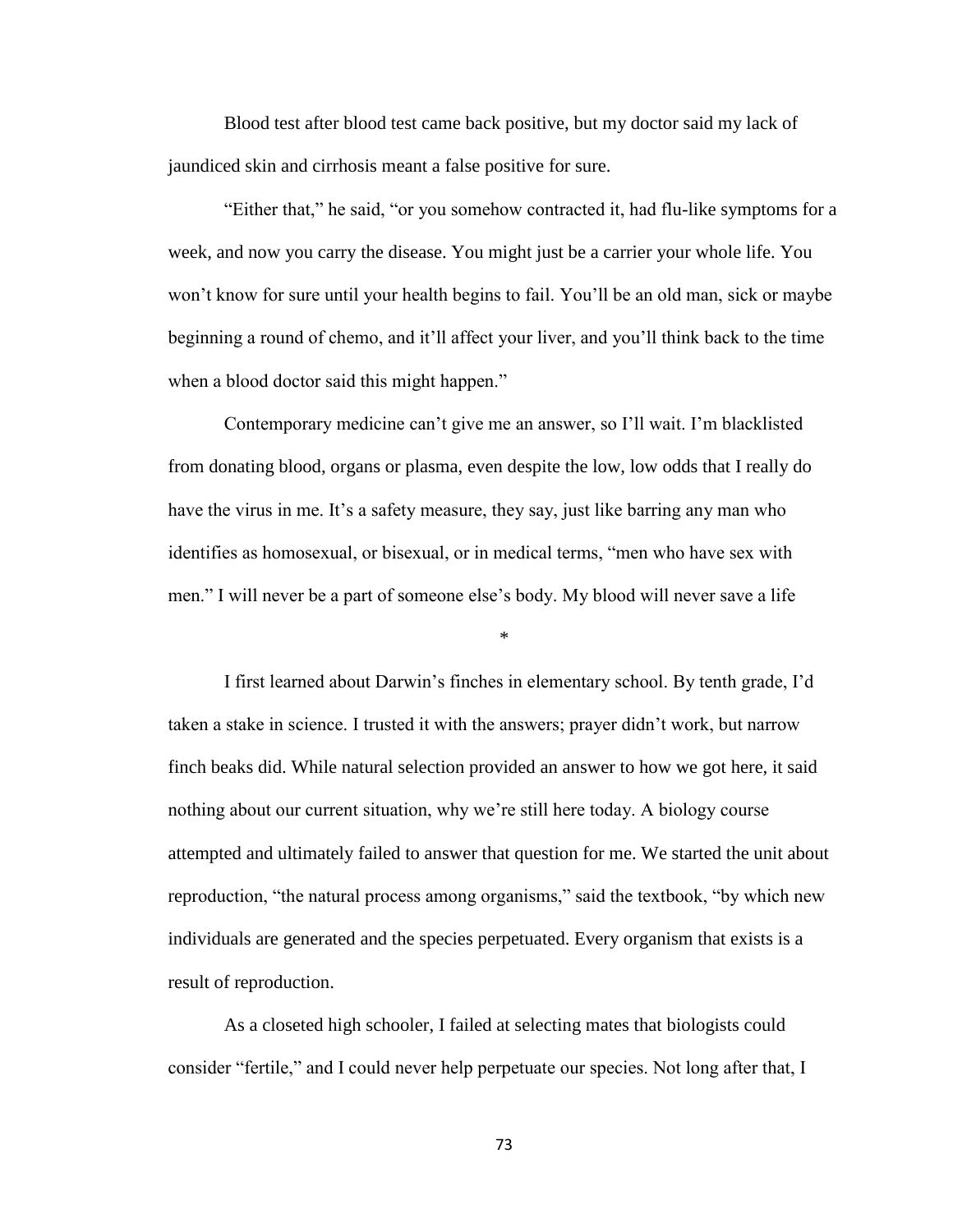concluded: "I have no purpose." Why would a divine creator design a human who couldn't execute his chief biological purpose, his meaning of life? He wouldn't. After all, the God that I knew but didn't really believe in makes no mistakes. Each body is crafted in His divine image. Yet I still exist. Therefore, I concluded, God must not exist.

The revelation reeled me. I didn't practice a religion, but I felt like repenting. I didn't believe in God, but I felt like someone had betrayed me, placing me onto this planet like a spare part. Functionless. Purposeless. What kind of god would put me here, and why? I couldn't find an answer, so I developed a self-loathing instead. Seeing couples laughing in restaurants or holding hands around the halls in school ignited jealousy in me. Why should they deserve to be happy when I can't possibly achieve the same thing? Can't they see how good they have it? How could anyone complain with a perfect life like theirs? They have a use. I do not. They can't know how lucky they are.

\*

Twenty-nine years after his now famous voyage of the *Beagle* with Darwin, FitzRoy took his own life, like his uncle Castlereagh's father, like Captain Stokes. Like Castlereagh, he would do it with a razor, preferring the intimacy of his own hand's skin to the impersonal iron of pistol. He recalled Stokes' eleven day delirium as the medical crew struggled to keep the captain afloat against his own commands.

FitzRoy had already failed at discounting the theory of evolution with which he adamantly disagreed. He wouldn't fail again. He wouldn't repeat another man's mistakes. He washed his hands at his bathroom sink, picked up the straight edge and sliced a clean line and watched rivulets of blood puddle in the porcelain. With a whistle of tinnitus in his ear, he thought he heard his wife open the door as he died.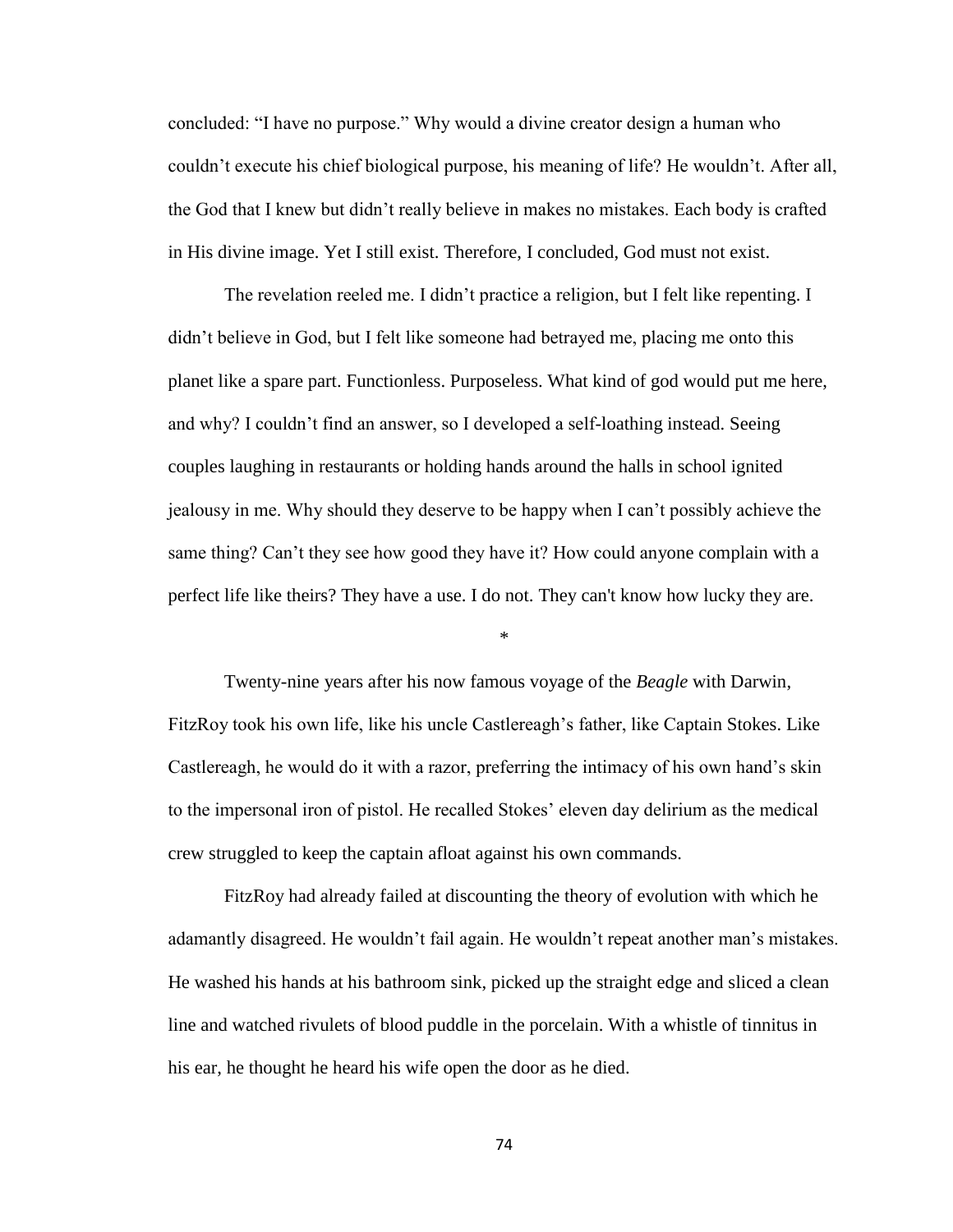I hope one day to get married. But this is not the hope of all gay men. Marriage is a sacrament forged by the church, adapted into law, and adopted by secular groups. Many gay men forgo traditional marriage in favor of long-term monogamous, or even open relationships. Some shun holy union because its religious origin, preferring free love over an assimilation into the fold of legal monogamy. Others strive for a union that closely mirrors heterosexual marriage: the traditional wedding with suits and liquor and "Shout" and cake. But marriage is more than the sheet of paper we sign. And it's more than societal convention, first dances and best man speeches. Marriage means rights. When my partner is hospitalized, I want to visit him. When he dies, I want the law to acknowledge I was his spouse, that we spent our years, our money and lives together as a team, as one. I want to live outside the institutions, but more than that, I want us to able to die as equals.

In my dreams, our wedding is traditionally unique. One of us might play the groom, standing in front of your family and mine in a tiny bingo hall, palms damp and wringing, nervous with energy. He will wear a suit, and our friend will play the pastor, her face pierced and head shaved. She will ordain herself online and write the words she wants us to hear, the right things to unite us. There are no sides at our wedding; my brother sits next to your aunt, my sister sits with your father. Our cousins are our cousins. One of us will choose to play the bride, and when he walks through the door dressed in white, our families will rise, your father all tears. The organ plays Diana Ross and Marvin Gaye. My nephew's the flower girl; your grandmother laughs at his exuberance as he tosses pink silk rose petals into the pews and onto your uncles' laps. Our golden retriever

\*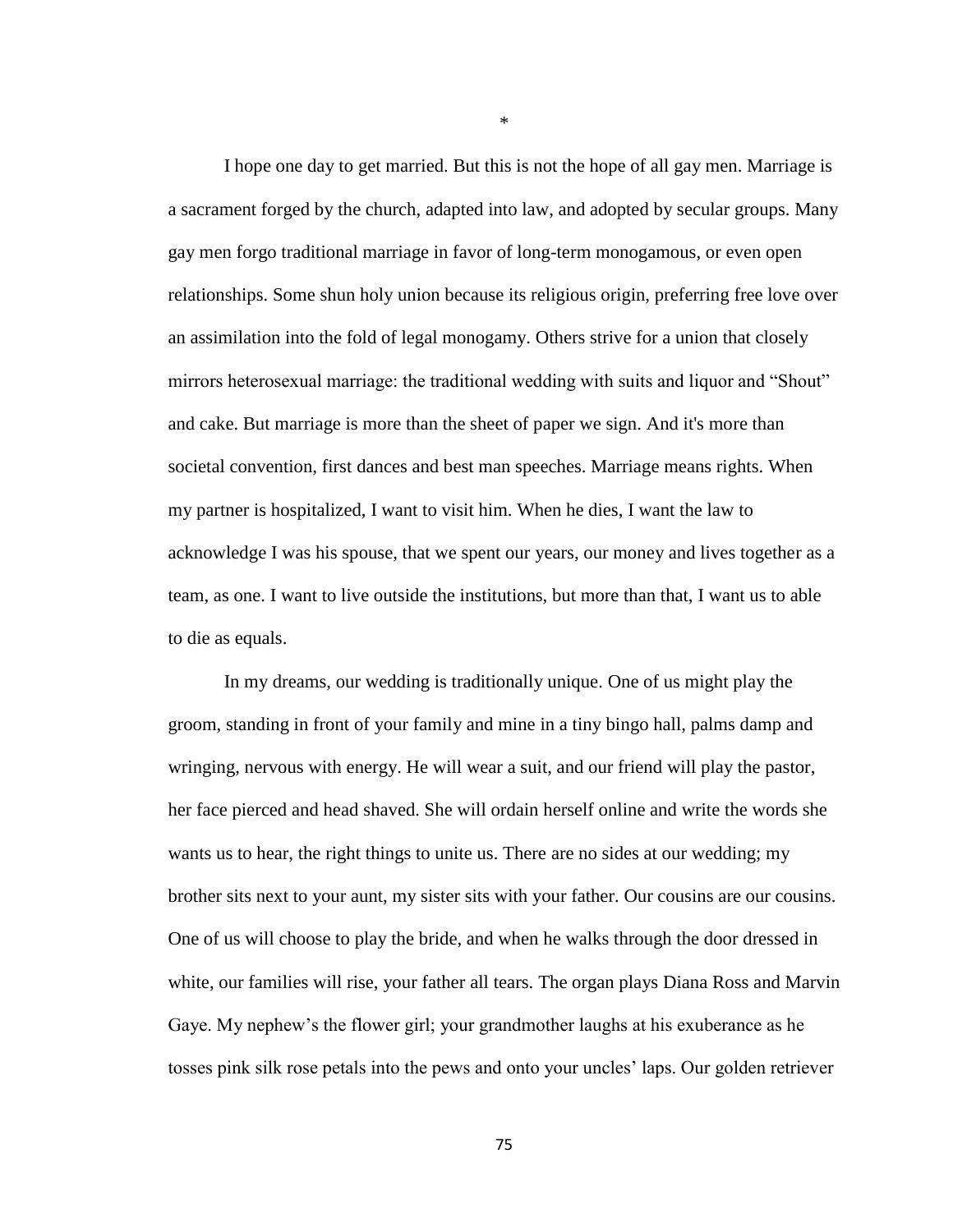will bear the ring, box velvet and clasped to his collar. He'll ruin your suit with muddy paws, and then we will begin.

Our pastor will find the box under yellow fur, and look us in the eyes and say the words she wrote. She will thank your parents and mine for gathering here today in this bingo hall. She'll say Love is an ocean; it might swallow you down, or buoy you up. Either way, it's all around you. It will fill the cracks between your fingers and toes, slide down your throat and balloon your lungs. You'll swallow it like it swallows you. Love, she'll say, looks like open water and tastes like saline.

You'll pray for rain that day because you love the sound on rooftops. Someone will hear your prayer, and the sky will open up at noon and peals of thunder break across downtown, and we'll take wedding photos soaking wet in the park. In the photos, you will smile and I will try to fake a frown. We'll plan a spot to hang them in our den as we head to the reception.

My brother is the maid of honor, my sister the best man, the bridesmaids and groomsmen a collection of our closest friends. At the table, we sit and eat potatoes and roast beef and asparagus and watch our cousins and aunts and uncles dance and eat and talk and meet. We sit in soaking suits. They will strike their forks on champagne glasses, and, for them, we'll perform the kiss. We'll kiss all night. When the music stops and forks stop clinking, we will stand and tell our friends Thank you for attending our party. It means a lot that you are here, that you could make it, we'll say. You mean so much. You matter. Please eat and drink something, and love each other, and dance. Fill yourselves with food and light. Tonight, be alive.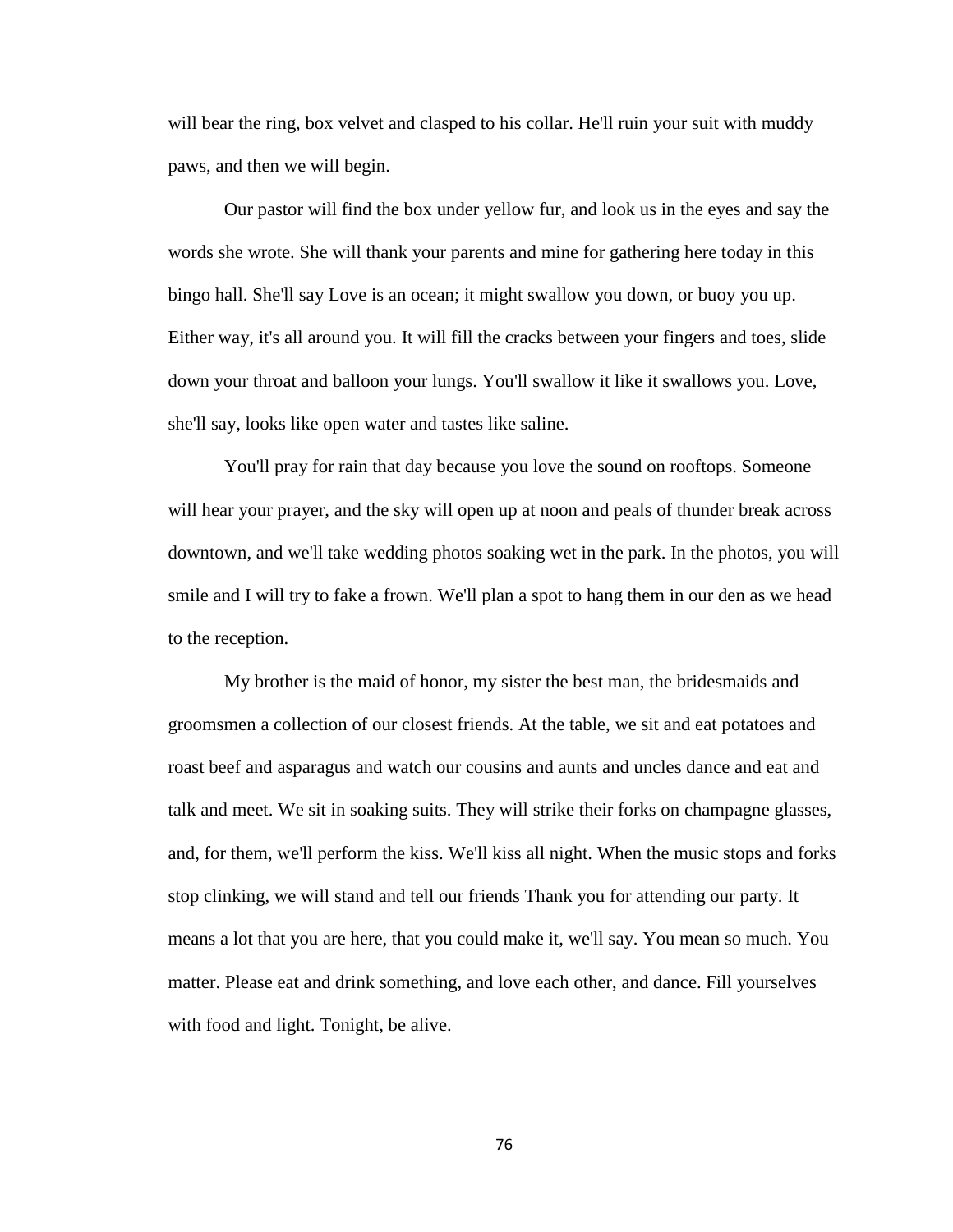Then you and I will try to find a quiet place alone. We will survey the party before us, and in the chaos of liquor and laughter, we will hold each other by our hips, and say Look at what we've done together. Look what we made happen. This is only the beginning.

And then we will begin.